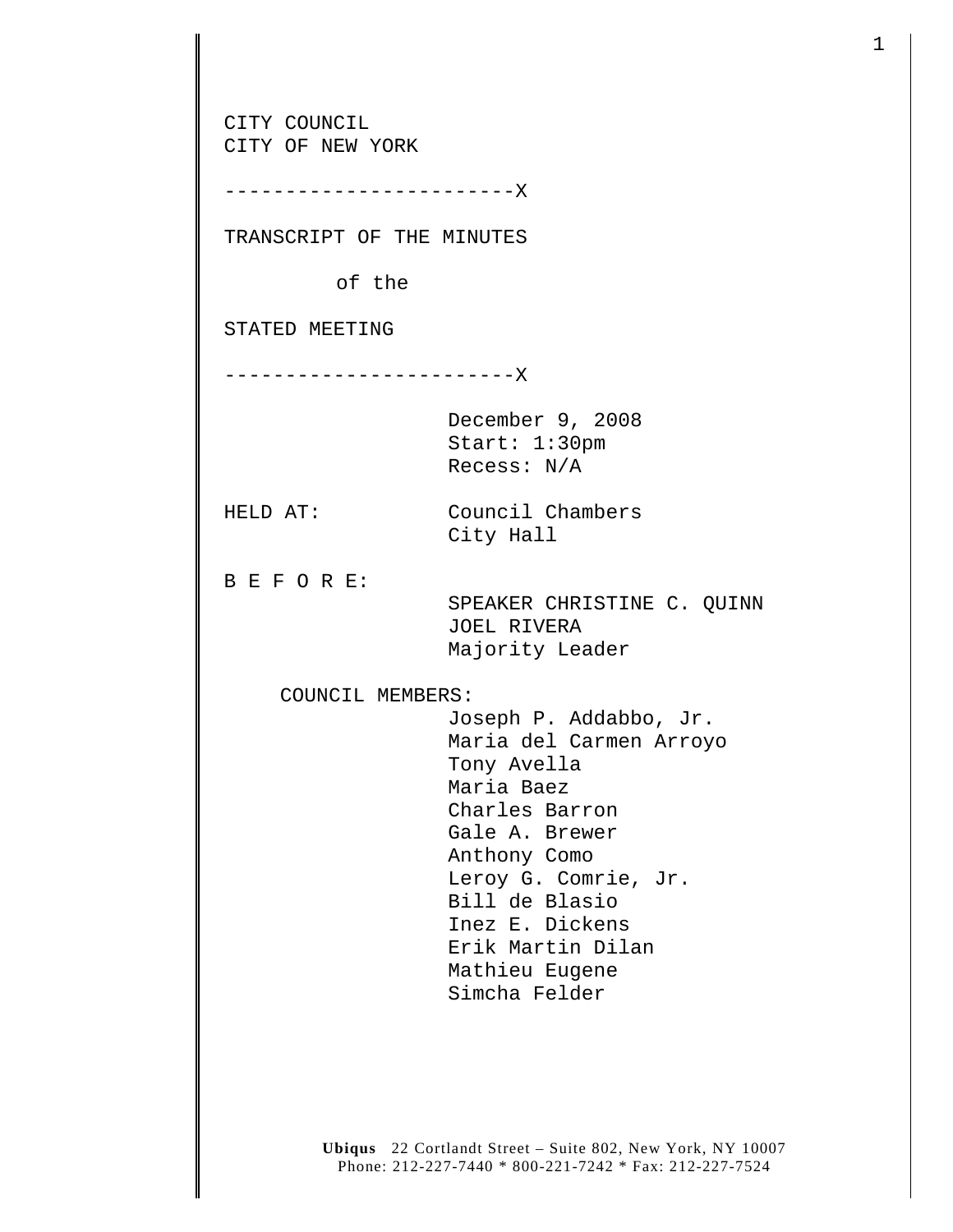## A P P E A R A N C E S

COUNCIL MEMBERS:

 Lewis A. Fidler Helen D. Foster Daniel R. Garodnick Vincent J. Gentile Alan J. Gerson Eric N. Gioia Sara M. Gonzalez Vincent M. Ignizio Robert Jackson Letitia James Melinda R. Katz G. Oliver Koppell Jessica S. Lappin John C. Liu Melissa Mark-Viverito Miguel Martinez Darlene Mealy Rosie Mendez Michael E. McMahon Hiram Monserrate Michael C. Nelson James S. Oddo Annabel Palma Domenic M. Recchia Diana Reyna Larry B. Seabrook Helen Sears Kendall B. Stewart James Vacca Peter F. Vallone, Jr. Albert Vann David I. Weprin Thomas White, Jr. David Yassky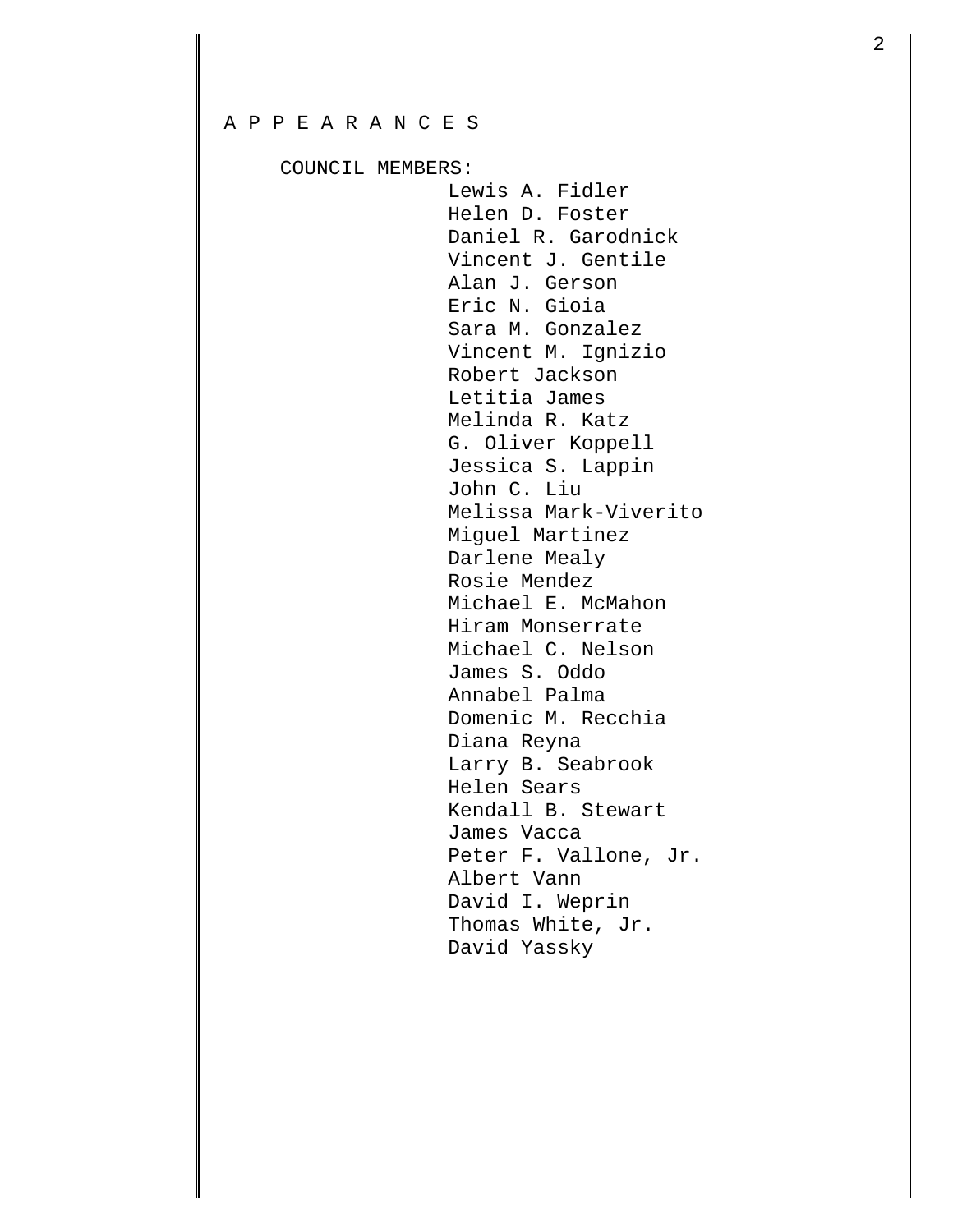## A P P E A R A N C E S (CONTINUED)

Martin Jacobsen Soccer Coach Martin Luther King High School Soccer Team

Emilio Houghton Captain Martin Luther King High School Soccer Team

Colonel Stephanie Dawson Brigade Commander 369th-Harlem Hellfighters

Reverend Cecilia B. Loving Spiritual Leader The Sacred Center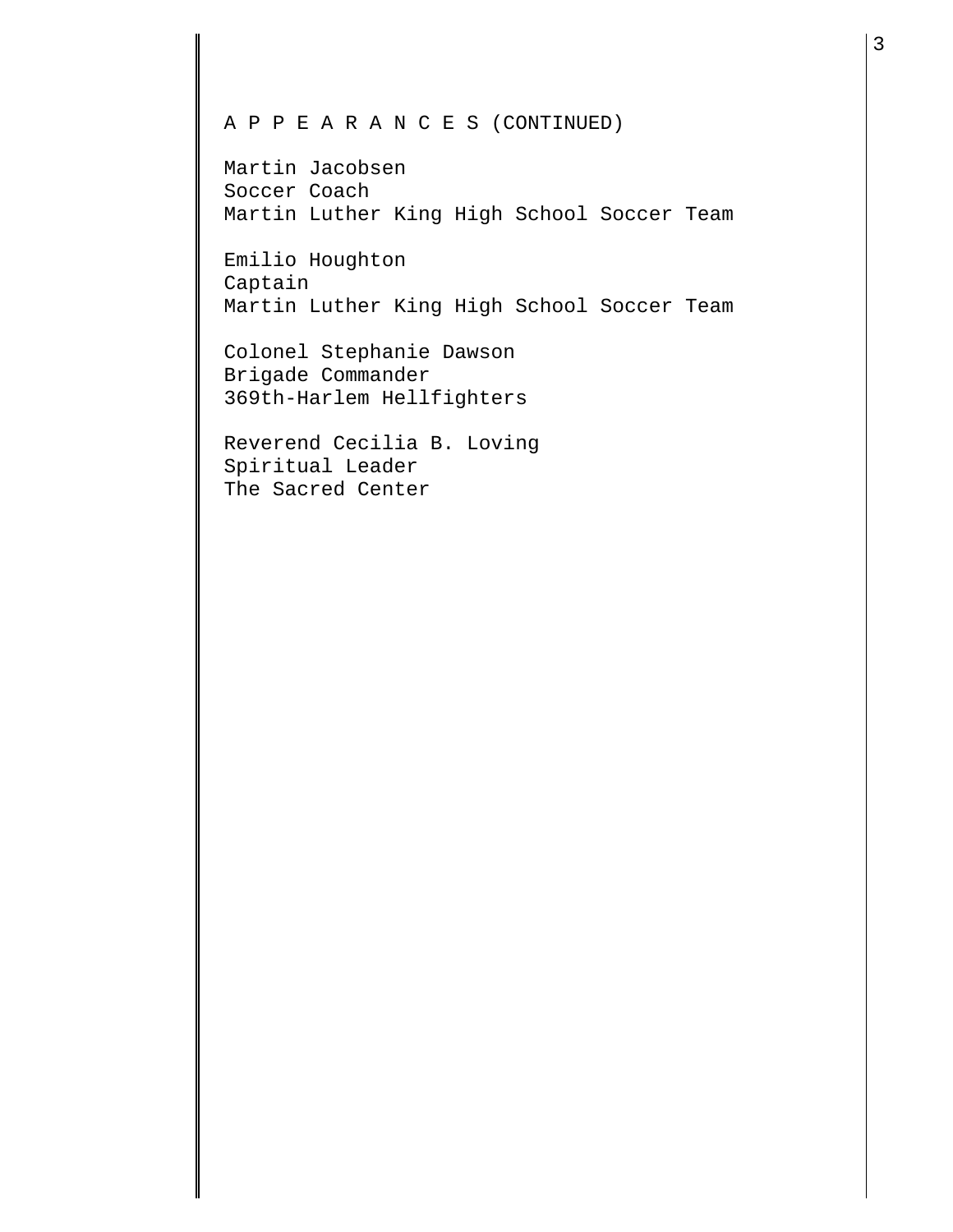| $\mathbf 1$ | $\overline{4}$<br>STATED MEETING                   |
|-------------|----------------------------------------------------|
| 2           | SPEAKER QUINN: We're going--whoa.                  |
| 3           | That's really on the very loud today. We're going  |
| 4           | to start with our ceremonials. We have two; the    |
| 5           | first one by Council Member Brewer, and she has    |
| 6           | some young people here. If we could ask them to    |
| 7           | come up, the folks from the Martin Luther King     |
| 8           | High School boy's soccer team. Yay.                |
| 9           | [Applause]                                         |
| 10          | SPEAKER QUINN: Hi, how are you?                    |
| 11          | Nice to see you. Hi, how are you doing? Good.      |
| 12          | Let me give the mic to Gale.                       |
| 13          | COUNCIL MEMBER BREWER: You're                      |
| 14          | going to talk, by the way. You are going to talk.  |
| 15          | [Crosstalk]                                        |
| 16          | COUNCIL MEMBER BREWER: And you                     |
| 17          | need to talk because you need to impress people.   |
| 18          | Just tell them about the team and what it meant to |
| 19          | you and do a really--don't just say thank you. No  |
| 20          | you're good. I'm here with you. Gale. I'm right    |
| 21          | with you. I'm right with you. I promise you.       |
| 22          | MALE VOICE: I'm not very good at                   |
| 23          | speaking in front of the public.                   |
| 24          | COUNCIL MEMBER BREWER: Just                        |
| 25          | pretend they're not the public here.               |
|             |                                                    |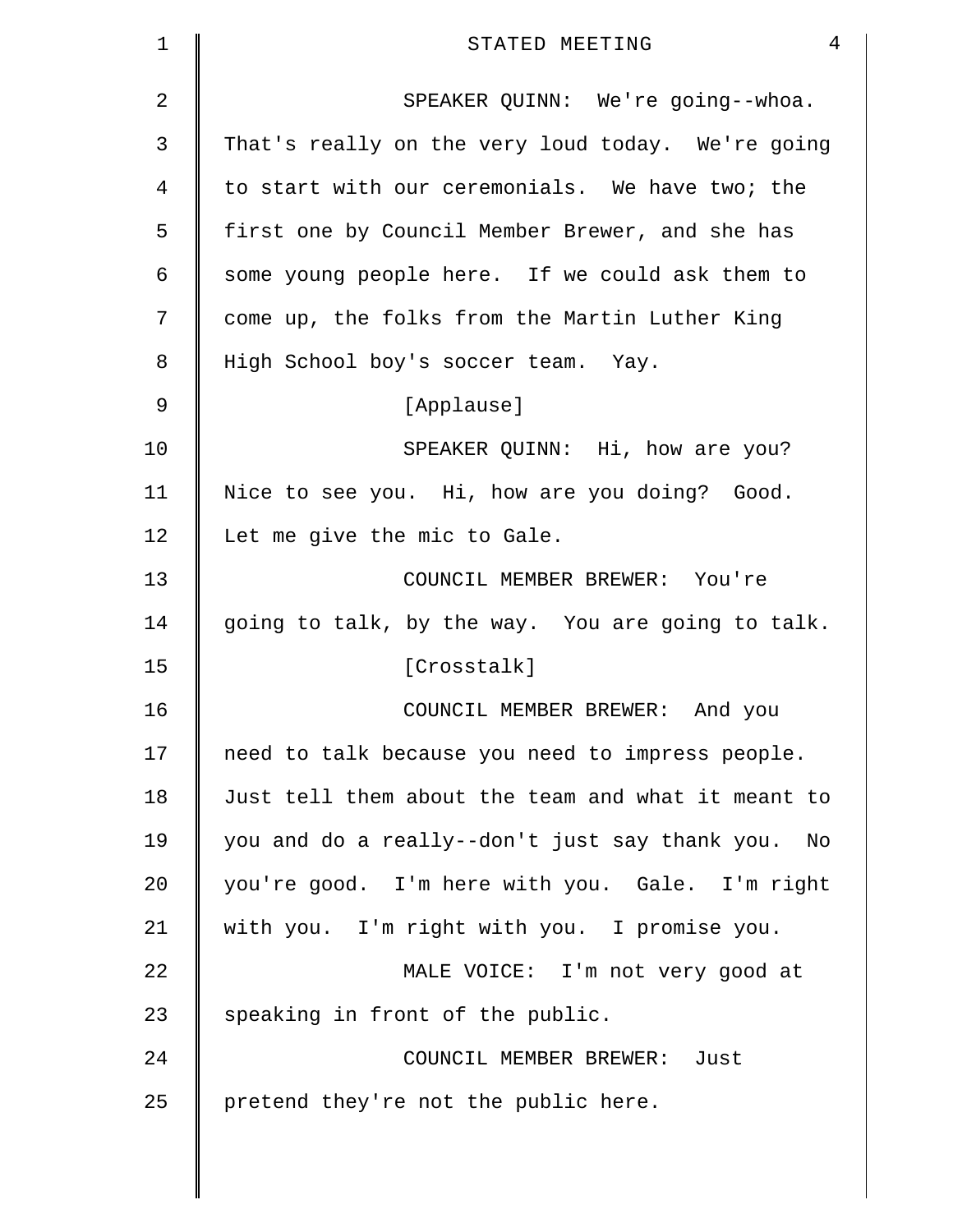| $\mathbf 1$    | 5<br>STATED MEETING                                 |
|----------------|-----------------------------------------------------|
| $\overline{2}$ | MALE VOICE: They are though.                        |
| 3              | COUNCIL MEMBER BREWER: Okay.                        |
| 4              | [Crosstalk]                                         |
| 5              | COUNCIL MEMBER BREWER: I've got to                  |
| 6              | get in front. I've got to get in front.             |
| 7              | [Crosstalk]                                         |
| 8              | SPEAKER QUINN: Let's let Gale out.                  |
| 9              | Okay. It's Free Gale.                               |
| 10             | [Pause]                                             |
| 11             | COUNCIL MEMBER BREWER: Are we                       |
| 12             | ready?                                              |
| 13             | SPEAKER QUINN: It's on Gale.                        |
| 14             | COUNCIL MEMBER BREWER: Hi.                          |
| 15             | Everybody be quiet. Quiet, quiet, quiet, please.    |
| 16             | I'm delighted to be here. This is the MLK           |
| 17             | Knights, who have won 11 public high school         |
| 18             | championships out of 13. And they are from the      |
| 19             | MLK Junior High School on the west side of          |
| 20             | Manhattan. And we have Martin Jacobsen              |
| 21             | [phonetic], who is the coach, and we have Miriam    |
| 22             | Nightingale, who is the Principal of Law and        |
| 23             | Advocacy and we have also Mickey Cohen [phonetic],  |
| 24             | who is a coach. And we have an amazing team.<br>The |
| 25             | Coach also makes sure that the academics are as     |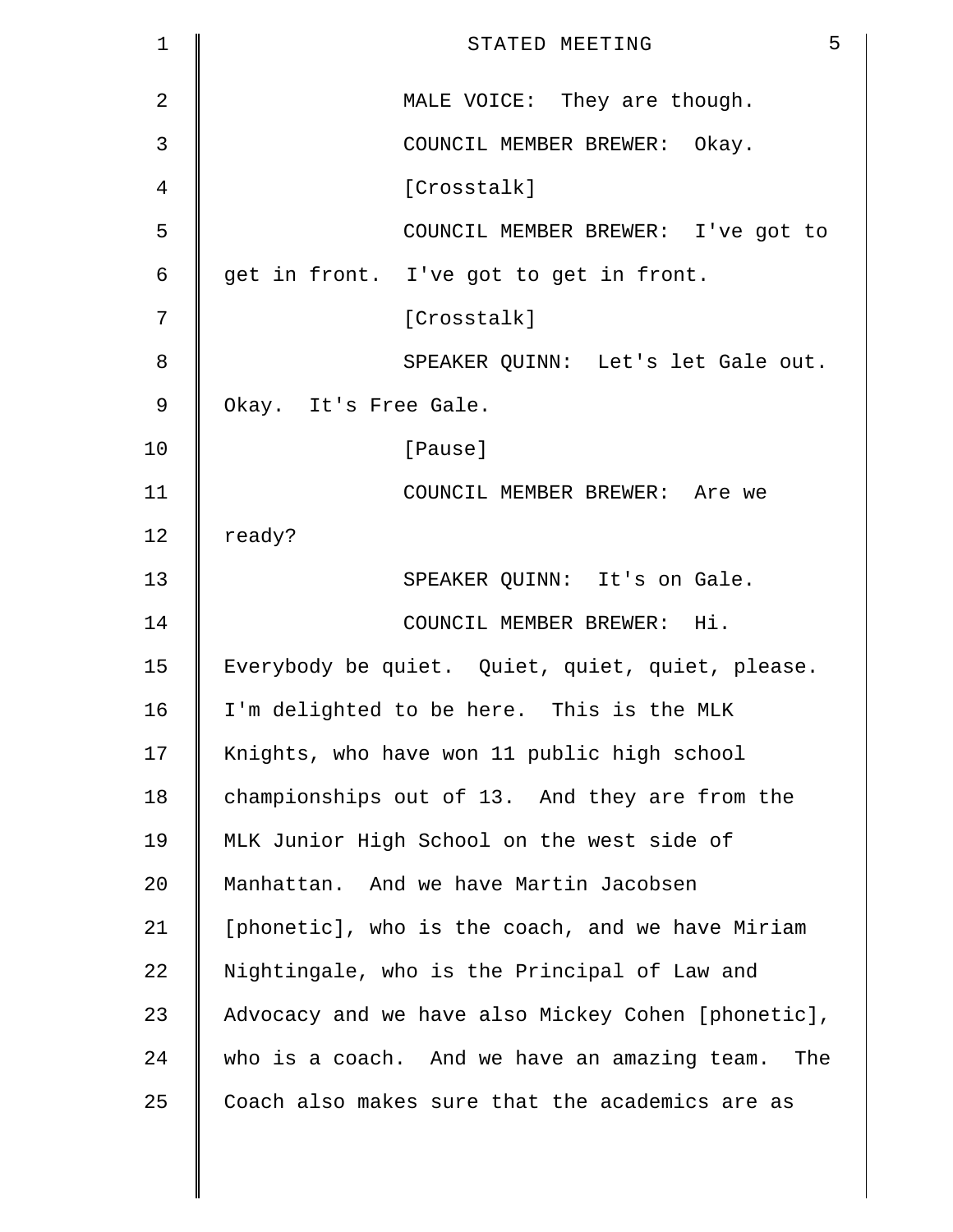| $\mathbf 1$ | 6<br>STATED MEETING                                |
|-------------|----------------------------------------------------|
| 2           | good as the soccer. And I want you to know that    |
| 3           | I'm a little, you know, kind of conflicted because |
| 4           | the beat Beacon High School, right? And Beacon is  |
| 5           | also the place where some of our colleagues have   |
| 6           | kids that go to school, and is also in my          |
| 7           | District, but congratulations to the Knights of    |
| 8           | MLK Junior High School.                            |
| 9           | SPEAKER QUINN: So given--if we                     |
| 10          | could ask the Clerk to please read the             |
| 11          | proclamation and then we will hear from some folks |
| 12          | from the team. And it's interesting--I'll just     |
| 13          | say Miguel Martinez is not here, whose daughter    |
| 14          | goes to Beacon--I'm not saying--                   |
| 15          | COUNCIL MEMBER BREWER:                             |
| 16          | [Interposing] Bill de Blasio.                      |
| 17          | SPEAKER QUINN: Oh, Bill De Blasio-                 |
| 18          | -there's clearly a deep rivalry. Okay. Go ahead,   |
| 19          | Clerk.                                             |
| 20          | THE CLERK: Council City Of New                     |
| 21          | York Proclamation. The Council of The City of New  |
| 22          | York is proud and pleased to honor the Martin      |
| 23          | Luther King High School Varsity Soccer Team in     |
| 24          | recognition of its 11th win of the New York City   |
| 25          | Public High School Championship in the past 13     |
|             |                                                    |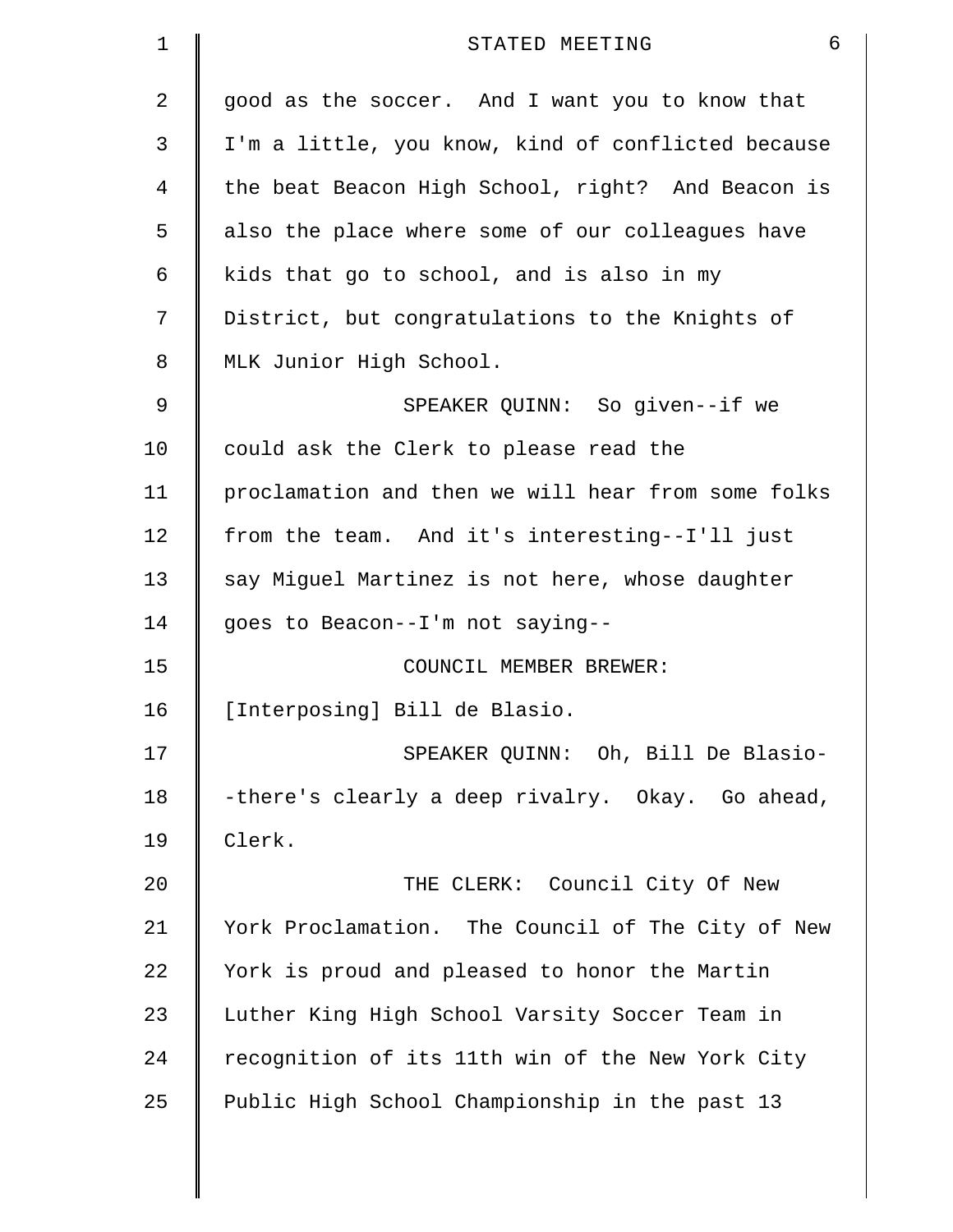| 1  | 7<br>STATED MEETING                                |
|----|----------------------------------------------------|
| 2  | years, and whereas since the Martin Luther King    |
| 3  | soccer team came under the guidance of coach       |
| 4  | Martin Jacobsen in 1994, it has won over 95% of    |
| 5  | all games played and has been nationally ranked,   |
| 6  | and whereas the Martin Luther King soccer team     |
| 7  | finished the season with an overall record of 19-  |
| 8  | 4-1. Over the past 15 years the teams that have    |
| 9  | represented King have amassed a 296 to 18 to 10    |
| 10 | record and have been nationally ranked over the    |
| 11 | last ten years, and whereas the Martin Luther King |
| 12 | soccer team has one of the highest graduation      |
| 13 | rates of any team in the New York City public      |
| 14 | schools, with over 80% of players completing their |
| 15 | high school education.                             |
| 16 | [Applause]                                         |
| 17 | THE CLERK: Now therefore be it                     |
| 18 | known that the Council of the City of New York     |
| 19 | honors the Martin Luther King High School soccer   |
| 20 | team for its 11th New York City Public School      |
| 21 | Championship, and its exemplary work in fostering  |
| 22 | educational success through team sports.           |
| 23 | Christine C. Quinn, Speaker for the entire         |
| 24 | Council, Gale Brewer, Council Member 6th District, |
| 25 | Manhattan.                                         |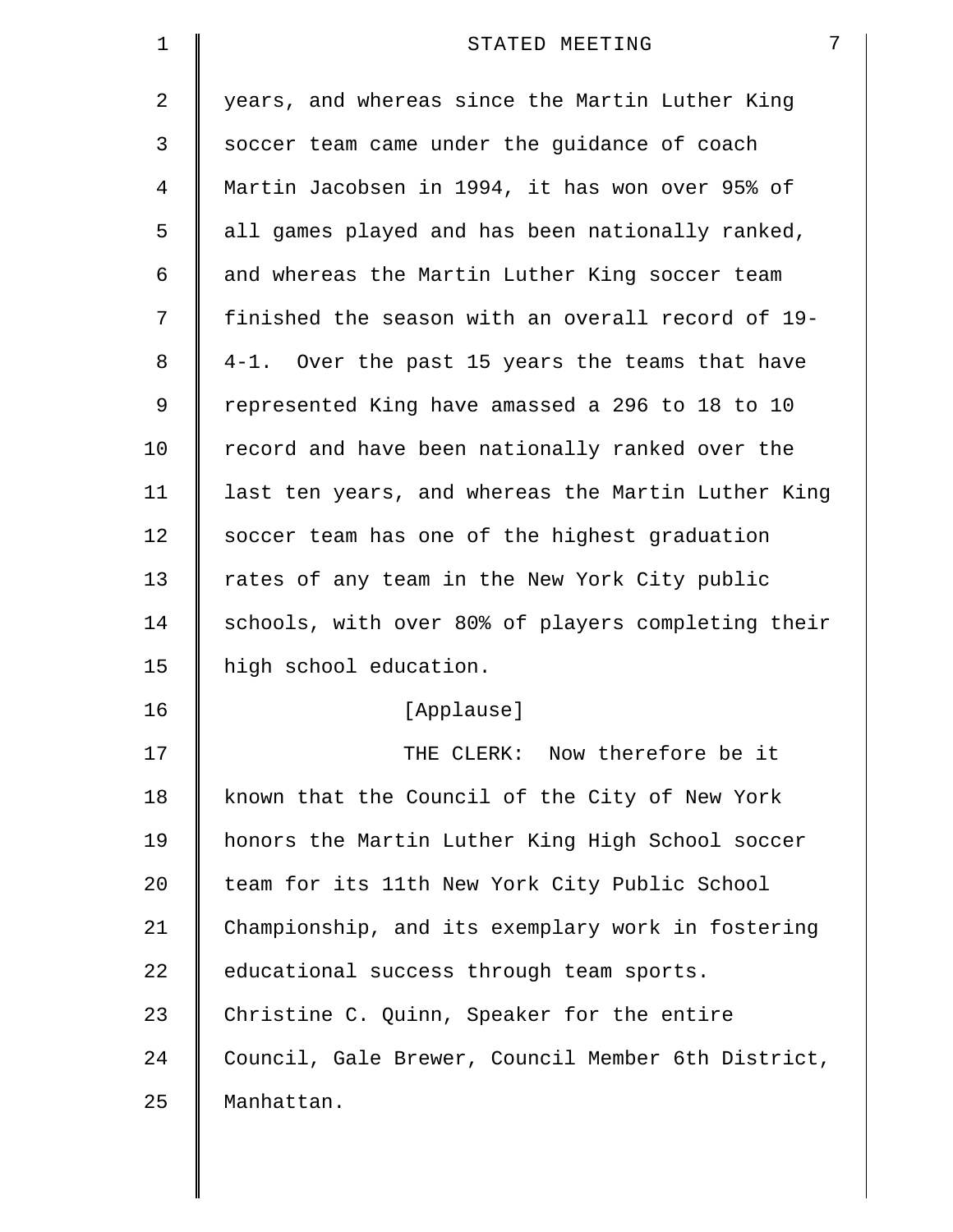| $\mathbf 1$    | 8<br>STATED MEETING                                |
|----------------|----------------------------------------------------|
| $\overline{2}$ | SPEAKER QUINN: Yay.                                |
| 3              | Congratulations to all of you on all of your       |
| 4              | championships, but also on your very, very         |
| 5              | impressive academic record. It's really the two    |
| 6              | together that make you such all stars for our City |
| 7              | public schools, so thank you very much and Gale,   |
| 8              | if we can hear from the team?                      |
| 9              | COUNCIL MEMBER BREWER: Thank you.                  |
| 10             | Coach Jacobsen.                                    |
| 11             | MARTIN JACOBSEN: Thank you. I'd                    |
| 12             | like to thank Councilwoman Brewer, Speaker Quinn   |
| 13             | and of course the City Council for this honor, and |
| 14             | thank my boys for making the City of New York      |
| 15             | proud, the school proud. And we are a diverse      |
| 16             | group that represents the public schools. We're a  |
| 17             | diverse group of young men, mostly new immigrants  |
| 18             | to this country who have excelled in athletics and |
| 19             | academics and we're really--and I am, Coach        |
| 20             | Mickey, Principal Nightingale and other principals |
| 21             | in the building, are proud of you for all you've   |
| 22             | accomplished, and we are honored to be here today. |
| 23             | And thank you very much.                           |
| 24             | [Applause]                                         |
| 25             | MARTIN JACOBSEN: Does anybody want                 |
|                |                                                    |
|                |                                                    |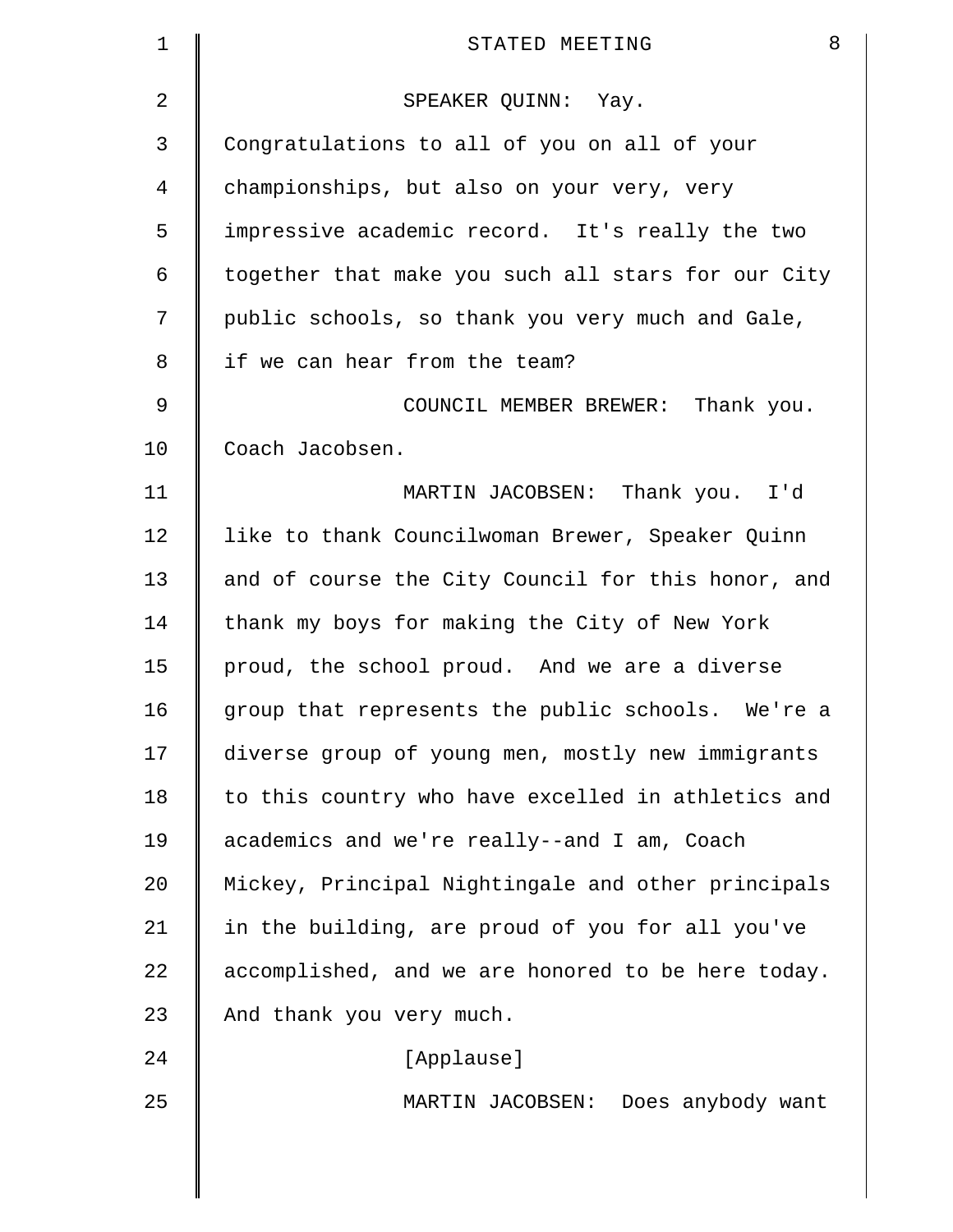| 9<br>STATED MEETING                               |
|---------------------------------------------------|
| to speak? One person. Emilio?                     |
| COUNCIL MEMBER BREWER: Emilio,                    |
| come on. Emilio, come over here.                  |
| MARTIN JACOBSEN: We have a shy                    |
| group. We didn't take public speaking.            |
| COUNCIL MEMBER BREWER: Just talk                  |
| about what it means to you. Just talk. Go ahead,  |
| put it right up to you. Introduce yourself, where |
| you're from.                                      |
| MARTIN JACOBSEN: This is Emilio                   |
| Houghton [phonetic] one of my captains--three     |
| captains on the team--senior, graduating as all   |
| four seniors are graduating this year. We only    |
| had four seniors.                                 |
| COUNCIL MEMBER BREWER: Talk loud.                 |
| EMILIO HOUGHTON: My name is Emilio                |
| Houghton and I'm really proud of my friends.      |
| They're not just teammates, they're friends.      |
| We've come a long way. I'd just like to thank     |
| everybody.                                        |
| [Applause]                                        |
| MARTIN JACOBSEN: I have one mic                   |
| here. We have a shy--you know, you wouldn't       |
| believe we had such a shy team, because on the    |
|                                                   |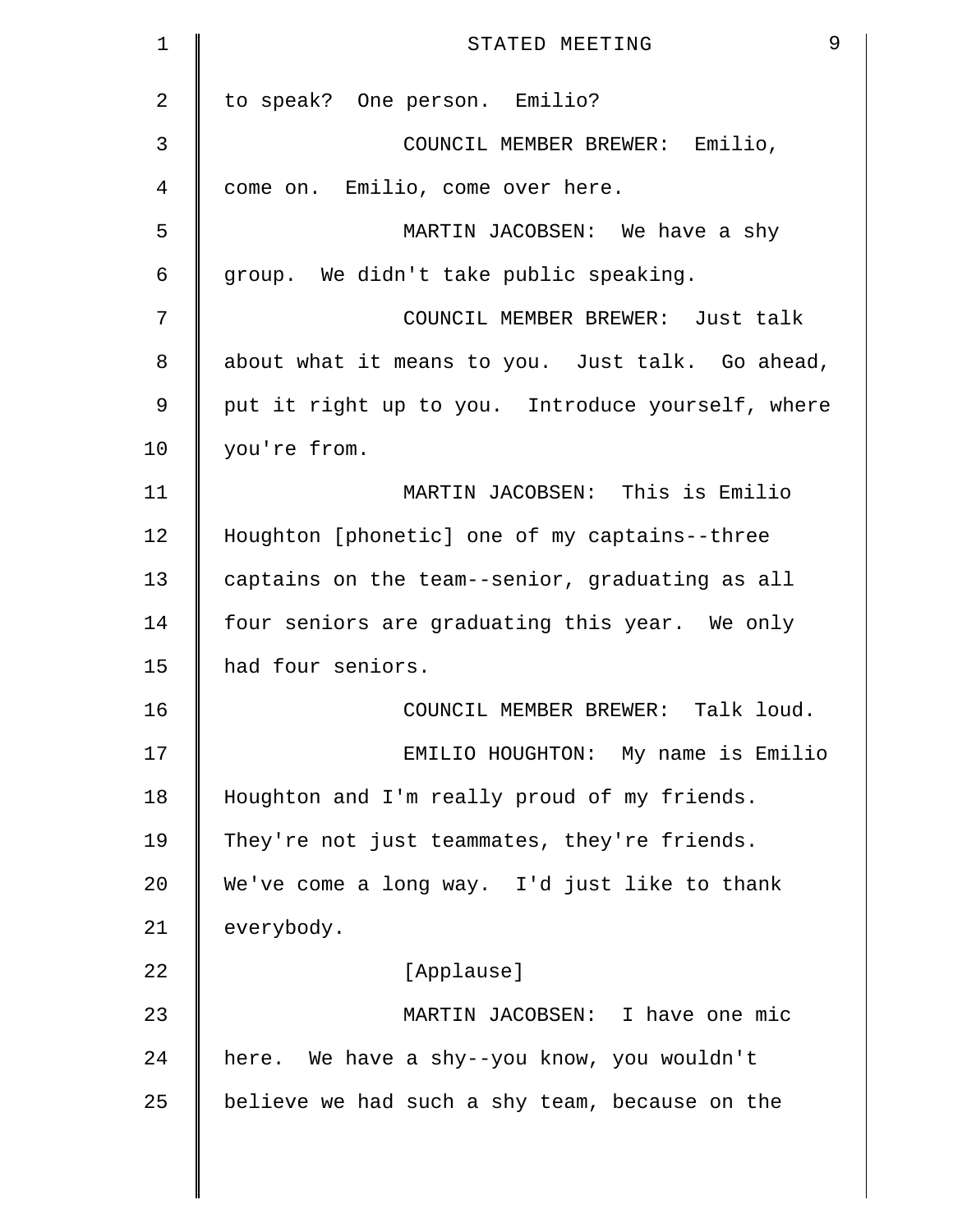| 1  | 10<br>STATED MEETING                               |
|----|----------------------------------------------------|
| 2  | field these gentlemen were not shy. Anybody like   |
| 3  | to say anything?                                   |
| 4  | [crosstalk]                                        |
| 5  | MARTIN JACOBSEN: Okay, gentlemen.                  |
| 6  | Again, we do have a thing--I thank you. I thank    |
| 7  | the New York City folks up there.                  |
| 8  | [Applause]                                         |
| 9  | MARTIN JACOBSEN: Be well.                          |
| 10 | COUNCIL MEMBER BREWER: And thank                   |
| 11 | you Shula Warren [phonetic], from our office.      |
| 12 | Thank you. Thank you, Christine.                   |
| 13 | SPEAKER QUINN: Thank you guys very                 |
| 14 | much. Congratulations. Best of luck next season    |
| 15 | too. Bye.                                          |
| 16 | [Pause]                                            |
| 17 | SPEAKER QUINN: The next ceremonial                 |
| 18 | is being led by Council Members Dickens and Katz.  |
| 19 | [Pause]                                            |
| 20 | COUNCIL MEMBER KATZ: Ladies and                    |
| 21 | gentlemen, I would like to present to you Colonel  |
| 22 | Stephanie Dawson, the one and only woman commander |
| 23 | of--Brigade Commander--of the New York Army        |
| 24 | National Guard. Colonel Dawson, on behalf of       |
| 25 | Councilman Jim Gennaro, who I know you are a       |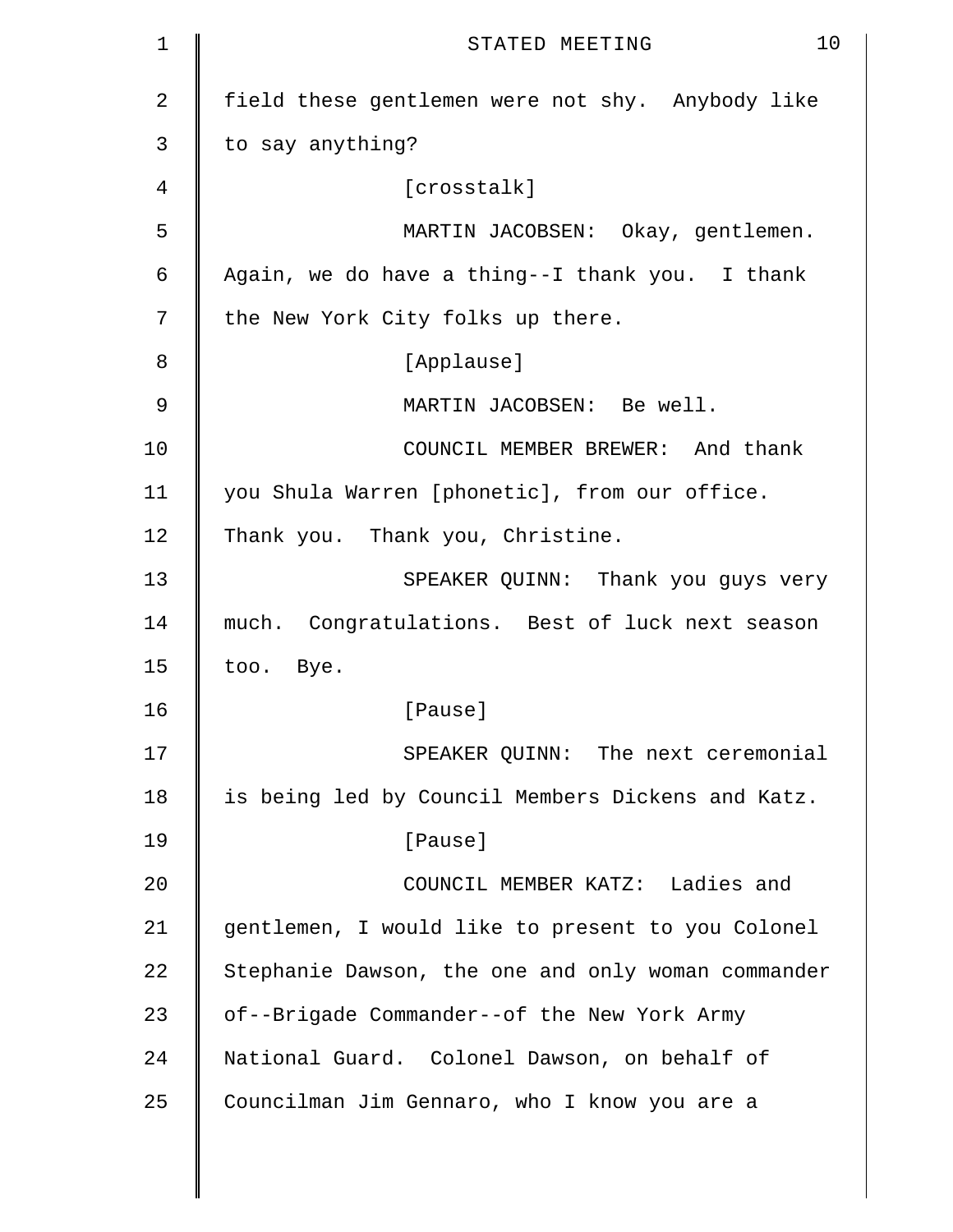| $\mathbf 1$    | 11<br>STATED MEETING                               |
|----------------|----------------------------------------------------|
| $\overline{2}$ | longtime personal friend of, and Jim was called    |
| 3              | away on a family item, so he asked Council Member  |
| $\overline{4}$ | Dickens and I to also stand in for him. Colonel    |
| 5              | Dawson lives in my District and we are proud of    |
| 6              | that, and she is the commander of the Harlem       |
| 7              | Hellfighters in Councilwoman Dickens's district.   |
| 8              | You should all know that Colonel Dawson is a       |
| 9              | product of New York City also. She was a systems   |
| 10             | analyst for the City of New York. She now works    |
| 11             | for the Port Authority as an Assistant Director    |
| 12             | for the Port Authority. But she is being honored   |
| 13             | here today by the New York City Council, because   |
| 14             | she is the first and only female brigade commander |
| 15             | of the New York Army National Guard                |
| 16             | [Applause]                                         |
| 17             | COUNCIL MEMBER KATZ: She has a                     |
| 18             | long, long list of awards that to go through would |
| 19             | be absolutely crazy. We wouldn't start session     |
| 20             | until 5:00. But you should all know that Colonel   |
| 21             | Dawson is the proud receiver of the Bronze Star,   |
| 22             | the Meritorious Service Medal and an Army          |
| 23             | Commendation Medal. SO she has been honored        |
| 24             | several times by the New York Army National Guard. |
| 25             | And you should also know that her brigade, Colonel |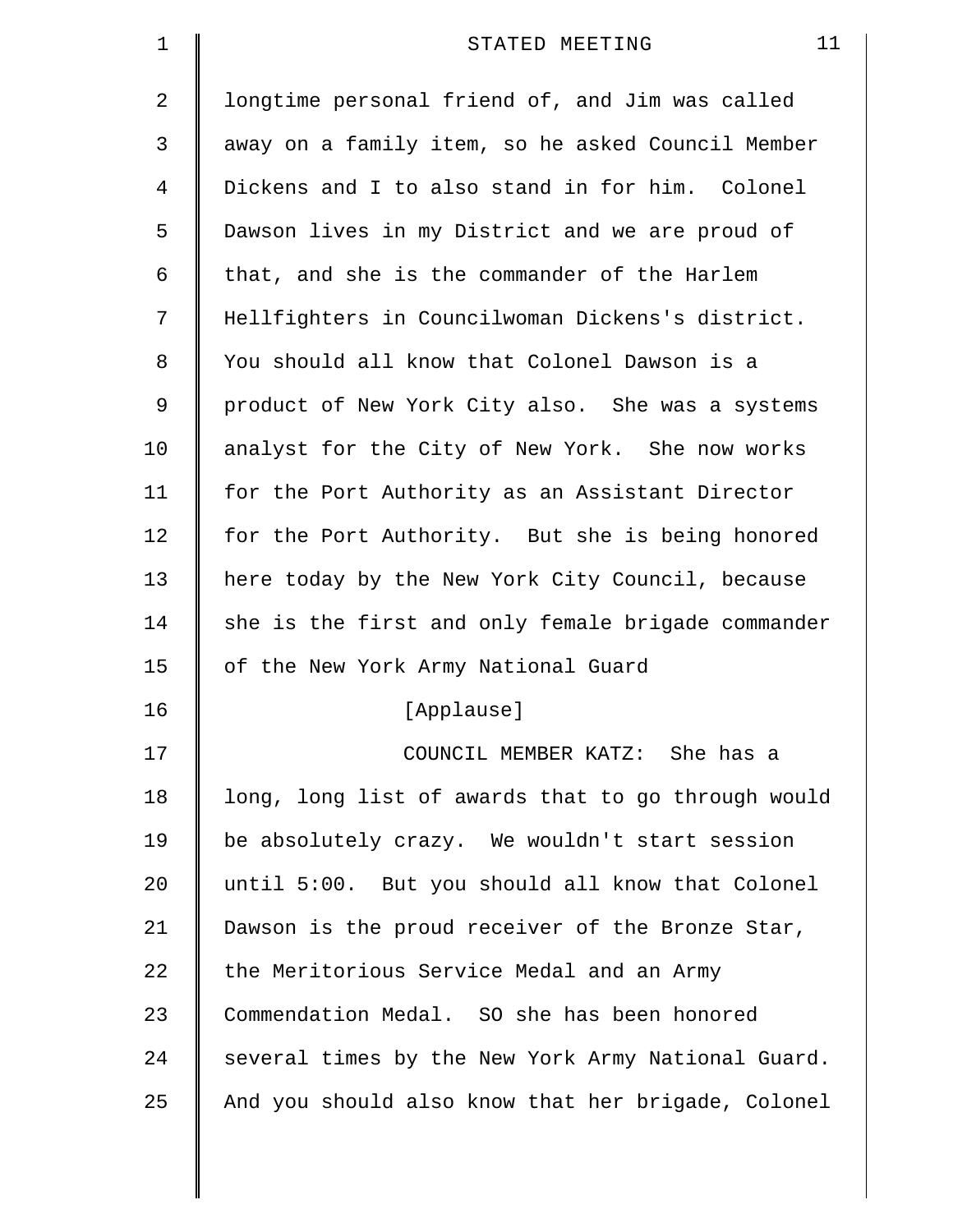| 1  | 12<br>STATED MEETING                               |
|----|----------------------------------------------------|
| 2  | Dawson's brigade, was one of the first to go in    |
| 3  | support of Operation Iraqi Freedom in February of  |
| 4  | 2003, where she served her country well. So we     |
| 5  | honor you here, Colonel Dawson. And we are very    |
| 6  | proud of the work that you do. Council Member      |
| 7  | Dickens?                                           |
| 8  | COUNCIL MEMBER DICKENS: Thank you.                 |
| 9  | Colonel Dawson, I am so proud that you command the |
| 10 | 369th Regiment, Harlem Hellfighters.               |
| 11 | [Applause]                                         |
| 12 | COUNCIL MEMBER DICKENS: This                       |
| 13 | brigade has served this country over the years and |
| 14 | now for it to be led by a woman of color, a strong |
| 15 | woman of color, is a great accomplishment, not     |
| 16 | only for you but for this country as well.<br>So   |
| 17 | Colonel, this is just a small thank you on behalf  |
| 18 | of the Citizens of New York City and all of us     |
| 19 | here as we celebrate your life and what you have   |
| 20 | done to represent all people in the service of our |
| 21 | country. Thank you.                                |
| 22 | [Applause]                                         |
| 23 | COUNCIL MEMBER DICKENS: We'd like-                 |
| 24 | -may the proclamation please be read?              |
| 25 | The CLERK: Council City of New                     |
|    |                                                    |
|    |                                                    |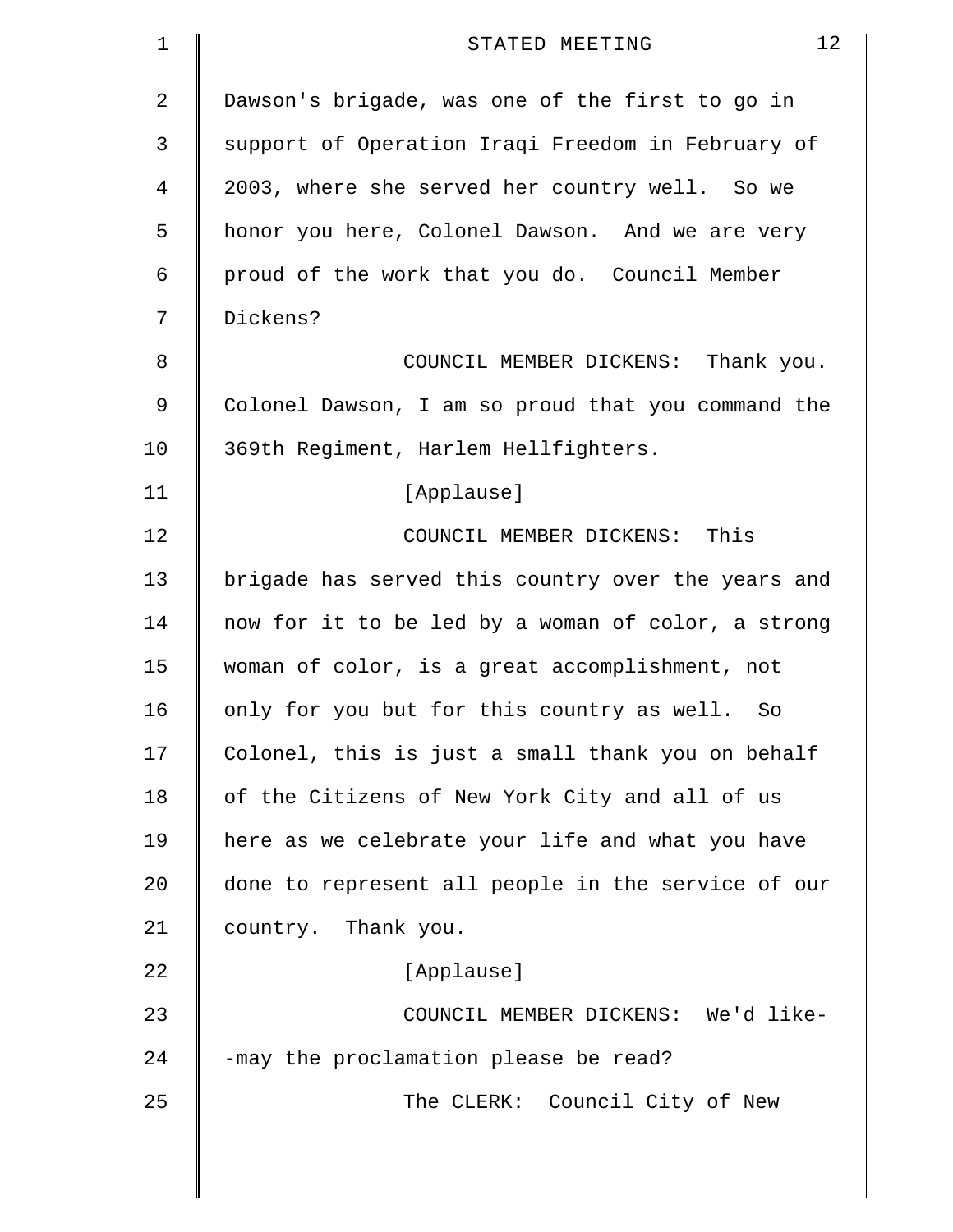| 1  | 13<br>STATED MEETING                               |
|----|----------------------------------------------------|
| 2  | York Proclamation. The Council of The City of New  |
| 3  | York is proud to honor Colonel Stephanie Dawson,   |
| 4  | for her outstanding service to our state and our   |
| 5  | nation in the Army National Guard, and whereas on  |
| 6  | November 16th, 2008, Colonel Dawson became the     |
| 7  | first female brigade commander in the history of   |
| 8  | the New York Army National Guard, as she took      |
| 9  | command of the 369th Sustainment Brigade, also     |
| 10 | known as the legendary Harlem Hellfighters, and    |
| 11 | whereas a native of Forest Hills, Queens, Colonel  |
| 12 | Dawson recently completed two years as deputy      |
| 13 | commander of the 369th Sustainment Brigade, and    |
| 14 | whereas Colonel Dawson's stellar service in the    |
| 15 | military has been recognized with numerous awards  |
| 16 | including the Bronze Star, Meritorious Service     |
| 17 | medal, Army Commendation Medal, Army Achievement   |
| 18 | Medal, National Defense Service Medal, and Global  |
| 19 | War on Terrorism Expeditionary Medal; and whereas  |
| 20 | Colonel Stephanie Dawson is to be commended for    |
| 21 | her military leadership and for ensuring that no   |
| 22 | ceilings will prevent women from rising as far and |
| 23 | as fast as their talents will take them.<br>Now    |
| 24 | therefore be it known that the Council of the City |
| 25 | of New York most gratefully honors Colonel         |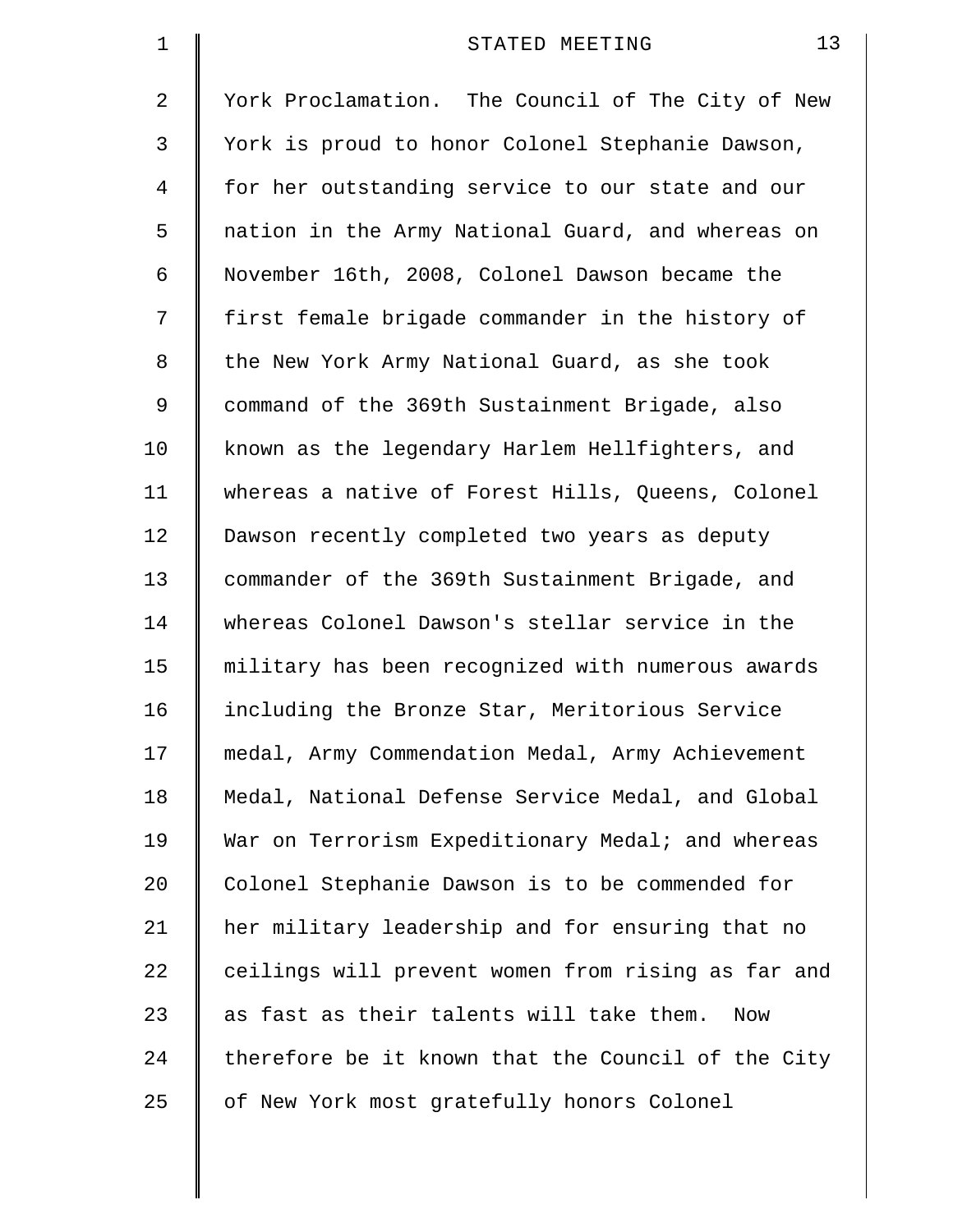| $\mathbf 1$ | 14<br>STATED MEETING                               |
|-------------|----------------------------------------------------|
| 2           | Stephanie Dawson for her outstanding service in    |
| 3           | the New York Army National Guard. Christine C.     |
| 4           | Quinn, Speaker for the entire Council, Inez E.     |
| 5           | Dickens, Council Member 9th District, Manhattan,   |
| 6           | James F. Gennaro, Council Member 24th District,    |
| 7           | Queens, Melinda R. Katz, Council Member 29th       |
| 8           | District, Queens.                                  |
| 9           | SPEAKER QUINN: Thank you. And                      |
| 10          | Colonel Dawson, just before I give you the         |
| 11          | microphone I just want to, as Council Members Katz |
| 12          | and Dickens said, just thank you so much for your  |
| 13          | service, for your bravery and for your tremendous, |
| 14          | tremendous power of example as an African American |
| 15          | woman rising to this rank with so many             |
| 16          | commendations. You clearly send a message as loud  |
| 17          | as is possible--and New Yorkers are loud, so even  |
| 18          | louder than that, that all of us are capable to    |
| 19          | living our dreams, excelling to the highest ranks. |
| 20          | But that really--that dream only becomes a         |
| 21          | reality, in my opinion, when somebody goes through |
| 22          | the door and opens it for those who want to come   |
| 23          | behind. And thank you for opening so many doors    |
| 24          | for women and people of color in our country.      |
| 25          | COUNCIL MEMBER KATZ: Can I also                    |
|             |                                                    |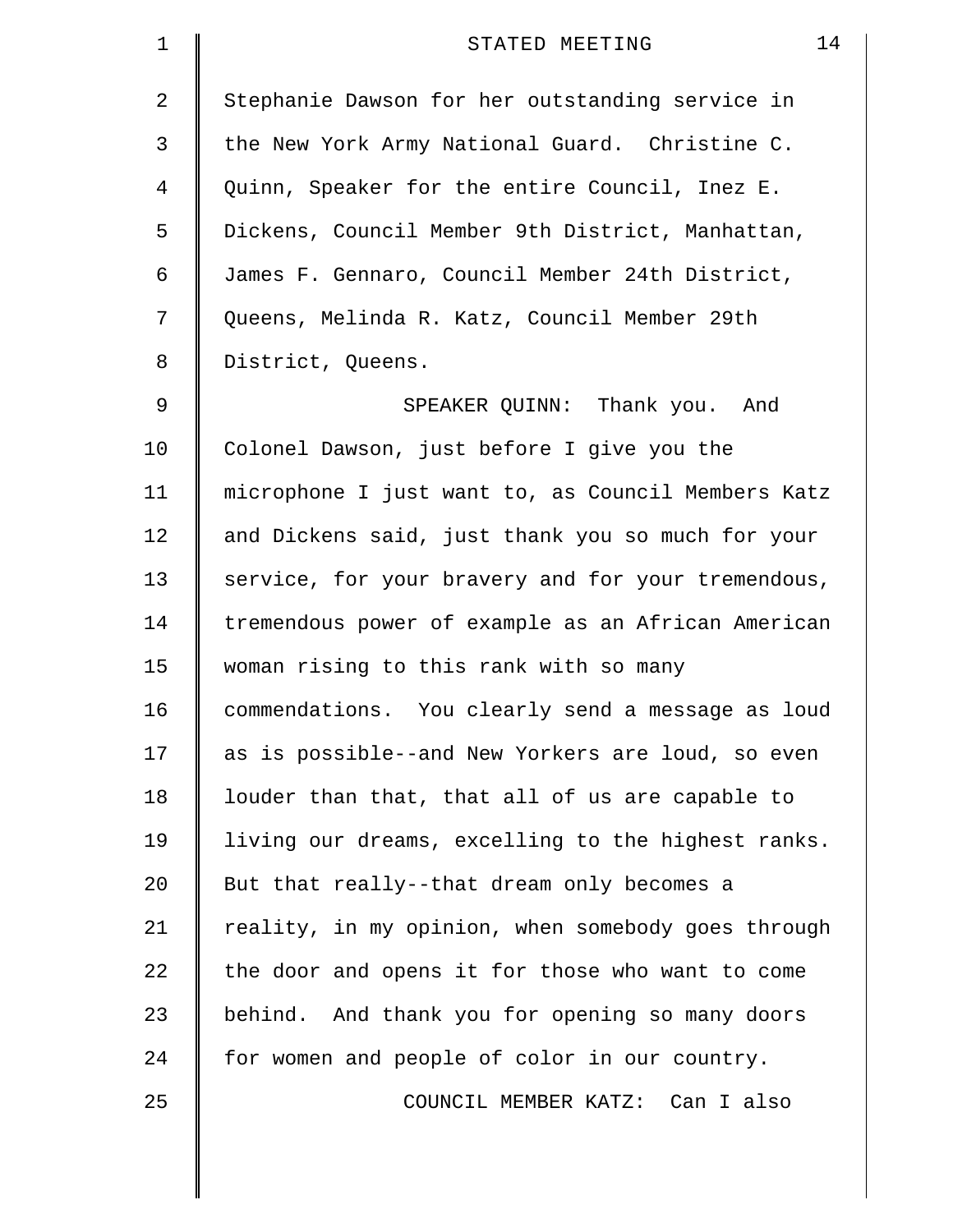| $\mathbf 1$ | 15<br>STATED MEETING                               |
|-------------|----------------------------------------------------|
| 2           | acknowledge Carol Everett [phonetic], who is       |
| 3           | Colonel Dawson's sister, here to join her for this |
| 4           | honor. Do you want to come up with us? Come on,    |
| 5           | Carol. Colonel Dawson.                             |
| 6           | COL. STEPHANIE DAWSON: Thank you.                  |
| 7           | I'm very honored to receive this recognition. And  |
| 8           | I can only say that as far as I'm concerned,       |
| 9           | having recently become the Brigade Commander, I    |
| 10          | recognize that the work has really just begun.     |
| 11          | And so what my commitment is, is to lead from the  |
| 12          | front, make sure that the vision of what my unit   |
| 13          | and subordinates to that unit do, make sure that   |
| 14          | it's clear what that vision is and then clear the  |
| 15          | brush so that people can achieve all that they     |
| 16          | And at the end of the day, what my<br>can.         |
| 17          | commitment to the unit is, is that they will train |
| 18          | as the fight, and that not only will the unit be   |
| 19          | strong, it will be Army Strong. Thank you.         |
| 20          | [Applause]                                         |
| 21          | COUNCIL MEMBER KATZ: Thank you.                    |
| 22          | [Pause]                                            |
| 23          | SPEAKER QUINN: And that concludes                  |
| 24          | our ceremonials. Thank you.                        |
| 25          | [Pause]                                            |
|             |                                                    |
|             |                                                    |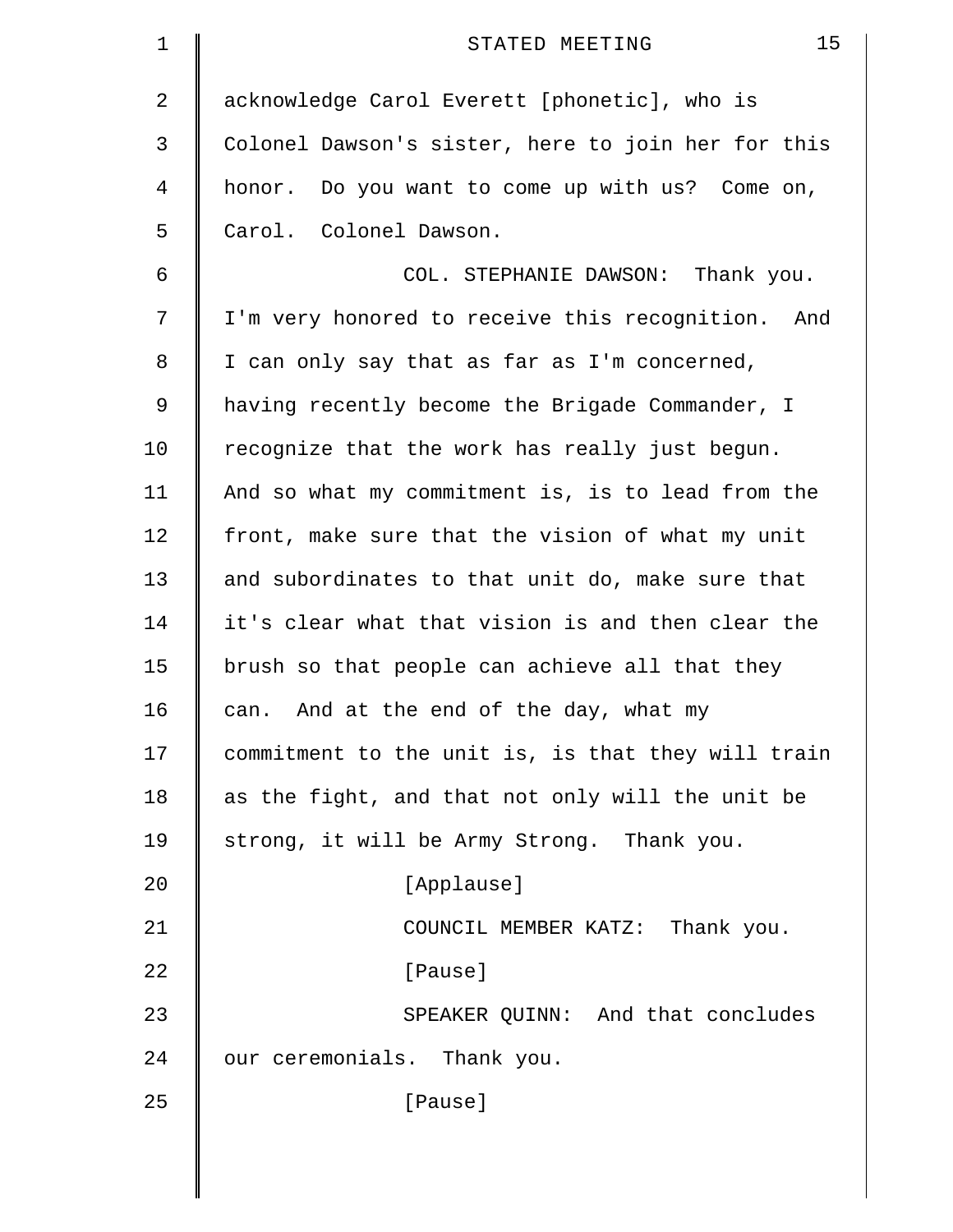| $\mathbf 1$ | 16<br>STATED MEETING                              |
|-------------|---------------------------------------------------|
| 2           | THE CLERK: Ladies and Gentlemen,                  |
| 3           | at this time can you please turn all cell phones  |
| 4           | and pagers to vibrate, and will all non-Council   |
| 5           | employees and lobbyists please leave the main     |
| 6           | floor of the Chambers? Thank you.                 |
| 7           | [Pause]                                           |
| 8           | COUNCIL MEMBER RIVERA: Please rise                |
| 9           | for the Pledge of Allegiance.                     |
| 10          | [Pause]                                           |
| 11          | COUNCIL MEMBER RIVERA: I pledge                   |
| 12          | allegiance to the flag of the United States of    |
| 13          | America, and to the republic for which it stands, |
| 14          | one nation, under God, indivisible, with liberty  |
| 15          | and justice for all. Please remain standing for   |
| 16          | the roll call. Roll call first.                   |
| 17          | [Pause]                                           |
| 18          | COUNCIL MEMBER RIVERA: Yeah, we're                |
| 19          | going to have a standing roll call. You can sit.  |
| 20          | THE CLERK: Addabbo.                               |
| 21          | COUNCIL MEMBER ADDABBO: Here.                     |
| 22          | THE CLERK: Arroyo.                                |
| 23          | COUNCIL MEMBER ARROYO: Here.                      |
| 24          | THE CLERK: Avella.                                |
| 25          | COUNCIL MEMBER AVELLA: Here.                      |
|             |                                                   |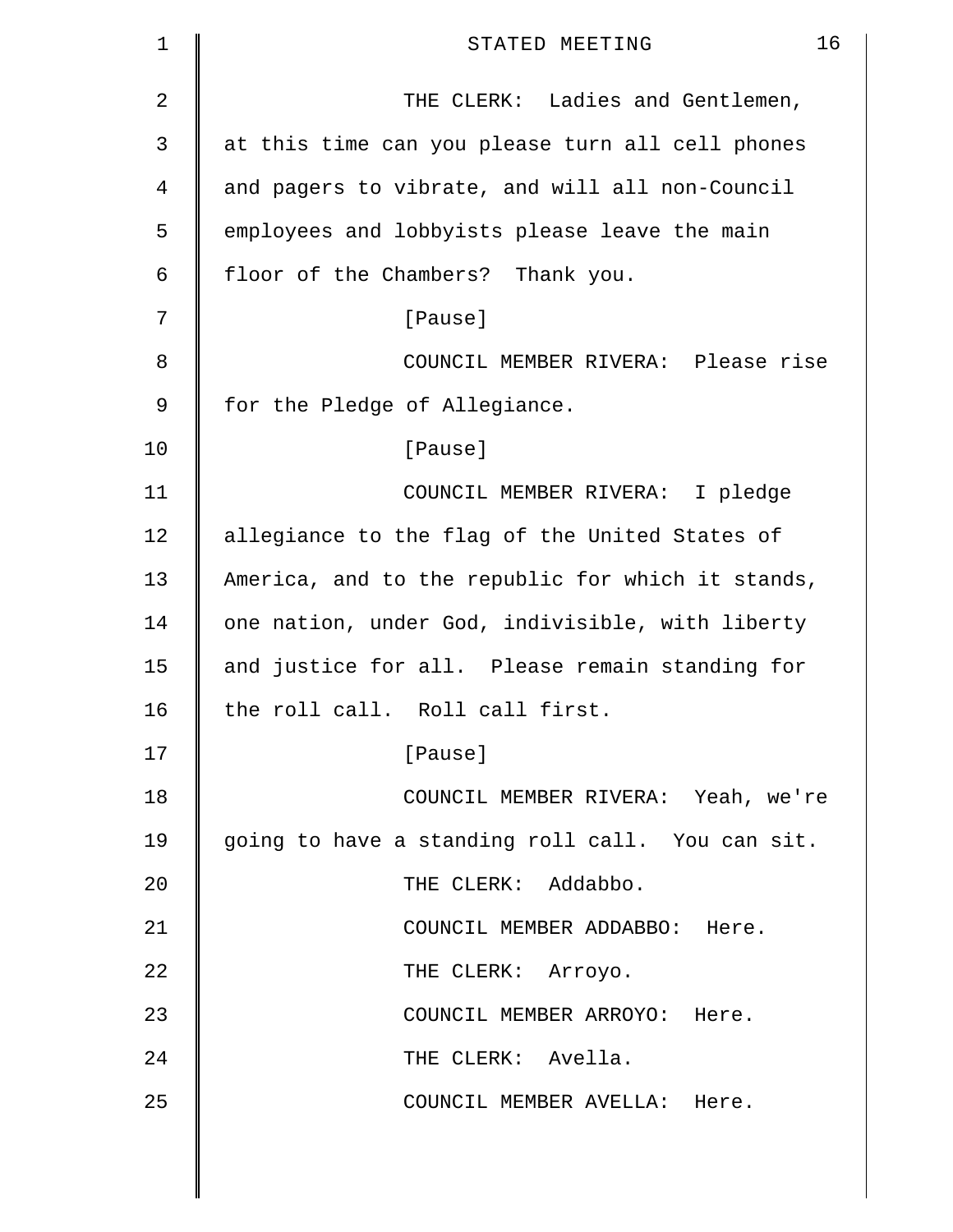| $\mathbf 1$    |              | STATED MEETING                    | 17 |
|----------------|--------------|-----------------------------------|----|
| $\overline{2}$ |              | THE CLERK: Baez.                  |    |
| 3              |              | COUNCIL MEMBER BAEZ: Here.        |    |
| 4              |              | THE CLERK: Barron.                |    |
| 5              |              | COUNCIL MEMBER BARRON: Here.      |    |
| 6              |              | THE CLERK: Brewer.                |    |
| 7              |              | COUNCIL MEMBER BREWER: Here.      |    |
| 8              |              | THE CLERK: Como.                  |    |
| $\mathcal{G}$  |              | COUNCIL MEMBER COMO: Here.        |    |
| 10             |              | THE CLERK: Comrie.                |    |
| 11             |              | [Pause]                           |    |
| 12             |              | THE CLERK: de Blasio.             |    |
| 13             |              | [Pause]                           |    |
| 14             |              | THE CLERK: Dickens.               |    |
| 15             |              | COUNCIL MEMBER DICKENS: Here.     |    |
| 16             |              | THE CLERK: Dilan.                 |    |
| 17             |              | [Pause]                           |    |
| 18             |              | THE CLERK: Eugene.                |    |
| 19             |              | COUNCIL MEMBER DILAN: Here. Dilan |    |
| 20             | here.        |                                   |    |
| 21             |              | COUNCIL MEMBER EUGENE: Here.      |    |
| 22             | Eugene here. |                                   |    |
| 23             |              | THE CLERK: Felder.                |    |
| 24             |              | COUNCIL MEMBER FELDER: Here.      |    |
| 25             |              | THE CLERK: Fidler.                |    |
|                |              |                                   |    |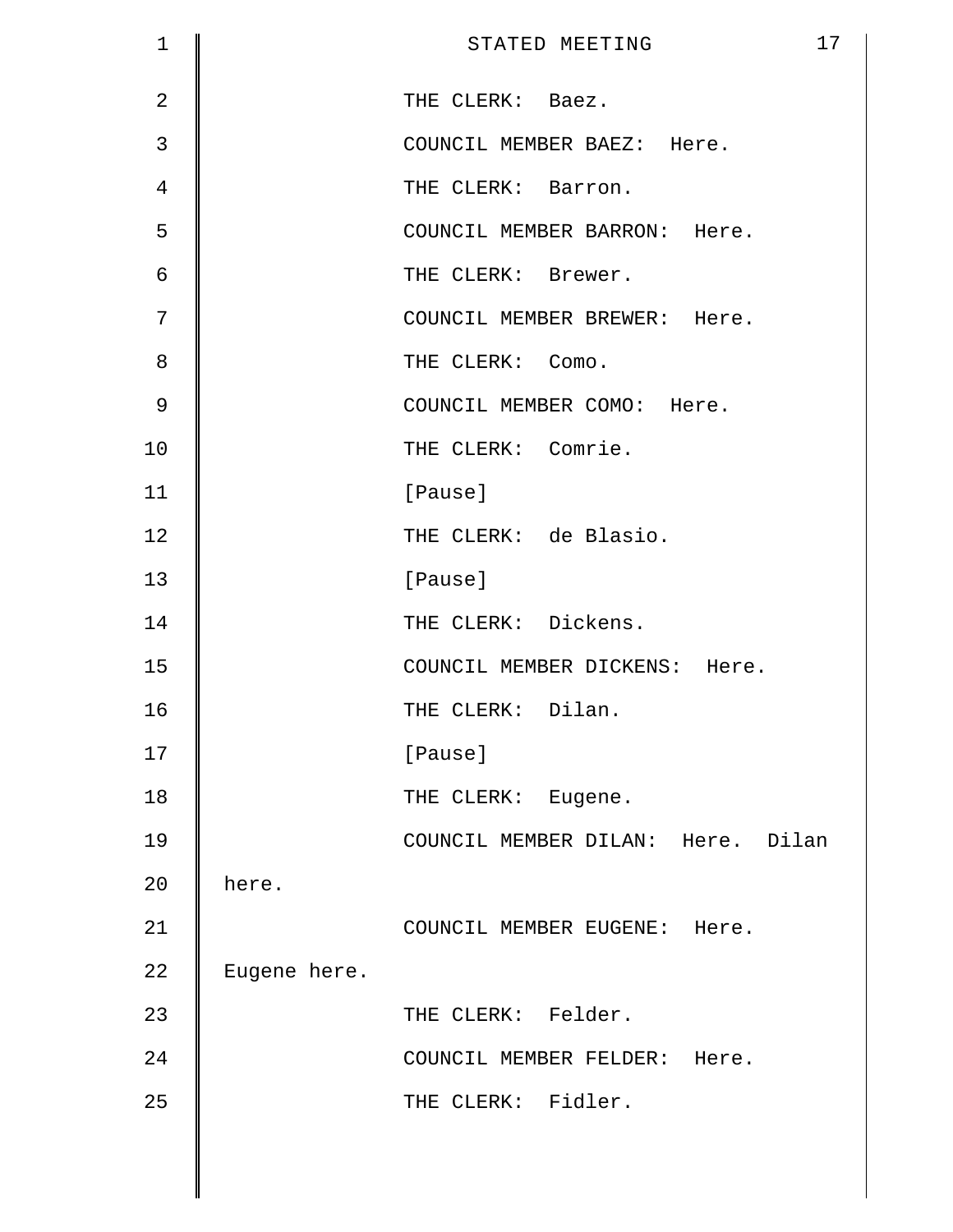| $\mathbf 1$    | 18<br>STATED MEETING            |
|----------------|---------------------------------|
| $\overline{2}$ | COUNCIL MEMBER FIDLER: Here.    |
| 3              | THE CLERK: Foster.              |
| $\overline{4}$ | [Pause]                         |
| 5              | THE CLERK: Garodnick.           |
| 6              | COUNCIL MEMBER GARODNICK: Here. |
| 7              | THE CLERK: Gennaro.             |
| 8              | [Pause]                         |
| $\mathcal{G}$  | THE CLERK: Gentile.             |
| 10             | COUNCIL MEMBER GENTILE: Here.   |
| 11             | THE CLERK: Gerson.              |
| 12             | COUNCIL MEMBER GERSON: Here.    |
| 13             | THE CLERK: Gioia.               |
| 14             | [Pause]                         |
| 15             | THE CLERK: Gonzalez.            |
| 16             | COUNCIL MEMBER GONZALEZ: Here.  |
| 17             | THE CLERK: Ignizio.             |
| 18             | COUNCIL MEMBER IGNIZIO: Here.   |
| 19             | THE CLERK: Jackson.             |
| 20             | COUNCIL MEMBER JACKSON: Here.   |
| 21             | THE CLERK: James.               |
| 22             | COUNCIL MEMBER JAMES: Here.     |
| 23             | THE CLERK: Katz.                |
| 24             | COUNCIL MEMBER KATZ: Here.      |
| 25             | THE CLERK: Koppell.             |

 $\mathbb{I}$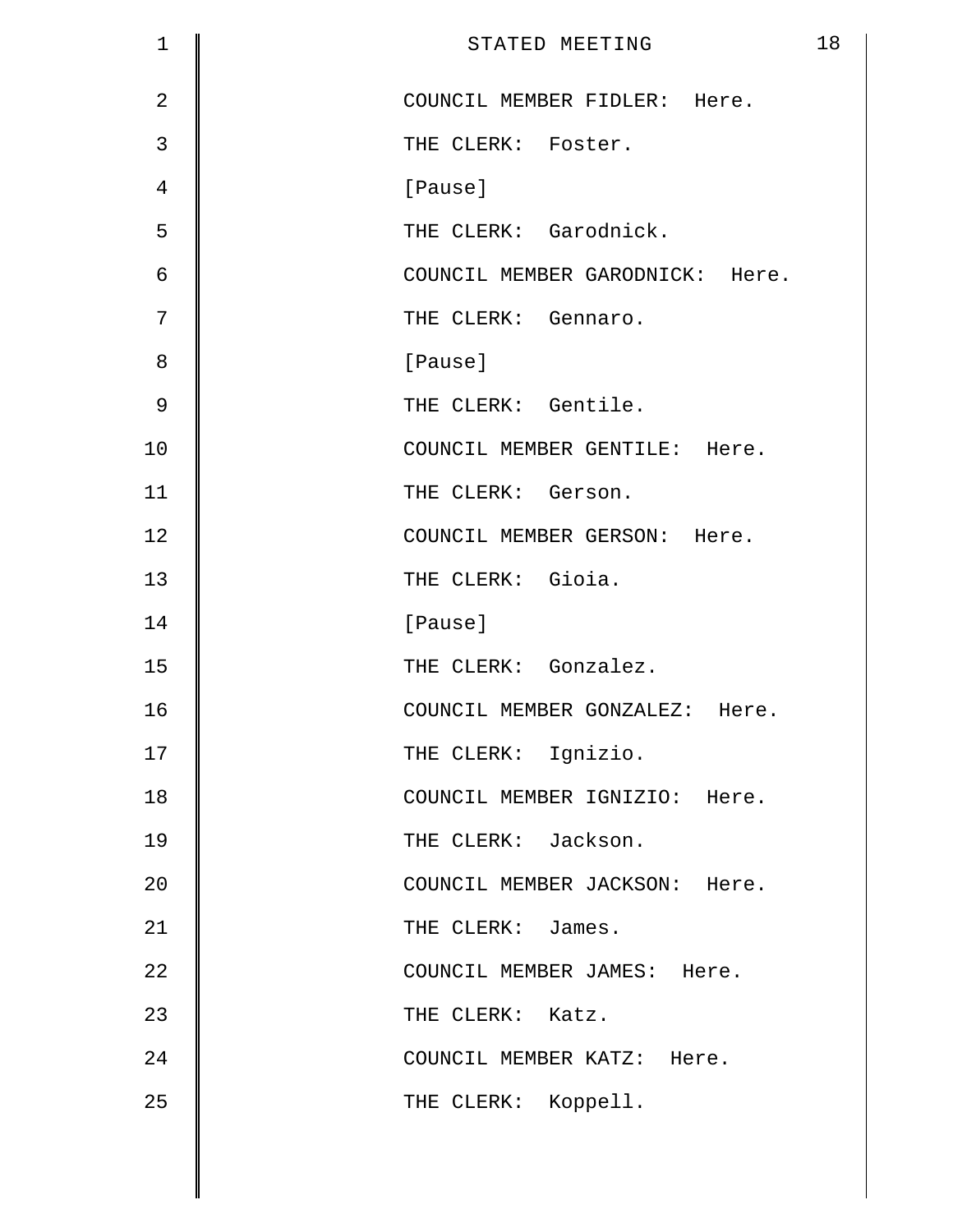| $\mathbf 1$    |       | STATED MEETING                   | 19 |
|----------------|-------|----------------------------------|----|
| $\overline{2}$ |       | COUNCIL MEMBER KOPPELL: Here.    |    |
| 3              |       | THE CLERK: Lappin.               |    |
| 4              |       | COUNCIL MEMBER LAPPIN: Here.     |    |
| 5              |       | THE CLERK: Liu.                  |    |
| 6              |       | [Pause]                          |    |
| 7              |       | THE CLERK: Mark-Viverito.        |    |
| 8              |       | COUNCIL MEMBER MARK-VIVERITO:    |    |
| $\mathsf 9$    | Here. |                                  |    |
| 10             |       | THE CLERK: Martinez.             |    |
| 11             |       | COUNCIL MEMBER MARTINEZ: Here.   |    |
| 12             |       | THE CLERK: McMahon.              |    |
| 13             |       | COUNCIL MEMBER MCMAHON: Here.    |    |
| 14             |       | THE CLERK: Mealy.                |    |
| 15             |       | COUNCIL MEMBER MEALY: Here.      |    |
| 16             |       | THE CLERK: Mendez.               |    |
| 17             |       | COUNCIL MEMBER MENDEZ: Here.     |    |
| 18             |       | THE CLERK: Monserrate.           |    |
| 19             |       | COUNCIL MEMBER MONSERRATE: Here. |    |
| 20             |       | THE CLERK: Nelson.               |    |
| 21             |       | COUNCIL MEMBER NELSON: Here.     |    |
| 22             |       | THE CLERK: Palma.                |    |
| 23             |       | COUNCIL MEMBER PALMA: Here.      |    |
| 24             |       | THE CLERK: Recchia.              |    |
| 25             |       | COUNCIL MEMBER RECCHIA: Here.    |    |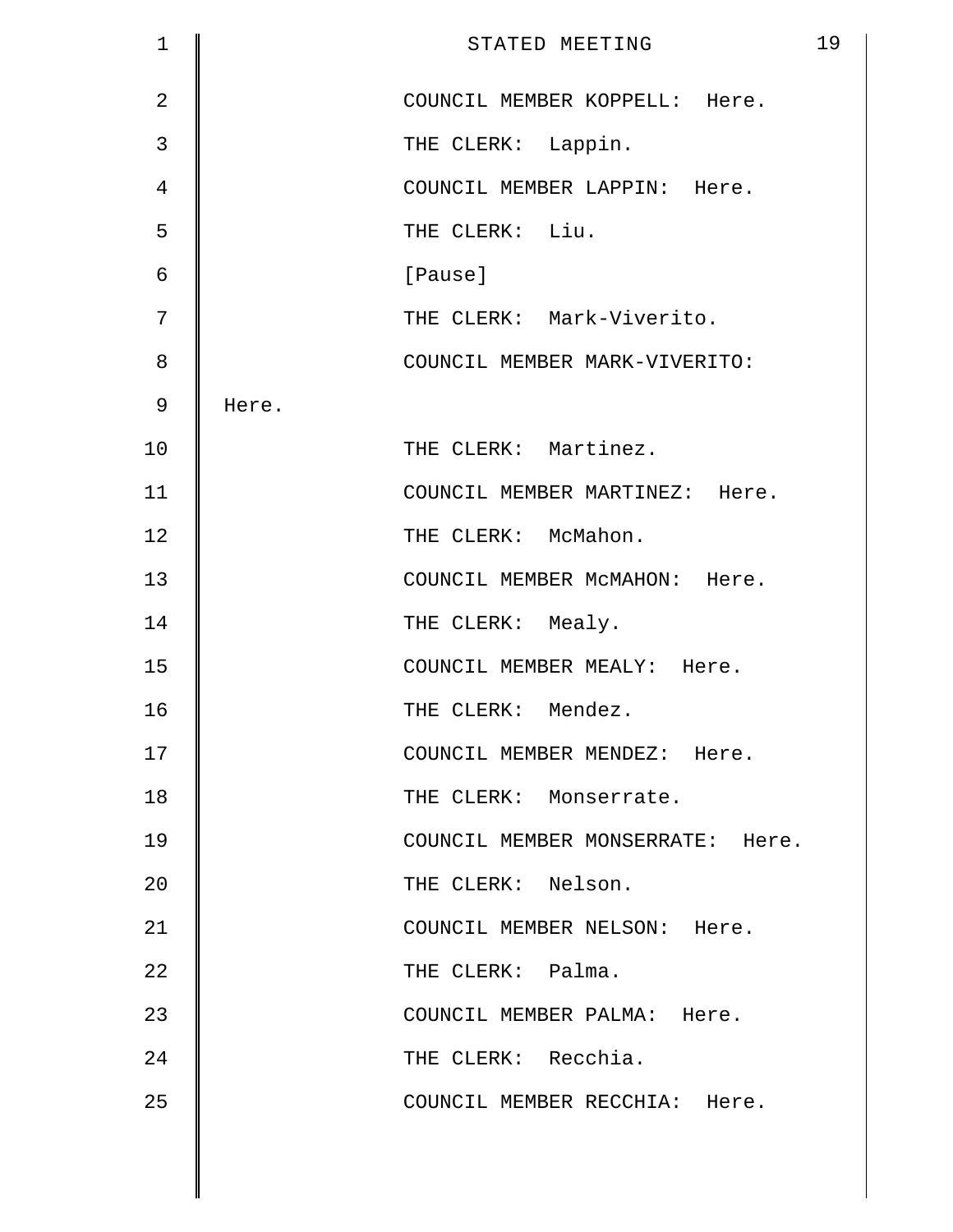| $\mathbf 1$    |       | STATED MEETING                  | 20 |
|----------------|-------|---------------------------------|----|
| $\overline{2}$ |       | THE CLERK: Reyna.               |    |
| $\mathbf{3}$   |       | [Pause]                         |    |
| $\overline{4}$ |       | THE CLERK: Sanders.             |    |
| 5              |       | [Pause]                         |    |
| $\epsilon$     |       | THE CLERK: Seabrook.            |    |
| 7              |       | COUNCIL MEMBER SEABROOK: Here.  |    |
| 8              |       | THE CLERK: Sears.               |    |
| $\mathcal{G}$  |       | COUNCIL MEMBER SEARS: Here.     |    |
| 10             |       | THE CLERK: Stewart.             |    |
| 11             |       | COUNCIL MEMBER STEWART: Stewart |    |
| 12             | here. |                                 |    |
| 13             |       | THE CLERK: Thank you. Vacca.    |    |
| 14             |       | COUNCIL MEMBER VACCA: Here.     |    |
| 15             |       | THE CLERK: Vallone.             |    |
| 16             |       | COUNCIL MEMBER VALLONE: Here.   |    |
| 17             |       | THE CLERK: Vann.                |    |
| 18             |       | COUNCIL MEMBER VANN: Here.      |    |
| 19             |       | THE CLERK: Weprin.              |    |
| 20             |       | COUNCIL MEMBER WEPRIN: Here.    |    |
| 21             |       | THE CLERK: White.               |    |
| 22             |       | COUNCIL MEMBER WHITE: Here.     |    |
| 23             |       | THE CLERK: Yassky.              |    |
| 24             |       | [Pause]                         |    |
| 25             |       | THE CLERK: Oddo.                |    |
|                |       |                                 |    |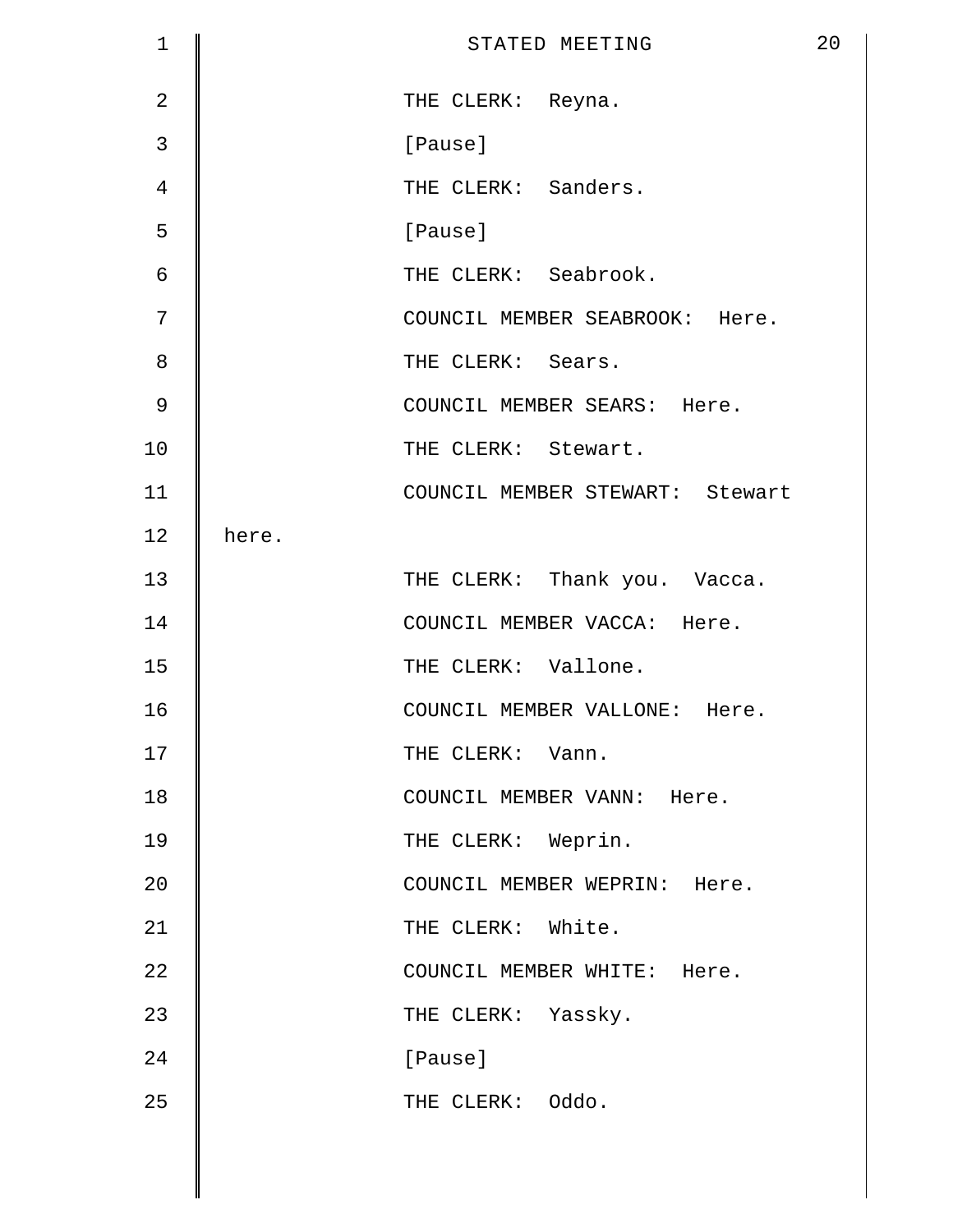| 1  | 21<br>STATED MEETING                               |
|----|----------------------------------------------------|
| 2  | COUNCIL MEMBER ODDO: Here.                         |
| 3  | THE CLERK: Rivera.                                 |
| 4  | COUNCIL MEMBER RIVERA: Here.                       |
| 5  | THE CLERK: Speaker Quinn.                          |
| 6  | SPEAKER QUINN: Here.                               |
| 7  | COUNCIL MEMBER RIVERA: Okay.                       |
| 8  | Quorum is present. Everyone please rise for the    |
| 9  | invocation, which will be delivered by Reverend    |
| 10 | Cecelia B. Loving.                                 |
| 11 | REV. CECELIA B. LOVING: Let us                     |
| 12 | center ourselves in the spirit of truth,           |
| 13 | regardless of our faith, our race, our ethnicity,  |
| 14 | our culture or our creed. Regardless of what name  |
| 15 | we give spirit or what petition we use to seek     |
| 16 | higher wisdom, let us open our hearts our minds    |
| 17 | and our souls this day to be guided, energized,    |
| 18 | enlightened and blessed to serve the wellbeing of  |
| 19 | this City in the best way possible. Oh, divine     |
| 20 | source of infinite wisdom, bless this Council,     |
| 21 | bless its speaker, Christine Quinn, bless each and |
| 22 | every one of its members, bless each and every     |
| 23 | participant and visitor in this room to meet every |
| 24 | goal for this great city with triumph and victory. |
| 25 | May our diversity build unity. May our obstacles   |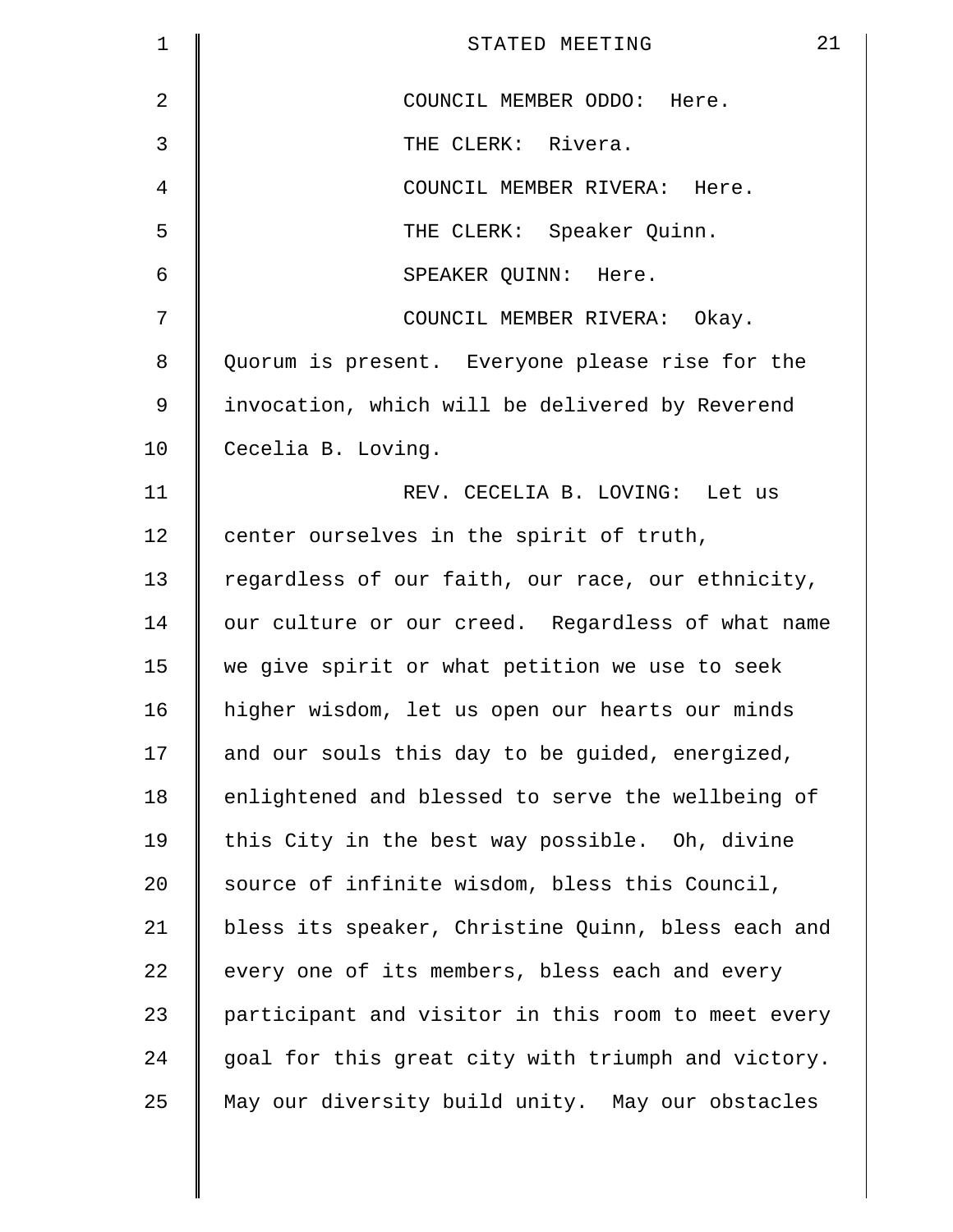| 1  | 22<br>STATED MEETING                               |
|----|----------------------------------------------------|
| 2  | build bridges, may our struggles build hope. May   |
| 3  | we embrace each other with this new fortitude,     |
| 4  | knowing without a doubt that there is nothing that |
| 5  | we cannot do, nothing that we cannot accomplish,   |
| 6  | nothing that we cannot achieve. May we see the     |
| 7  | challenges that await us, may we see the hurdles   |
| 8  | that we need to jump, may we see the darkness of   |
| 9  | any despair as the light of opportunity, as the    |
| 10 | wisdom of change and as the vision of our          |
| 11 | leadership. And so it is and so be it. Amen.       |
| 12 | COUNCIL MEMBER RIVERA: Speaker                     |
| 13 | Quinn.                                             |
| 14 | SPEAKER QUINN: Yes. I would like                   |
| 15 | to thank you very much, Reverend Loving, for being |
| 16 | here today and being a spiritual leader in my      |
| 17 | district. And I make a motion to spread the        |
| 18 | invocation in full upon the record.                |
| 19 | COUNCIL MEMBER RIVERA: Thank you                   |
| 20 | very much. Adoption of the minutes. Council        |
| 21 | Member Gonzalez?                                   |
| 22 | COUNCIL MEMBER GONZALEZ: I make                    |
| 23 | the motion. The minutes of the Stated Meeting of   |
| 24 | October 23rd, 2008 be adopted as printed.          |
| 25 | COUNCIL MEMBER RIVERA: So ordered.                 |
|    |                                                    |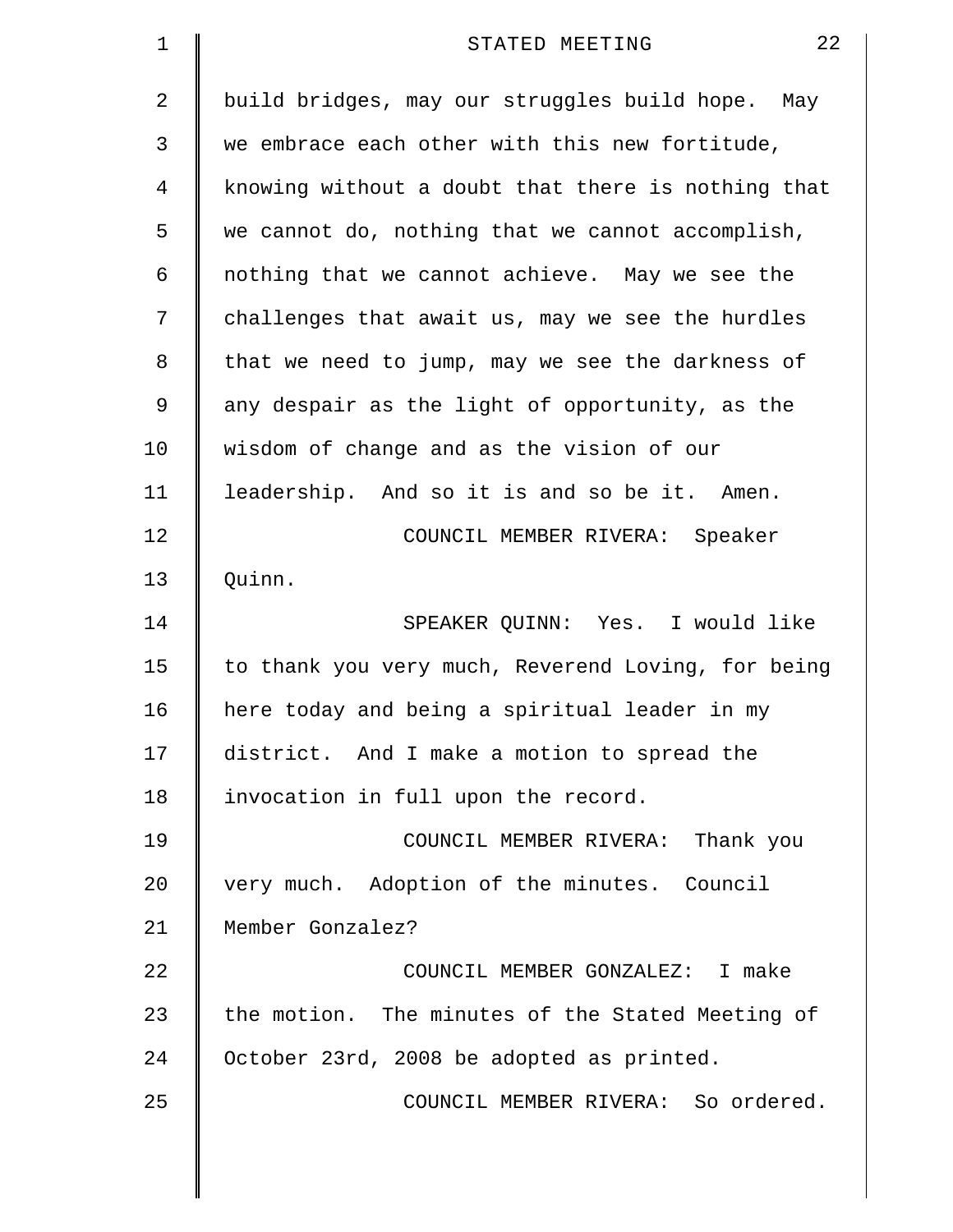| $\mathbf 1$    | 23<br>STATED MEETING                             |
|----------------|--------------------------------------------------|
| $\overline{2}$ | Messages and papers from the Mayor?              |
| 3              | THE CLERK: None.                                 |
| 4              | COUNCIL MEMBER RIVERA:                           |
| 5              | Communications from City, County and Borough     |
| 6              | Offices.                                         |
| 7              | SPEAKER QUINN: If we could get a                 |
| 8              | little quiet in the chambers, please. Thank you. |
| 9              | COUNCIL MEMBER RIVERA:                           |
| 10             | Communications from City, County and Borough     |
| 11             | Offices.                                         |
| 12             | THE CLERK: M 1212 through M 1250                 |
| 13             | on page 6 Base Station License Applications.     |
| 14             | SPEAKER QUINN: Transportation.                   |
| 15             | [Pause]                                          |
| 16             | COUNCIL MEMBER RIVERA: Petitions                 |
| 17             | and Communications.                              |
| 18             | THE CLERK: None.                                 |
| 19             | COUNCIL MEMBER RIVERA: Land Use                  |
| 20             | call ups.                                        |
| 21             | THE CLERK: M 1251.                               |
| 22             | SPEAKER QUINN: If I could just as                |
| 23             | before we do the land use call ups for my        |
| 24             | colleagues to rise.                              |
| 25             | COUNCIL MEMBER RIVERA: Please                    |
|                |                                                  |
|                |                                                  |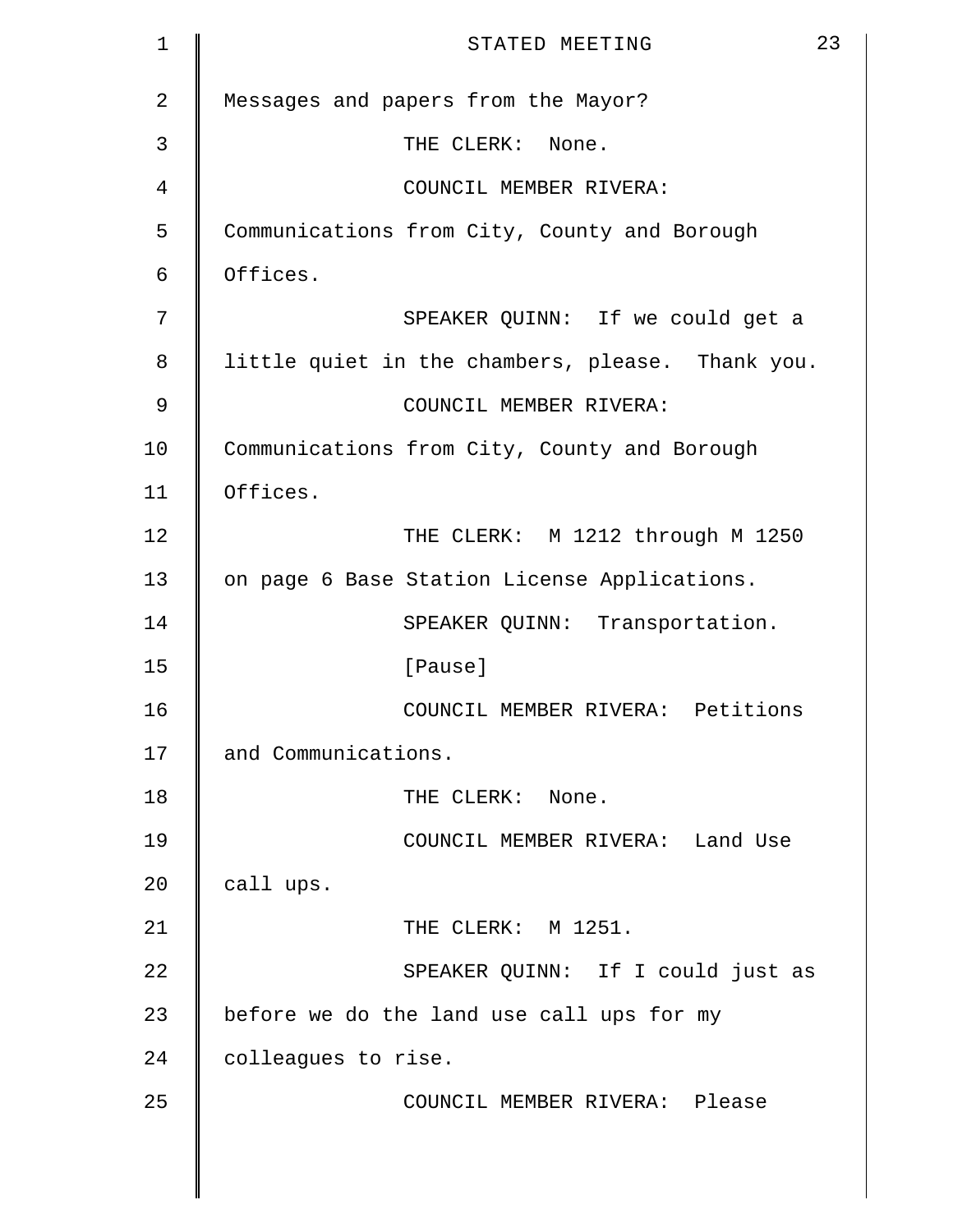| $\mathbf 1$ | 24<br>STATED MEETING                               |
|-------------|----------------------------------------------------|
| 2           | rise.                                              |
| 3           | SPEAKER QUINN: There's a number                    |
| 4           | of--sadly--individuals whose passing we need to    |
| 5           | mark today. First on November 23rd, 2008, New      |
| 6           | York Fire Department Lieutenant Robert Ryan, Jr.,  |
| 7           | 46, who lived in Council Member McMahon's district |
| 8           | on Staten Island, he was in Engine Company 155,    |
| 9           | was killed when a ceiling collapsed at a home in   |
| 10          | Staten Island as he led his squad into the burning |
| 11          | blaze. A 17 year veteran, Lieutenant Ryan's mask   |
| 12          | and oxygen tank were knocked off by the fire's     |
| 13          | flaming debris. In October 2006, Lieutenant Ryan   |
| 14          | suffered third degree burns on his neck while      |
| 15          | battling a blaze. And although it seemed like he   |
| 16          | would have to retire and probably could have       |
| 17          | retired, he simply refused to give up the job he   |
| 18          | loved. He returned to the job last year. At his    |
| 19          | funeral on Staten Island, Commissioner Scoppetta   |
| 20          | called Robert Ryan a Fireman's Fireman, a term he  |
| 21          | called the highest compliment. Lieutenant Robert   |
| 22          | Ryan, Jr. is survived by his wife Kathleen and by  |
| 23          | four children. On December 1st, 2008, New York     |
| 24          | City Bus Driver Edwin Thomas, also 46, who lived   |
| 25          | in Council Member Fidler's district, was killed    |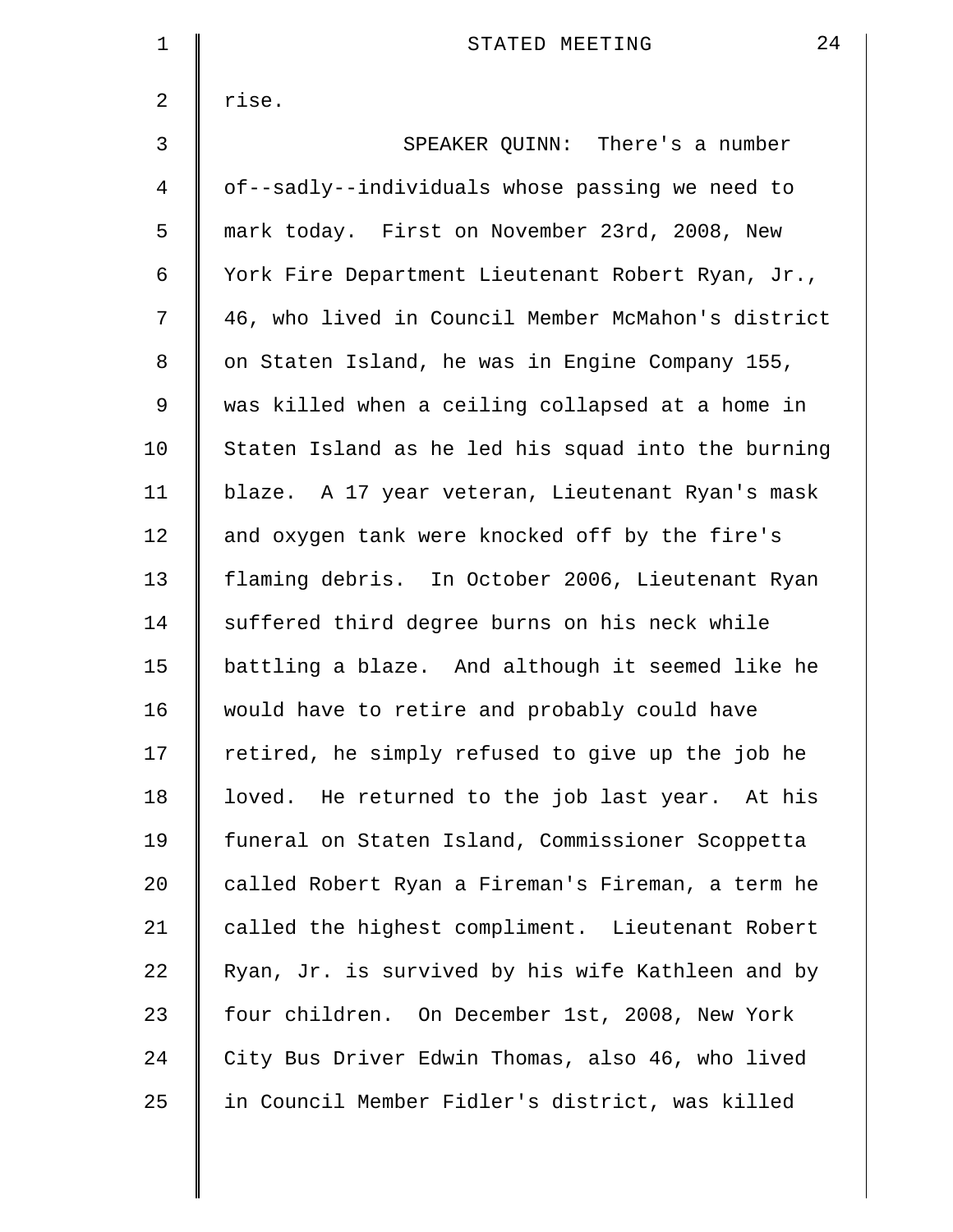| $\mathbf 1$    | 25<br>STATED MEETING                               |
|----------------|----------------------------------------------------|
| 2              | while driving his B46 Route after being stabbed by |
| 3              | a fare beater on his bus. Mr. Thomas was a seven-  |
| $\overline{4}$ | year veteran of the MTA and was assigned to the    |
| 5              | Flatbush Depot. He is the first bus driver killed  |
| 6              | on the job since 1981. Mr. Thomas was a dedicated  |
| 7              | public servant. He leaves behind two teenage       |
| 8              | children and three sisters. And as is our custom,  |
| 9              | I want to note the passing of a former Council     |
| 10             | Member, Council Member Ramon Velez, who was 75     |
| 11             | years old. He was from the Bronx and he served in  |
| 12             | the City Council in the 1970s. Council Member      |
| 13             | Velez passed away after a long battle with         |
| 14             | Alzheimer's Disease. Mr. Velez was the mentor of   |
| 15             | many Bronx elected officials and politicians and   |
| 16             | was active in Bronx politics for many years. He    |
| 17             | was a longtime chairman of the Puerto Rican Day    |
| 18             | Parade. He leaves behind his five children,        |
| 19             | grandchildren and great-grandchildren. I want to   |
| 20             | send out on behalf of the entire City Council our  |
| 21             | sympathies of all the victims of the terrible,     |
| 22             | terrible and senseless terrorist attacks in        |
| 23             | Mumbai, India. As we all know by now, over 175     |
| 24             | innocent people lost their lives in these tragic   |
| 25             | attacks. Our prayers go out to all the victims,    |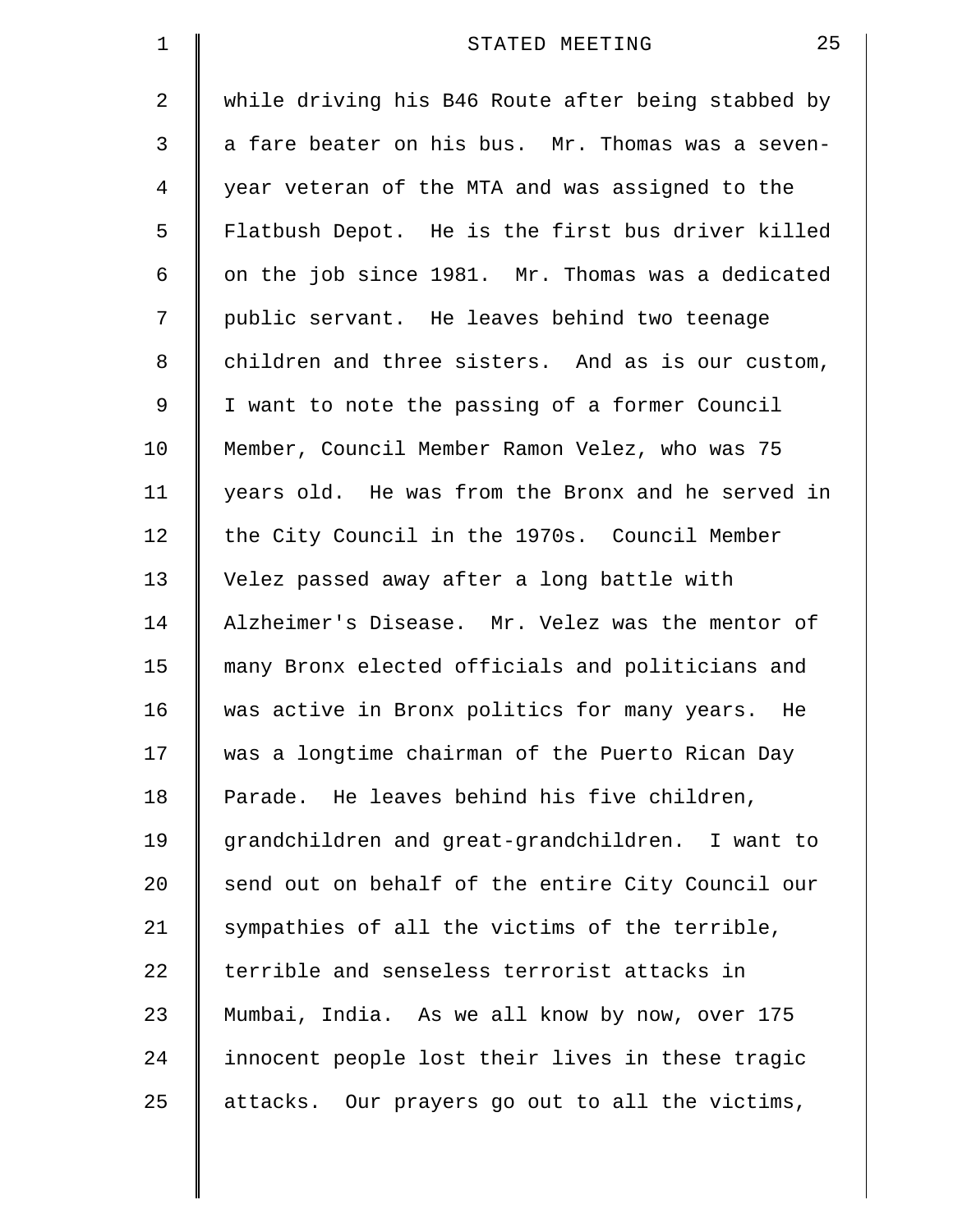| $\mathbf 1$ | 26<br>STATED MEETING                               |
|-------------|----------------------------------------------------|
| 2           | the entire Indian community both here, in New York |
| 3           | City, where we know it is a vibrant and thriving   |
| 4           | and wonderful community that gives so much to our  |
| 5           | city, and to all of the Indian community abroad.   |
| 6           | I want to especially acknowledge the tragic loss   |
| 7           | of three New Yorkers in the attack; Rabbi          |
| 8           | Holtzberg, his pregnant wife Rivkah, and Rabbi     |
| 9           | Leibish Teitelbaum. As I think we've all heard in  |
| 10          | a real show of tremendous bravery on the part of   |
| 11          | the family's nanny, Rabbi and Mrs. Holtzberg's     |
| 12          | two-year-old son was rescued during the attacks    |
| 13          | and it was really just miraculous that that        |
| 14          | happened. Lastly I want to mention some tragic     |
| 15          | news that early Sunday morning, an Ecuadorian      |
| 16          | immigrant was viciously beaten in a hate crime     |
| 17          | attack in Bushwick. He and his brother--was        |
| 18          | attacked, he now stands on life support in one of  |
| 19          | our City hospitals and, quite frankly, probably    |
| 20          | won't make it through the next couple of days.     |
| 21          | He's the father of two. He was attacked by four    |
| 22          | individuals because he was believed to be gay. It  |
| 23          | was both an anti-gay and an anti-Latino attack.    |
| 24          | Anti-gay and anti-Latino slurs were yelled at him  |
| 25          | when a bottle was smacked over his head. He was    |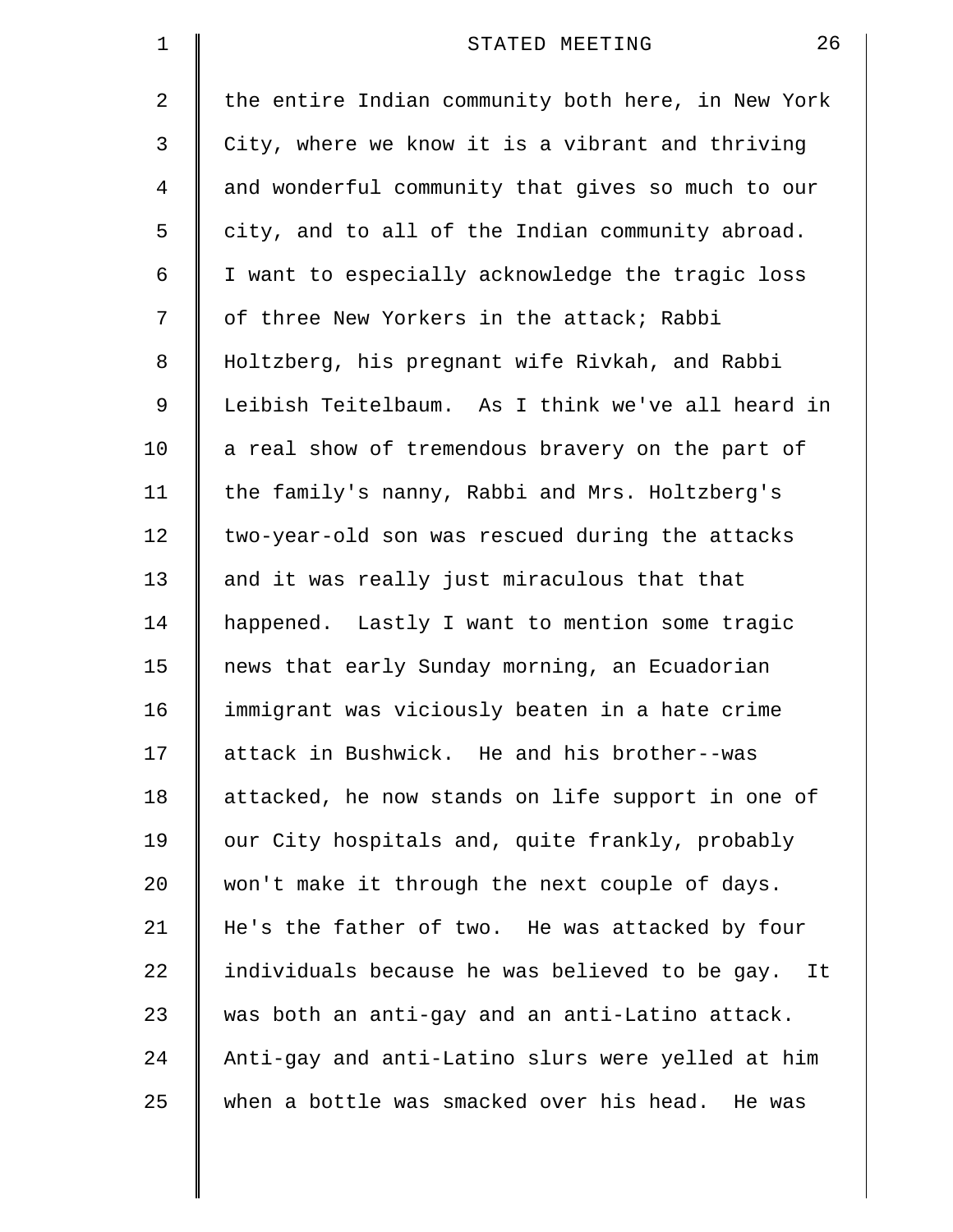| 1              | 27<br>STATED MEETING                               |
|----------------|----------------------------------------------------|
| $\overline{a}$ | also beaten with a baseball bat. Many of us stood  |
| 3              | yesterday in response to this attack, and I just   |
| 4              | want to thank everyone for doing that and ask      |
| 5              | everyone to keep him and his family--he has three  |
| 6              | brothers, one who was also hurt in the attack--and |
| 7              | keep their parents, who are coming now from        |
| 8              | Ecuador, on their way from Ecuador to New York, to |
| 9              | keep all of then in our prayers. Thank you.        |
| 10             | [Pause]                                            |
| 11             | SPEAKER QUINN: Thank you, Majority                 |
| 12             | Leader Rivera. And if we can go back to the Land   |
| 13             | Use call up.                                       |
| 14             | COUNCIL MEMBER RIVERA: Roll call.                  |
| 15             | THE CLERK: Addabbo.                                |
| 16             | COUNCIL MEMBER ADDABBO:<br>Aye.                    |
| 17             | THE CLERK: Arroyo.                                 |
| 18             | COUNCIL MEMBER ARROYO: Aye.                        |
| 19             | THE CLERK: Avella.                                 |
| 20             | COUNCIL MEMBER AVELLA: Aye, and I                  |
| 21             | ask unanimous consent to vote on all general       |
| 22             | orders and resolutions. I have a BSA hearing to    |
| 23             | go to.                                             |
| 24             | COUNCIL MEMBER RIVERA: Approved.                   |
| 25             | COUNCIL MEMBER AVELLA: Aye. Aye                    |
|                |                                                    |
|                |                                                    |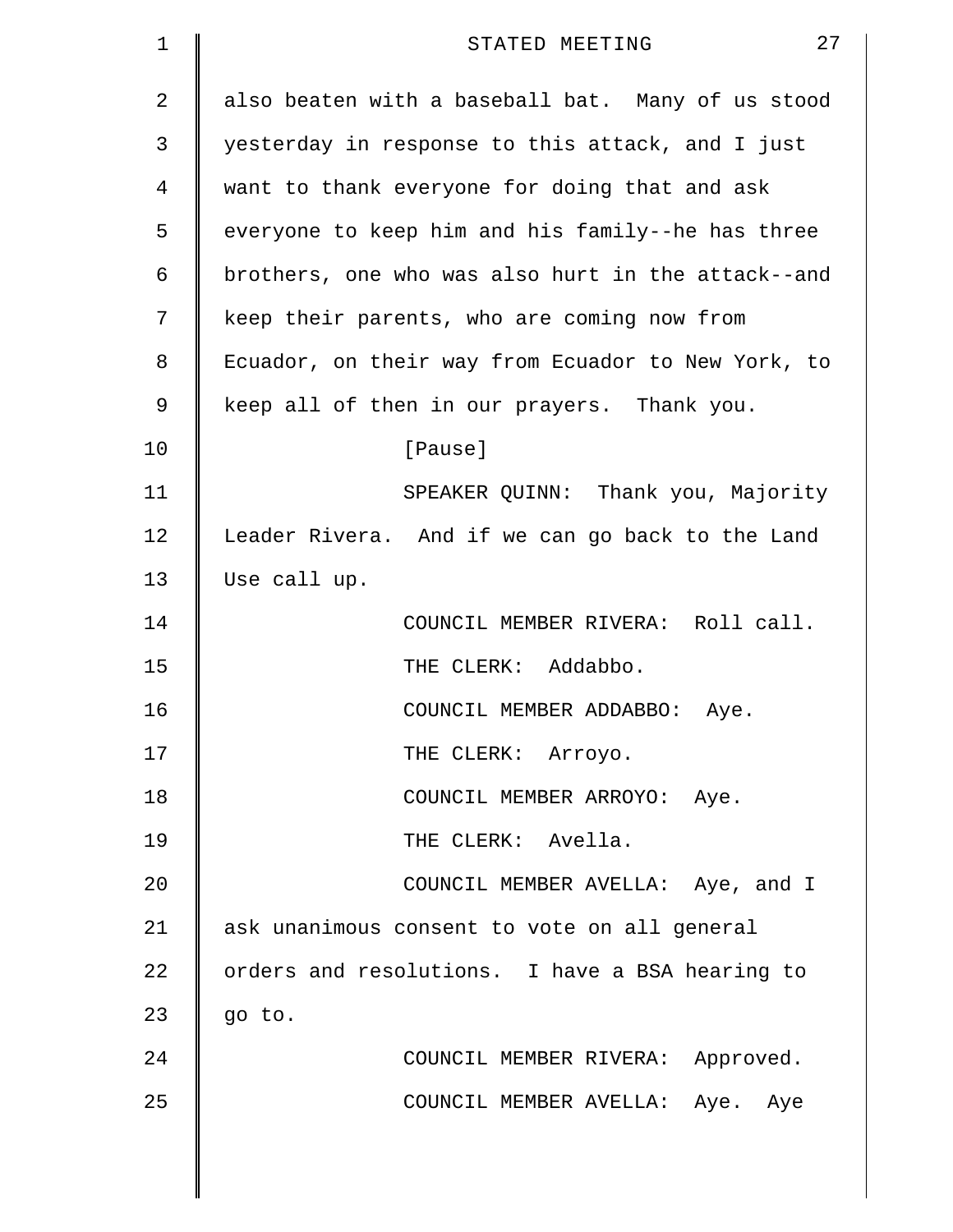| $\mathbf 1$    | 28<br>STATED MEETING                             |
|----------------|--------------------------------------------------|
| $\overline{2}$ | on all.                                          |
| 3              | THE CLERK: Baez.                                 |
| 4              | COUNCIL MEMBER BAEZ: Aye.                        |
| 5              | THE CLERK: Barron.                               |
| 6              | COUNCIL MEMBER BARRON: I vote aye                |
| 7              | on all and I ask for the general consent,        |
| 8              | unanimous consent, to vote aye on all general    |
| $\mathcal{G}$  | order items.                                     |
| 10             | COUNCIL MEMBER RIVERA: Approved.                 |
| 11             | COUNCIL MEMBER BARRON: Thank you,                |
| 12             | sir.                                             |
| 13             | COUNCIL MEMBER RIVERA: No problem.               |
| 14             | Any time.                                        |
| 15             | THE CLERK: Brewer.                               |
| 16             | COUNCIL MEMBER BREWER: Aye.                      |
| 17             | THE CLERK: Como.                                 |
| 18             | COUNCIL MEMBER COMO: I vote aye on               |
| 19             | all and I also ask for unanimous consent to vote |
| 20             | aye on all general orders.                       |
| 21             | COUNCIL MEMBER RIVERA: Approved.                 |
| 22             | COUNCIL MEMBER COMO: Thank you. I                |
| 23             | vote Aye on all general orders.                  |
| 24             | THE CLERK: Comrie.                               |
| 25             | [Pause]                                          |
|                |                                                  |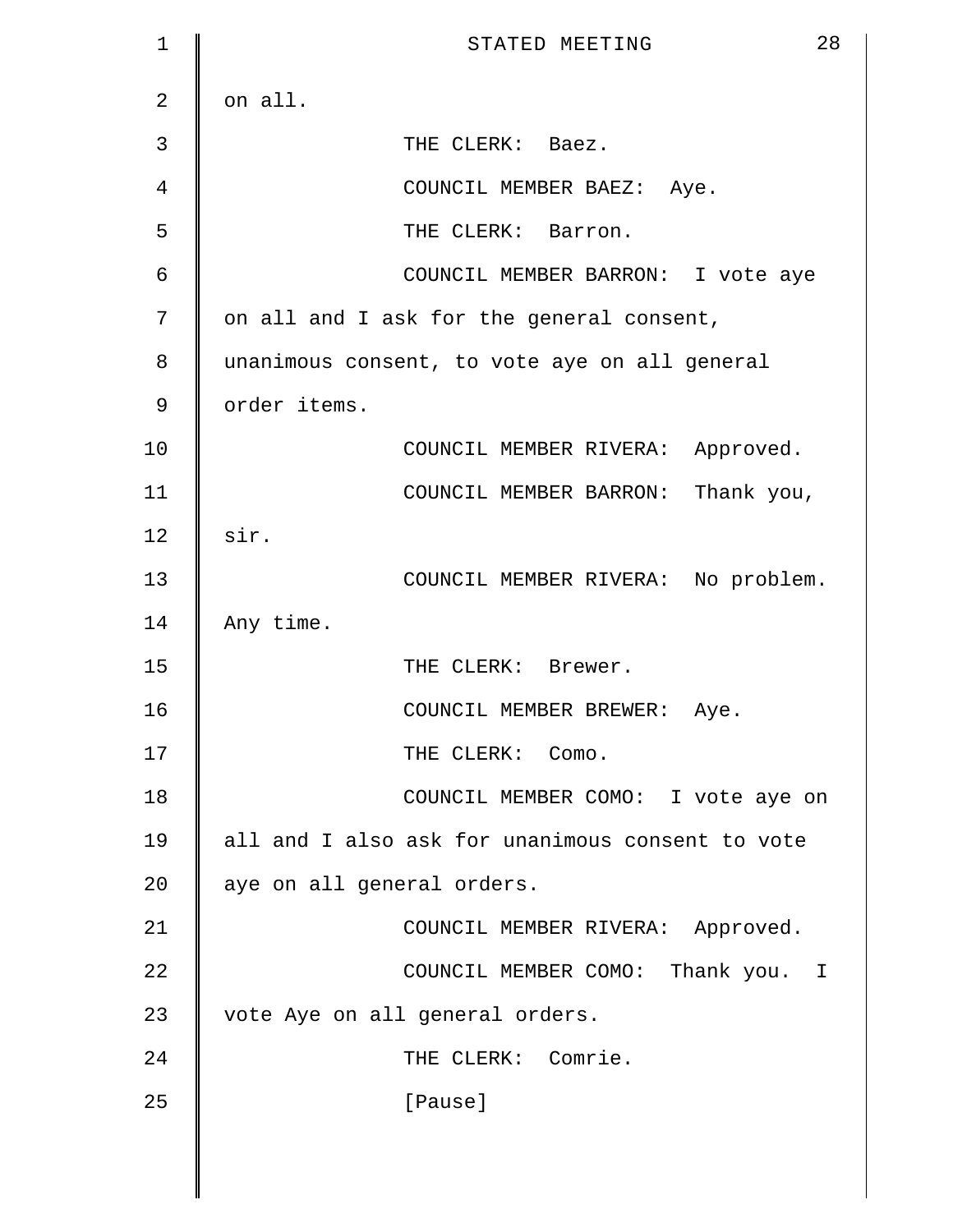| $\mathbf 1$    | 29<br>STATED MEETING           |
|----------------|--------------------------------|
| $\overline{2}$ | THE CLERK: De Blasio.          |
| 3              | [Pause]                        |
| 4              | THE CLERK: Dickens.            |
| 5              | COUNCIL MEMBER DICKENS: Aye.   |
| 6              | THE CLERK: Dilan.              |
| 7              | COUNCIL MEMBER DILAN: Aye.     |
| 8              | THE CLERK: Eugene.             |
| $\mathsf 9$    | COUNCIL MEMBER EUGENE: Aye.    |
| 10             | THE CLERK: Felder.             |
| 11             | COUNCIL MEMBER FELDER: Aye.    |
| 12             | THE CLERK: Fidler.             |
| 13             | COUNCIL MEMBER FIDLER: Aye.    |
| 14             | THE CLERK: Foster.             |
| 15             | [Pause]                        |
| 16             | THE CLERK: Garodnick.          |
| 17             | COUNCIL MEMBER GARODNICK: Aye. |
| 18             | THE CLERK: Gennaro.            |
| 19             | [Pause]                        |
| 20             | THE CLERK: Gentile.            |
| 21             | COUNCIL MEMBER GENTILE: Aye.   |
| 22             | THE CLERK: Gerson.             |
| 23             | [Pause]                        |
| 24             | THE CLERK: Gioia.              |
| 25             | [Pause]                        |
|                |                                |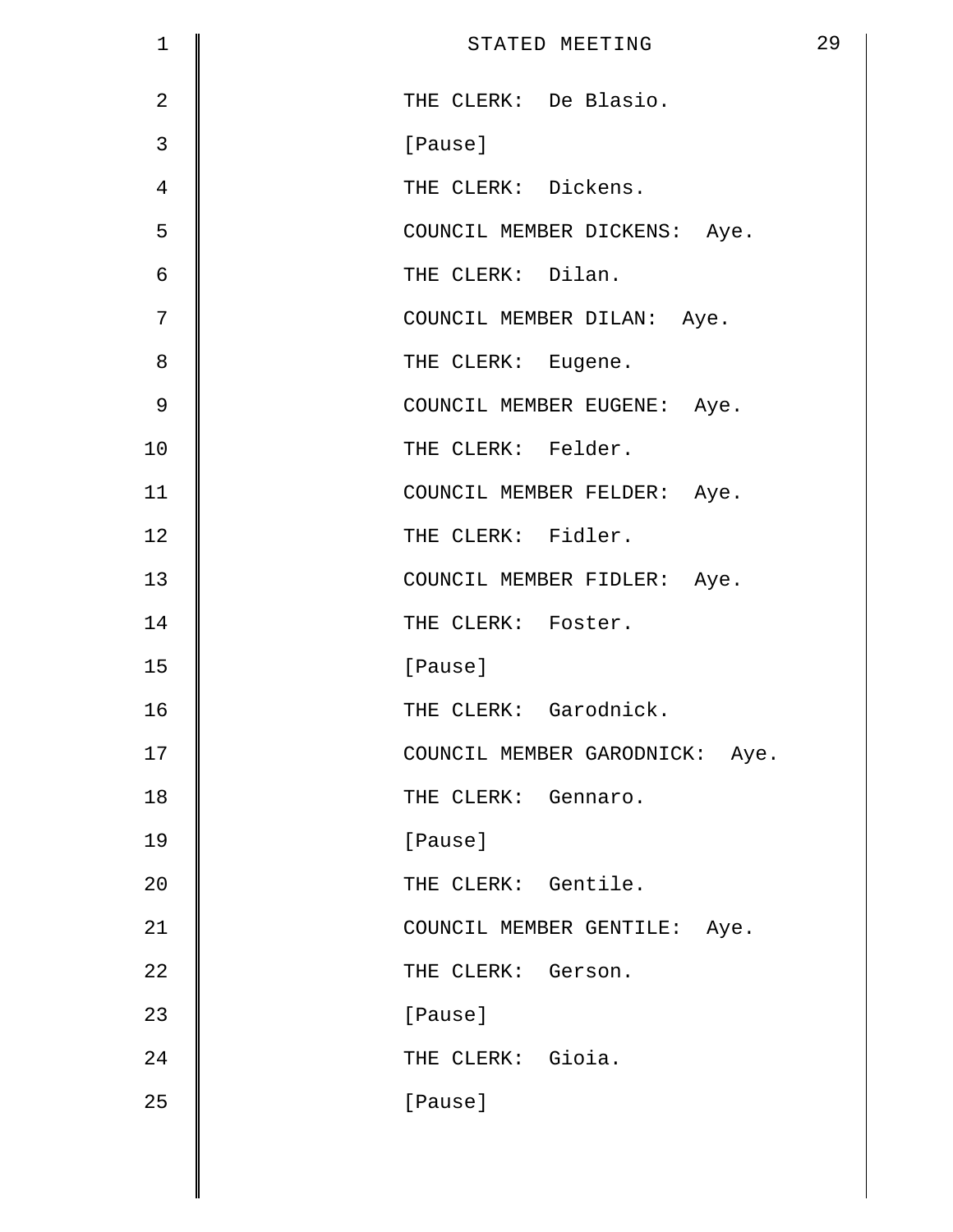| $\mathbf 1$    | 30<br>STATED MEETING                            |
|----------------|-------------------------------------------------|
| $\overline{2}$ | THE CLERK: Gonzalez.                            |
| $\mathfrak{Z}$ | COUNCIL MEMBER GONZALEZ: Aye.                   |
| 4              | THE CLERK: Ignizio.                             |
| 5              | COUNCIL MEMBER IGNIZIO: Yes.                    |
| 6              | THE CLERK: Jackson.                             |
| 7              | COUNCIL MEMBER JACKSON: Aye on                  |
| 8              | all.                                            |
| $\mathsf 9$    | THE CLERK: James.                               |
| 10             | COUNCIL MEMBER JAMES: Aye on all.               |
| 11             | THE CLERK: Katz.                                |
| 12             | COUNCIL MEMBER KATZ: Aye on all.                |
| 13             | THE CLERK: Koppell.                             |
| 14             | [Pause]                                         |
| 15             | THE CLERK: Lappin.                              |
| 16             | COUNCIL MEMBER LAPPIN: Aye. And I               |
| 17             | would like to request unanimous consent to vote |
| 18             | Aye on the general order calendar as well.      |
| 19             | COUNCIL MEMBER RIVERA: Approved.                |
| 20             | THE CLERK: Liu.                                 |
| 21             | [Pause]                                         |
| 22             | THE CLERK: Mark-Viverito.                       |
| 23             | COUNCIL MEMBER MARK-VIVERITO: Aye.              |
| 24             | THE CLERK: Martinez.                            |
| 25             | COUNCIL MEMBER MARTINEZ: Aye.                   |
|                |                                                 |
|                |                                                 |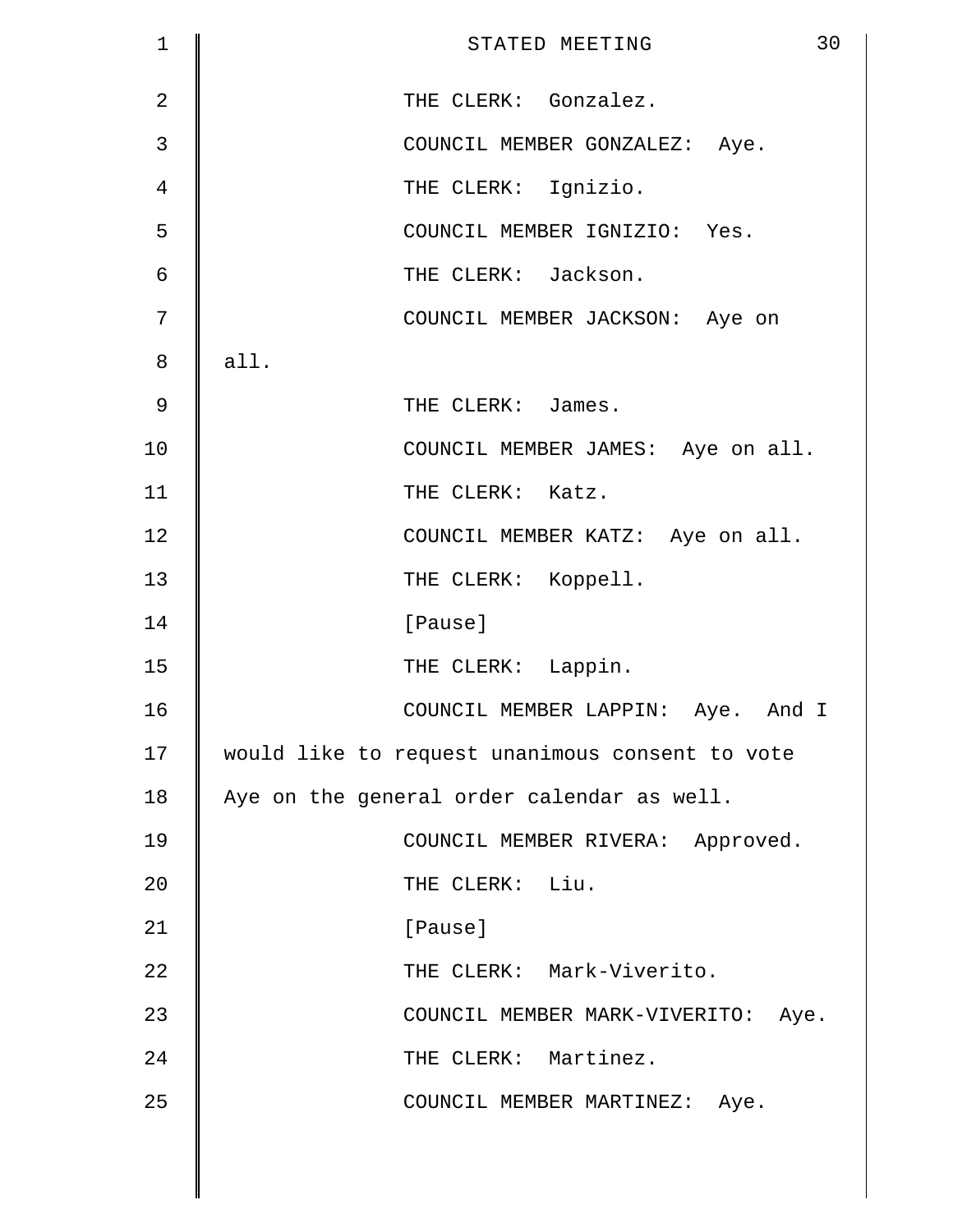| $\mathbf 1$   | 31<br>STATED MEETING                              |
|---------------|---------------------------------------------------|
| 2             | THE CLERK: McMahon.                               |
| 3             | COUNCIL MEMBER MCMAHON: Aye.                      |
| 4             | THE CLERK: Mealy.                                 |
| 5             | COUNCIL MEMBER MEALY: Aye. I                      |
| 6             | would like to ask to call on all Land Use and all |
| 7             | coupled general orders. Permission?               |
| 8             | COUNCIL MEMBER RIVERA: Approved.                  |
| $\mathcal{G}$ | COUNCIL MEMBER MEALY: Thank you.                  |
| 10            | THE CLERK: Mendez.                                |
| 11            | COUNCIL MEMBER MENDEZ: Aye on all.                |
| 12            | THE CLERK: Monserrate.                            |
| 13            | COUNCIL MEMBER MONSERRATE: Aye.                   |
| 14            | THE CLERK: Nelson.                                |
| 15            | COUNCIL MEMBER NELSON: Request                    |
| 16            | unanimous permission to vote aye on all Land Use  |
| 17            | call ups and all coupled general orders.          |
| 18            | COUNCIL MEMBER RIVERA: Approved.                  |
| 19            | THE CLERK: Palma.                                 |
| 20            | COUNCIL MEMBER PALMA: Aye.                        |
| 21            | THE CLERK: Recchia.                               |
| 22            | COUNCIL MEMBER RECCHIA: Aye.                      |
| 23            | THE CLERK: Reyna.                                 |
| 24            | [Pause]                                           |
| 25            | THE CLERK: Sanders.                               |
|               |                                                   |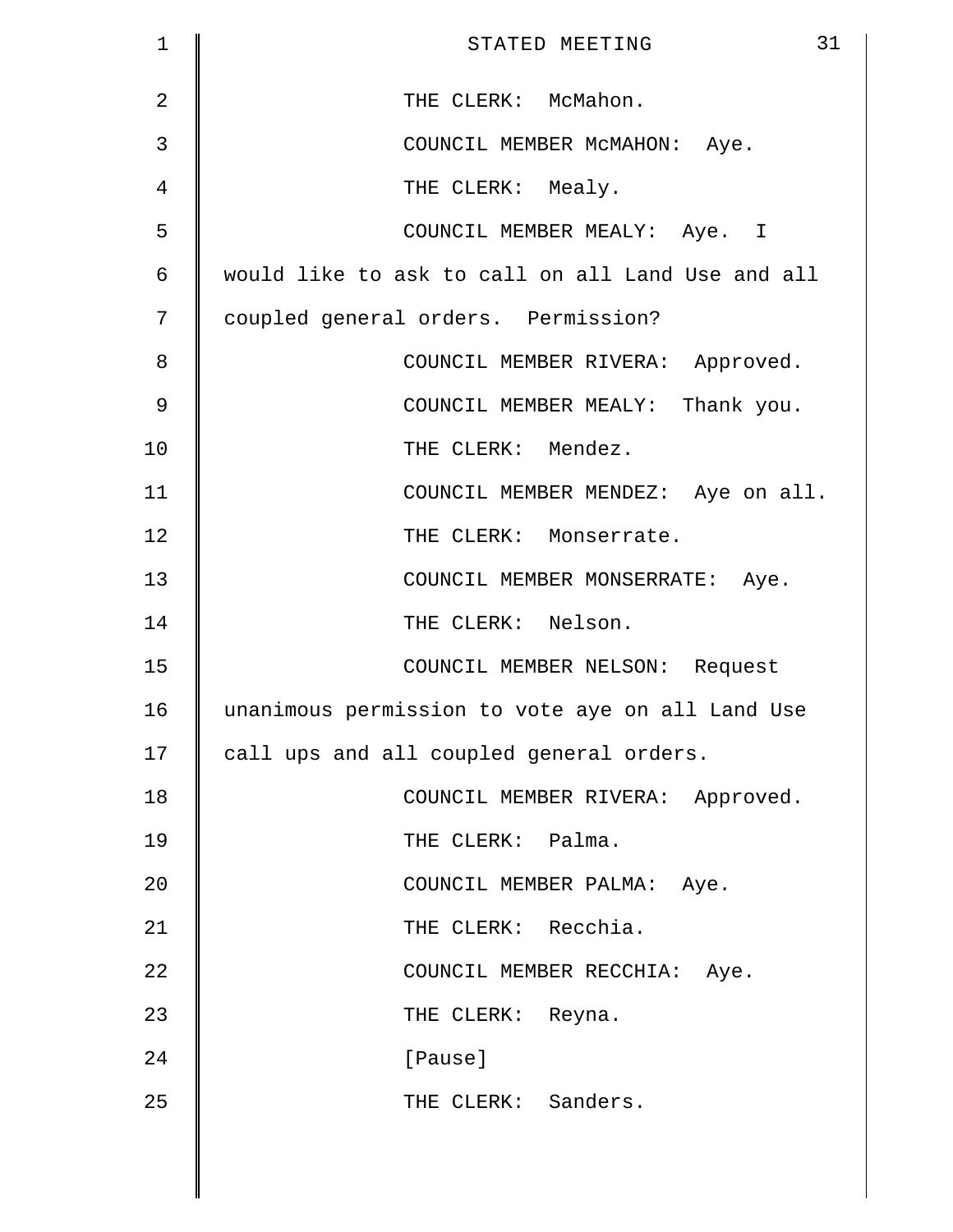| $\mathbf 1$    | 32<br>STATED MEETING                             |
|----------------|--------------------------------------------------|
| $\overline{2}$ | [Pause]                                          |
| 3              | THE CLERK: Seabrook.                             |
| 4              | COUNCIL MEMBER SEABROOK: Here.                   |
| 5              | Aye on all.                                      |
| 6              | THE CLERK: Sears.                                |
| 7              | COUNCIL MEMBER SEARS: Aye.                       |
| 8              | THE CLERK: Stewart.                              |
| 9              | COUNCIL MEMBER STEWART: Aye.                     |
| 10             | THE CLERK: Vacca.                                |
| 11             | COUNCIL MEMBER VACCA: Aye.                       |
| 12             | THE CLERK: Vallone.                              |
| 13             | COUNCIL MEMBER VALLONE: Aye.                     |
| 14             | THE CLERK: Vann.                                 |
| 15             | COUNCIL MEMBER VANN: Aye.                        |
| 16             | THE CLERK: Weprin.                               |
| 17             | COUNCIL MEMBER WEPRIN: Aye. And                  |
| 18             | I'd like to request unanimous consent to vote on |
| 19             | all coupled general orders and resolutions.      |
| 20             | COUNCIL MEMBER RIVERA: Approved.                 |
| 21             | COUNCIL MEMBER WEPRIN: Thank you.                |
| 22             | I vote Aye.                                      |
| 23             | THE CLERK: White.                                |
| 24             | COUNCIL MEMBER WHITE: I vote Aye.                |
| 25             | THE CLERK: Yassky.                               |
|                |                                                  |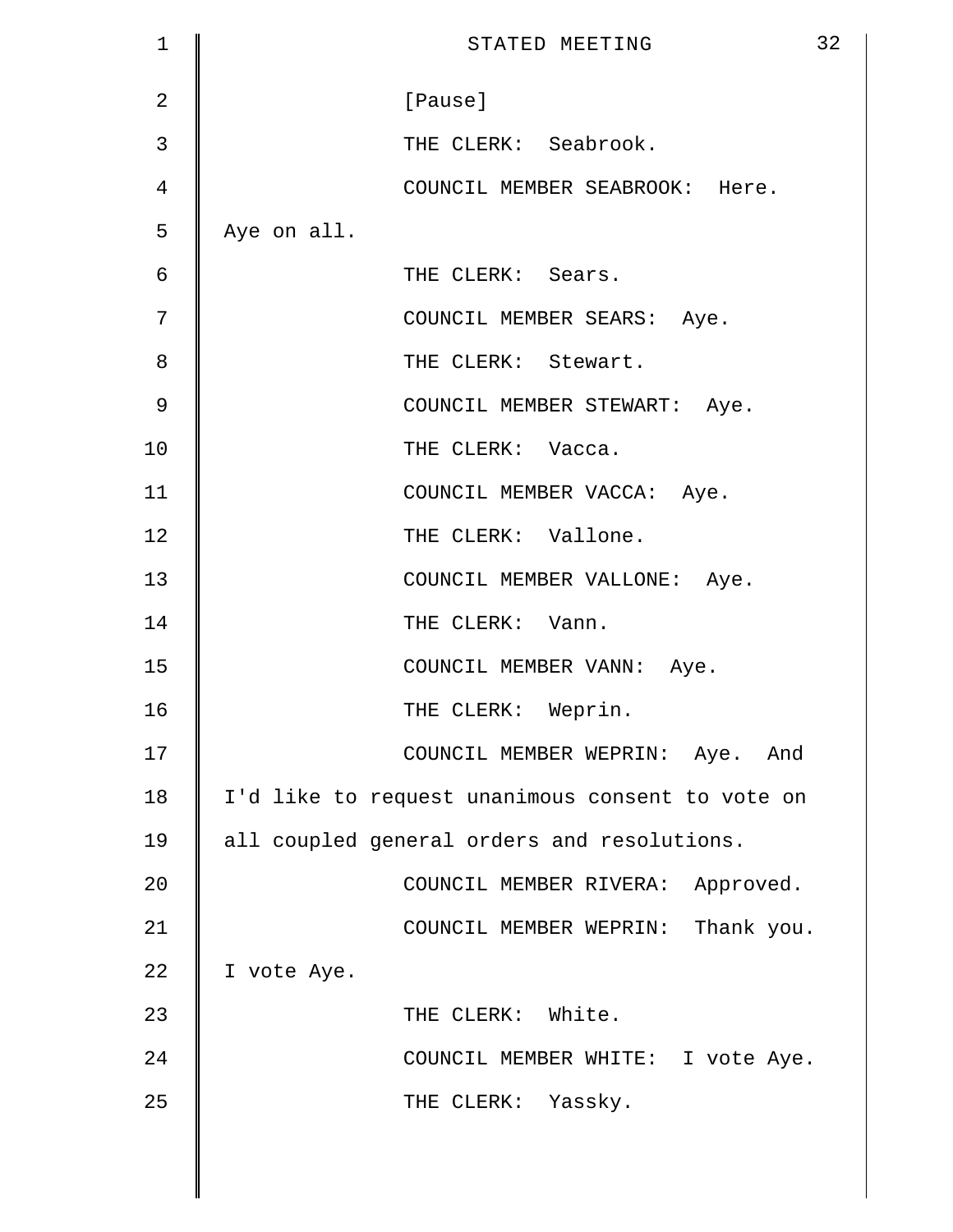| $\mathbf 1$    | 33<br>STATED MEETING                               |
|----------------|----------------------------------------------------|
| $\overline{2}$ | [Pause]                                            |
| 3              | THE CLERK: de Blasio.                              |
| 4              | COUNCIL MEMBER DE BLASIO: Aye.                     |
| 5              | THE CLERK: Koppell.                                |
| 6              | COUNCIL MEMBER KOPPELL: Aye.                       |
| 7              | THE CLERK: Oddo.                                   |
| 8              | COUNCIL MEMBER ODDO: Yes.                          |
| $\mathcal{G}$  | THE CLERK: Rivera.                                 |
| 10             | COUNCIL MEMBER RIVERA: I vote aye.                 |
| 11             | THE CLERK: Speaker Quinn.                          |
| 12             | SPEAKER QUINN: Aye.                                |
| 13             | [Pause]                                            |
| 14             | THE CLERK: Gerson.                                 |
| 15             | COUNCIL MEMBER GERSON: Aye. And                    |
| 16             | with permission from my colleagues I'd like to     |
| 17             | vote Aye on all matters before the Council today.  |
| 18             | COUNCIL MEMBER RIVERA: That's                      |
| 19             | approved.                                          |
| 20             | COUNCIL MEMBER GERSON: Thank you.                  |
| 21             | THE CLERK: Gioia.                                  |
| 22             | COUNCIL MEMBER GIOIA: Thank you.                   |
| 23             | And with the permission of my colleagues, I'd like |
| 24             | to vote yes on all matters before us today.        |
| 25             | COUNCIL MEMBER RIVERA: Approved.                   |
|                |                                                    |
|                |                                                    |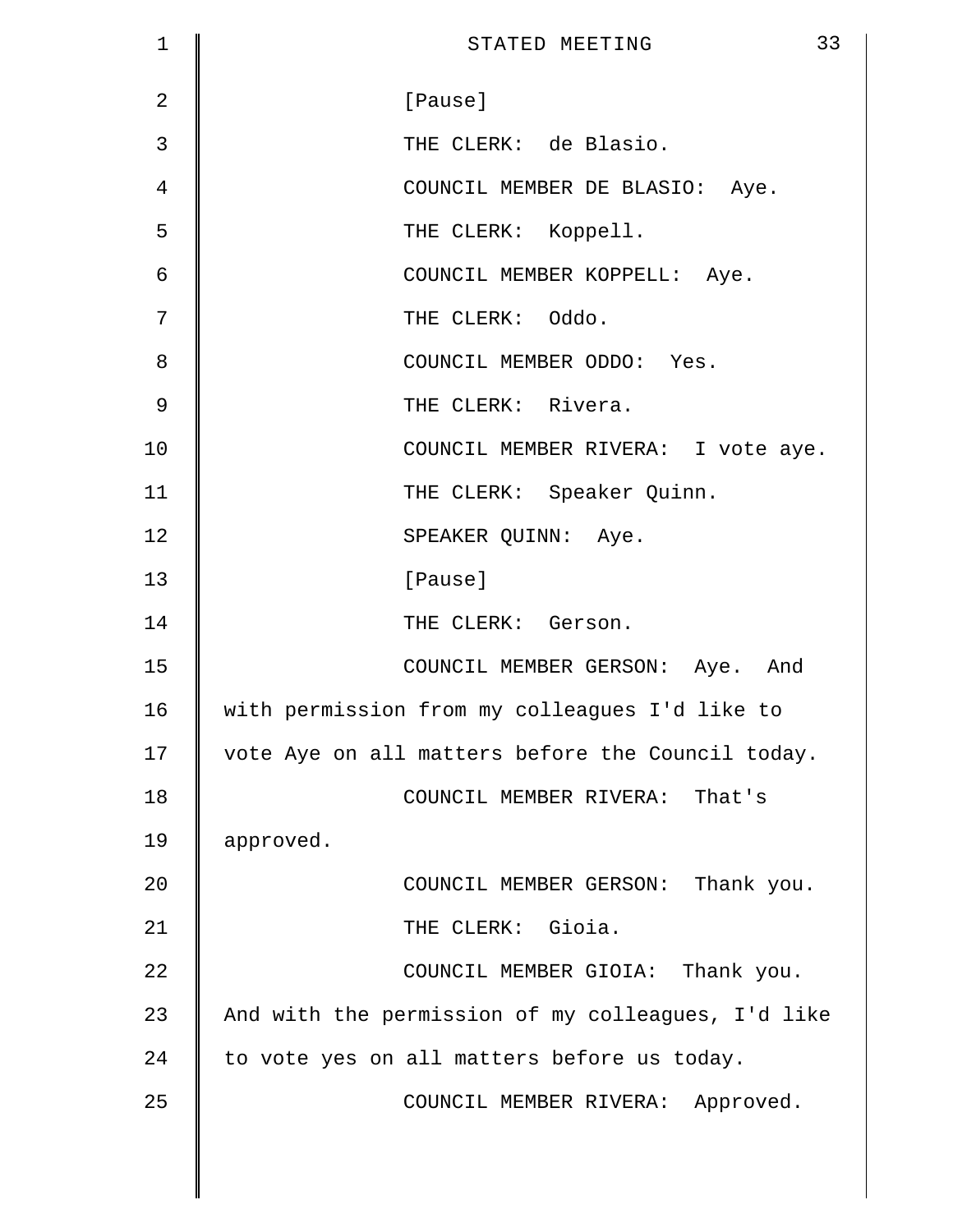| 1              | 34<br>STATED MEETING                              |
|----------------|---------------------------------------------------|
| $\overline{2}$ | [Pause]                                           |
| 3              | COUNCIL MEMBER RIVERA: Today's                    |
| 4              | Land Use Call Ups were adopted by a vote of 44 in |
| 5              | the affirmative with zero in the negative.        |
| 6              | Communications from the Speaker?                  |
| 7              | SPEAKER QUINN: Thank you. First                   |
| 8              | let me make a few comments on Intro 888 that we   |
| 9              | will be voting on today. I want to thank the      |
| 10             | folks associated with our economic development    |
| 11             | committee who worked on this, Lisette Camillo,    |
| 12             | John Smith and Jeff Haberman. Then I want to also |
| 13             | thank Chairperson Tom White, who is both the      |
| 14             | sponsor of this bill and also the person who      |
| 15             | shepherded it through the economic development    |
| 16             | committee, which he chairs. This piece of         |
| 17             | legislation is relevant to our Industrial         |
| 18             | Commercial Assistance Program, the ICAP program.  |
| 19             | It very clearly, once this is passed in to law,   |
| 20             | will add requirements, requirements to those      |
| 21             | companies who are getting tax abatements through  |
| 22             | the ICAP program that they act more aggressively  |
| 23             | and diligently as it relates to engaging minority |
| 24             | or women-owned businesses as subcontractors in    |
| 25             | their work. It also particularly for contracts in |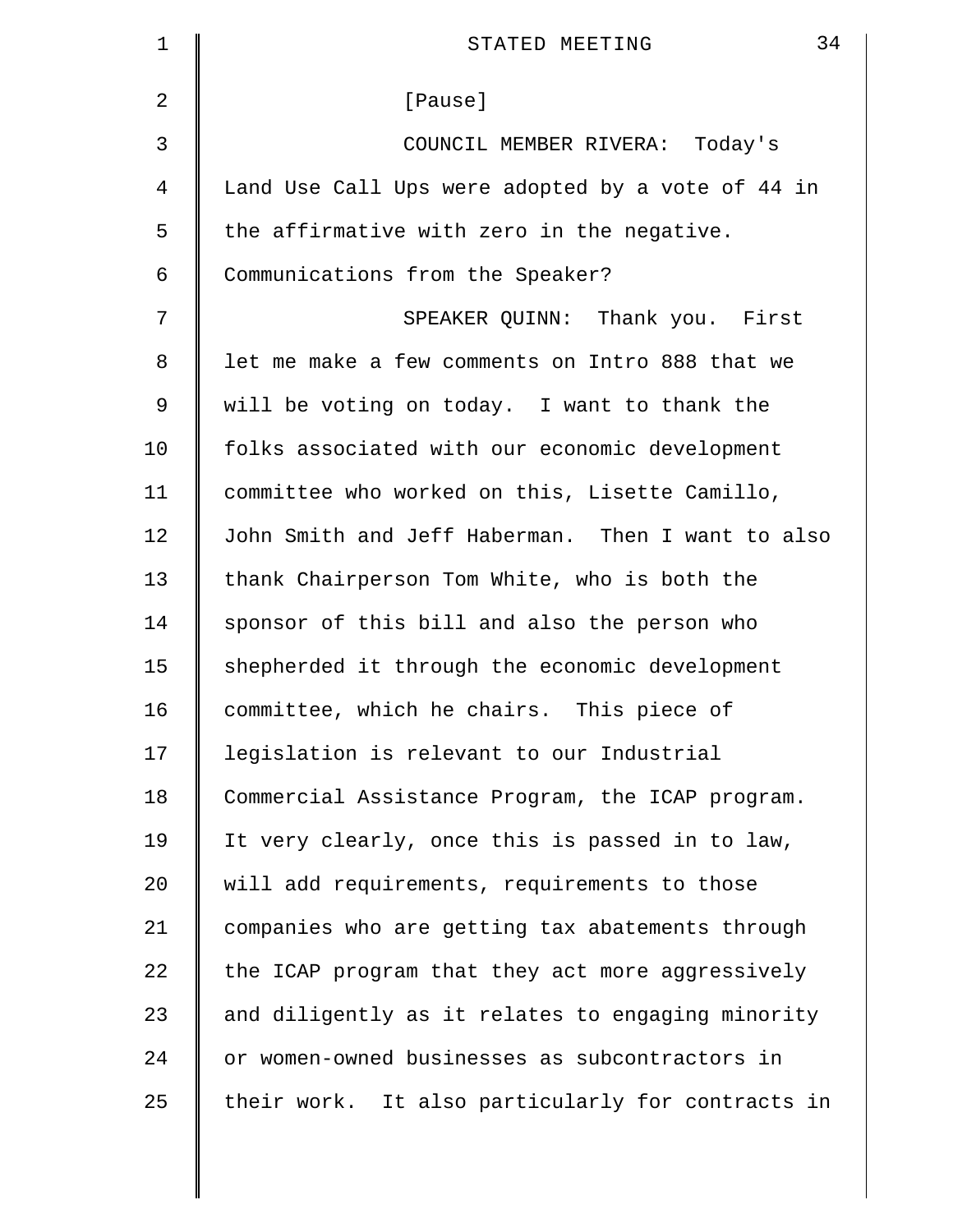| $\mathbf 1$ | 35<br>STATED MEETING                               |
|-------------|----------------------------------------------------|
| 2           | excess of \$1 million sets four standards for what |
| 3           | those companies have to do as it relates to        |
| 4           | soliciting and coordinating with MWBE companies in |
| 5           | the City of New York. The most important piece of  |
| 6           | this legislation and soon to be law, is that if    |
| 7           | the companies do not follow those requirements and |
| 8           | do not follow those mandates they will lose their  |
| 9           | ICAP benefits. I think this is an appropriate      |
| 10          | connection between the City Council's desire to    |
| 11          | foster and stimulate economic development and our  |
| 12          | commitment to MWBEs. And I want to thank           |
| 13          | Chairperson White for making this important        |
| 14          | connection through Intro 888 and call on him for   |
| 15          | comments.                                          |
| 16          | Thank you<br>COUNCIL MEMBER WHITE:                 |
| 17          | very much, Madam Speaker. It is a milestone and    |
| 18          | in order to implement this new requirement, a      |
| 19          | three-tiered system based on project size will be  |
| 20          | established for ICAP recipients, requiring them to |
| 21          | conduct and certify that they perform outreach     |
| 22          | activities with MWBE firms. And the City will be   |
| 23          | required to provide and assist all tiers of ICAP   |
| 24          | applications to access the MWBE directory          |
| 25          | maintained by SBS. For projects between the        |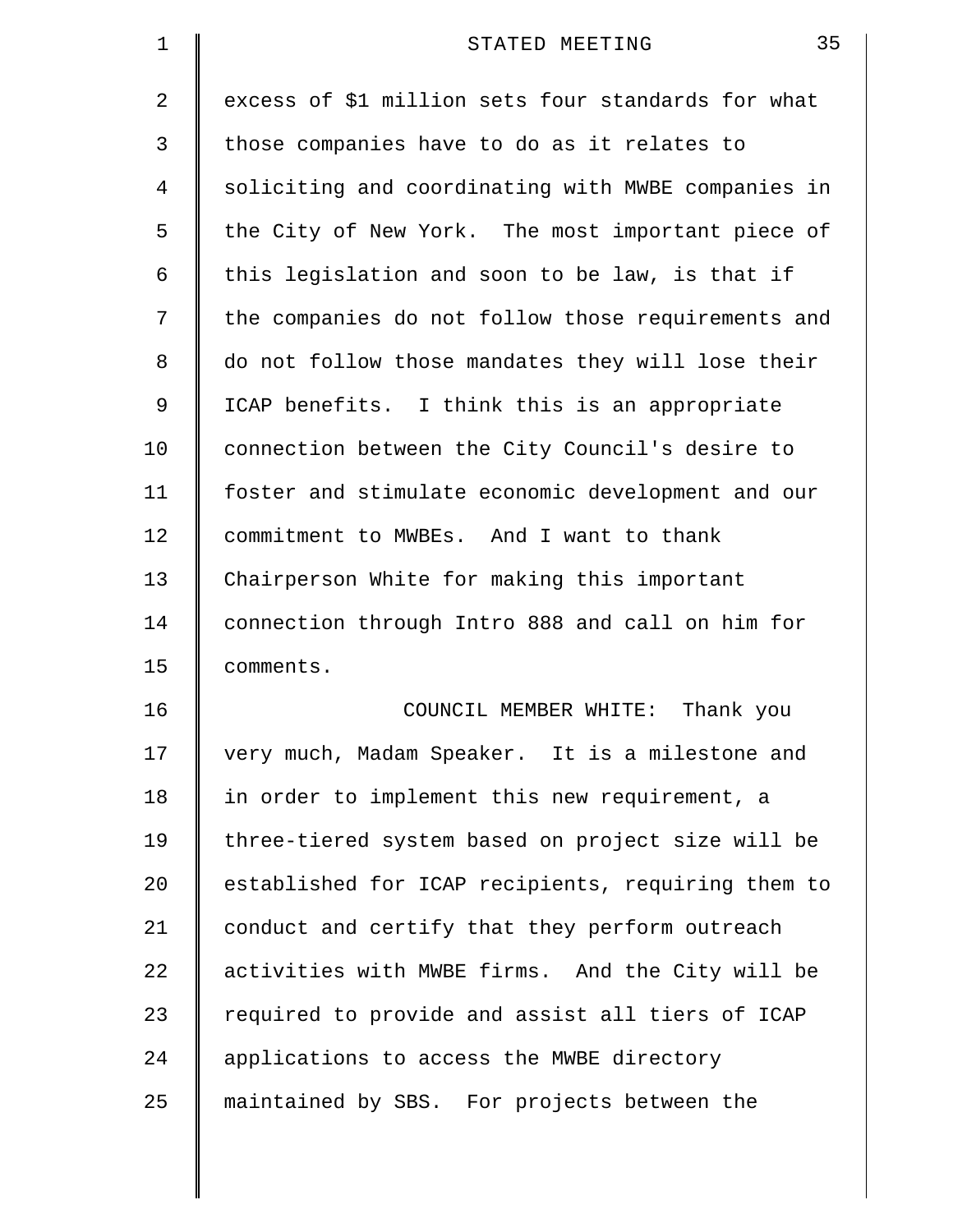| $\mathbf 1$ | 36<br>STATED MEETING                               |
|-------------|----------------------------------------------------|
| 2           | \$750,000 and \$1.5 million applicant dollars,     |
| 3           | applicants must be required to certify as well as  |
| 4           | submit a detailed report on this outreach effort.  |
| 5           | Applicants will construct projects exceeding \$1.5 |
| 6           | million would be required to work with SBS and     |
| 7           | publicize contracting and subcontracting           |
| 8           | opportunities to solicit at least three bids from  |
| 9           | MWBE firms in the SBS directory for construction   |
| 10          | work and certify as to all other not--any of those |
| 11          | firms who were awarded with contracts. Thank you   |
| 12          | very much, Madam Speaker.                          |
| 13          | SPEAKER QUINN: Thank you very                      |
| 14          | much, Chairperson White. I also want to thank      |
| 15          | Chairperson Reyna of the Rules Committee and Chuck |
| 16          | Davis for his work on the--Julie Dent's            |
| 17          | appointment to the Board of Elections from King's  |
| 18          | County. I also want to thank the Land Use staff    |
| 19          | for their work on various UDAAPs and other items   |
| 20          | that we are voting on today. And although we'll    |
| 21          | speak of it later in resolutions, I just want to   |
| 22          | take a moment to congratulate Gale Brewer on her   |
| 23          | resolution today relating to the rights of         |
| 24          | domestic workers in all five of our boroughs from  |
| 25          | Staten Island to the Bronx and just recognize      |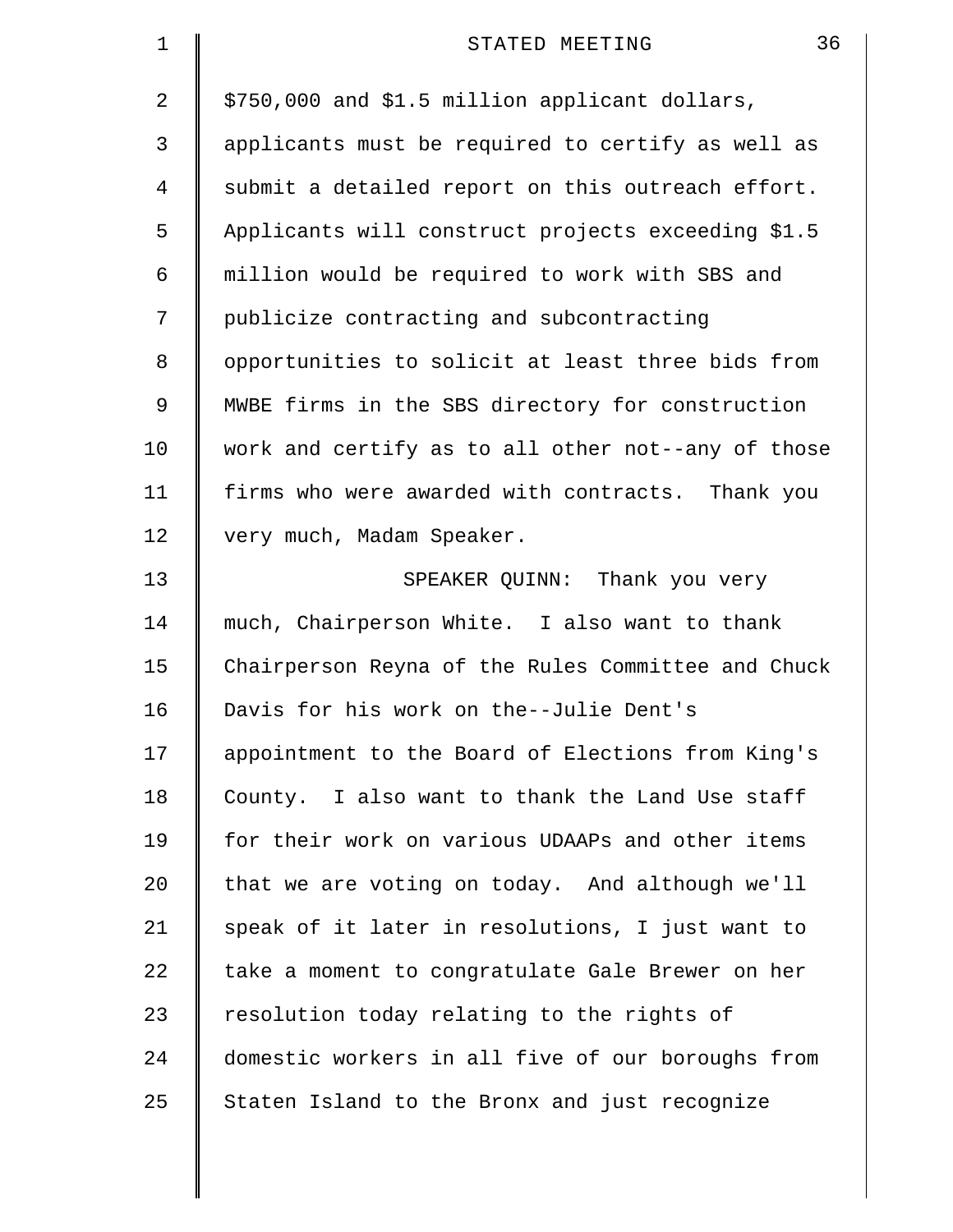| $\mathbf 1$ | 37<br>STATED MEETING                               |
|-------------|----------------------------------------------------|
| 2           | we're joined today by representatives of Domestic  |
| 3           | Workers United. And thank you, Council Member      |
| 4           | Brewer. And that concludes Communications from     |
| 5           | the Speaker.                                       |
| 6           | COUNCIL MEMBER RIVERA: Seeing as                   |
| 7           | nobody signed up for discussion on General Orders, |
| 8           | we'll move on.                                     |
| 9           | COUNCIL MEMBER VACCA: I'd like to                  |
| 10          | speak.                                             |
| 11          | COUNCIL MEMBER RIVERA: Okay.                       |
| 12          | Council Member Vacca.                              |
| 13          | COUNCIL MEMBER VACCA: Yes. Thank                   |
| 14          | you, Mr. Majority Leader. You called General       |
| 15          | Order, right? Is it General Order?                 |
| 16          | [Pause]                                            |
| 17          | COUNCIL MEMBER VACCA: Is that all                  |
| 18          | right?                                             |
| 19          | COUNCIL MEMBER RIVERA: Yeah,                       |
| 20          | discussion of General Orders.                      |
| 21          | SPEAKER QUINN: This is the                         |
| 22          | discussion on any item upon which we are voting on |
| 23          | today, not items that are being introduced.        |
| 24          | That's later.                                      |
| 25          | COUNCIL MEMBER VACCA: Okay.                        |
|             |                                                    |
|             |                                                    |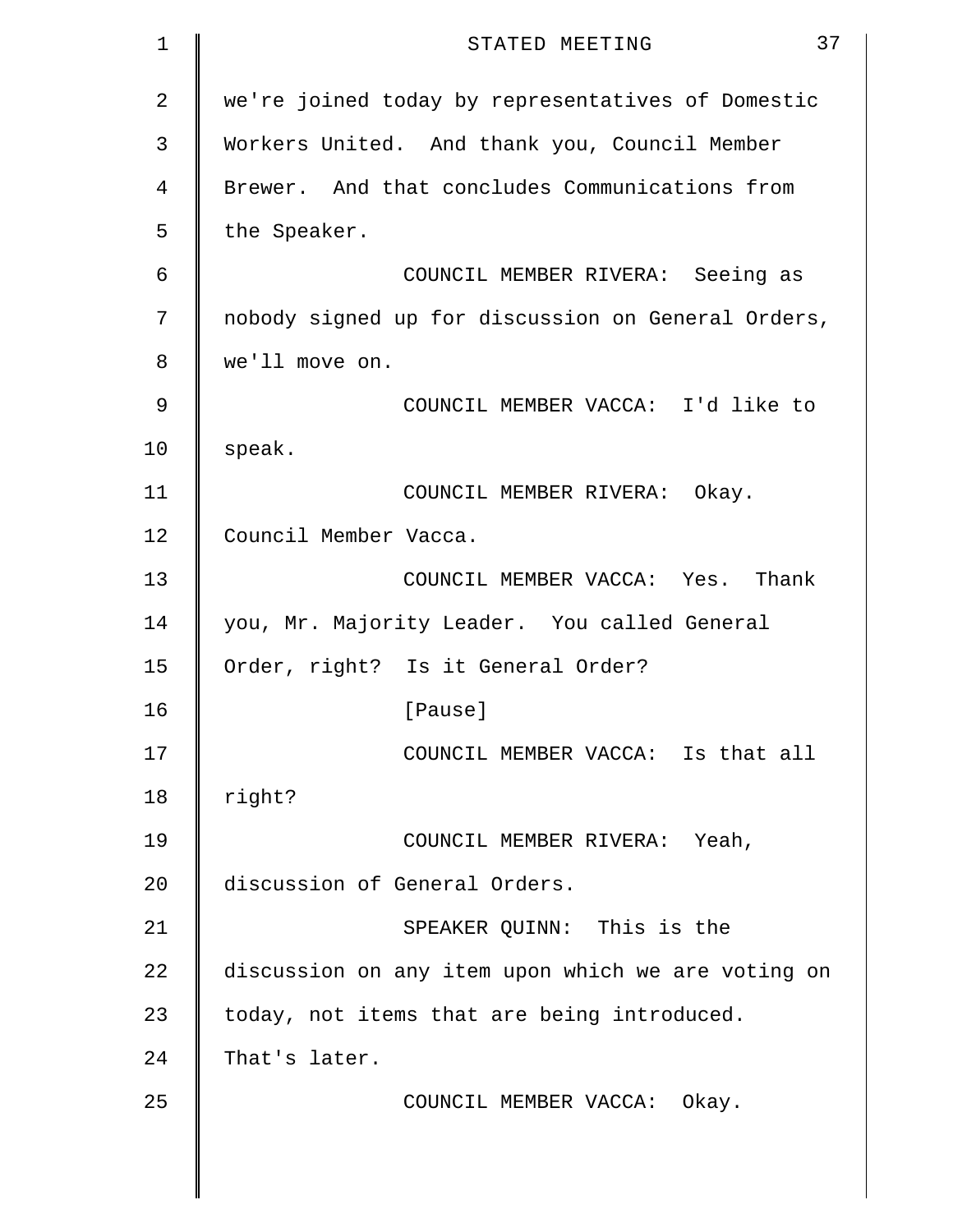| 1  | 38<br>STATED MEETING                              |
|----|---------------------------------------------------|
| 2  | COUNCIL MEMBER RIVERA: Seeing no                  |
| 3  | one is going to speak on discussion of general    |
| 4  | orders, we'll move forward on reports of special  |
| 5  | committees.                                       |
| 6  | THE CLERK: None.                                  |
| 7  | COUNCIL MEMBER RIVERA: Reports of                 |
| 8  | standing committees.                              |
| 9  | THE CLERK: Report on the Committee                |
| 10 | on Economic Development preconsidered Intro 888,  |
| 11 | Minority and Women Owned Business Enterprises.    |
| 12 | SPEAKER QUINN: Again, if we could                 |
| 13 | just get a little quiet in the chambers. Coupled  |
| 14 | on General Orders.                                |
| 15 | THE CLERK: Report on the Committee                |
| 16 | on Finance preconsidered LU 935 and Reso 1726 and |
| 17 | LU 936 and Reso 1727.                             |
| 18 | SPEAKER QUINN: Coupled on General                 |
| 19 | Orders.                                           |
| 20 | THE CLERK: Report on the Committee                |
| 21 | on Land Use LU 889, Reso 1728, ULURP Manhattan.   |
| 22 | SPEAKER QUINN: Coupled on General                 |
| 23 | Orders.                                           |
| 24 | THE CLERK: LU 1918 and Reso 1729                  |
| 25 | through LU 934 and Reso 1733, various             |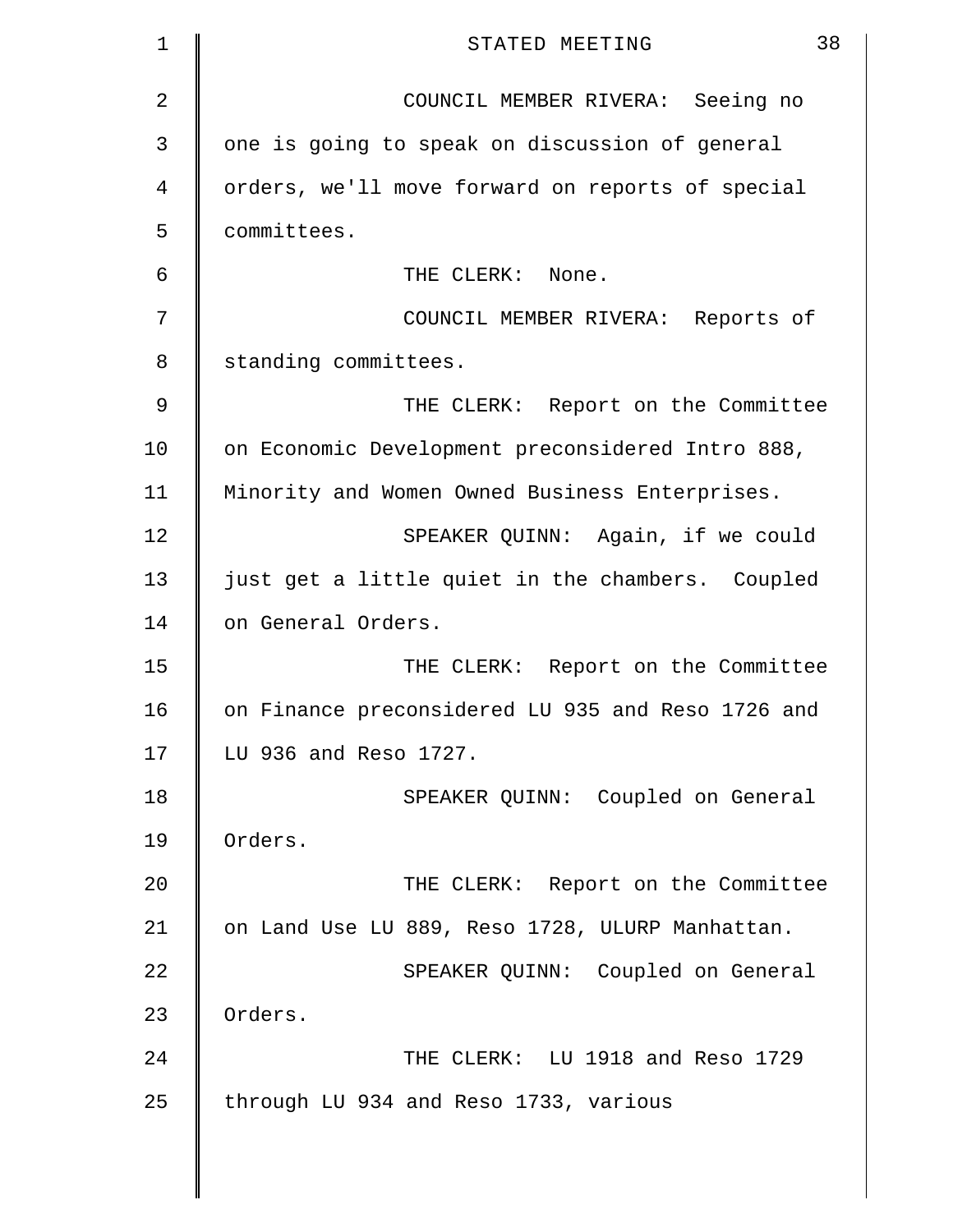| 1              | 39<br>STATED MEETING                               |
|----------------|----------------------------------------------------|
| $\overline{2}$ | applications.                                      |
| 3              | SPEAKER QUINN: Coupled on General                  |
| 4              | Orders.                                            |
| 5              | THE CLERK: Report of the Committee                 |
| 6              | of Rule, Privileges and Elections, M 1211 and Reso |
| 7              | 1734 approving the reappointment of Julie Dent,    |
| 8              | Commissioner of Elections.                         |
| 9              | SPEAKER QUINN: Coupled on General                  |
| 10             | Orders.                                            |
| 11             | COUNCIL MEMBER RIVERA: General                     |
| 12             | order calendar.                                    |
| 13             | THE CLERK: Resolution appointing                   |
| 14             | various person Commissioner of Deeds.              |
| 15             | SPEAKER QUINN: Coupled on General                  |
| 16             | Orders. And at this point I ask for a roll call    |
| 17             | on all items that have been coupled on the general |
| 18             | order calendar, please.                            |
| 19             | THE CLERK: Addabbo.                                |
| 20             | COUNCIL MEMBER ADDABBO: Aye.                       |
| 21             | THE CLERK: Arroyo.                                 |
| 22             | COUNCIL MEMBER ARROYO: Aye.                        |
| 23             | THE CLERK: Baez.                                   |
| 24             | COUNCIL MEMBER BAEZ: Aye.                          |
| 25             | THE CLERK: Brewer.                                 |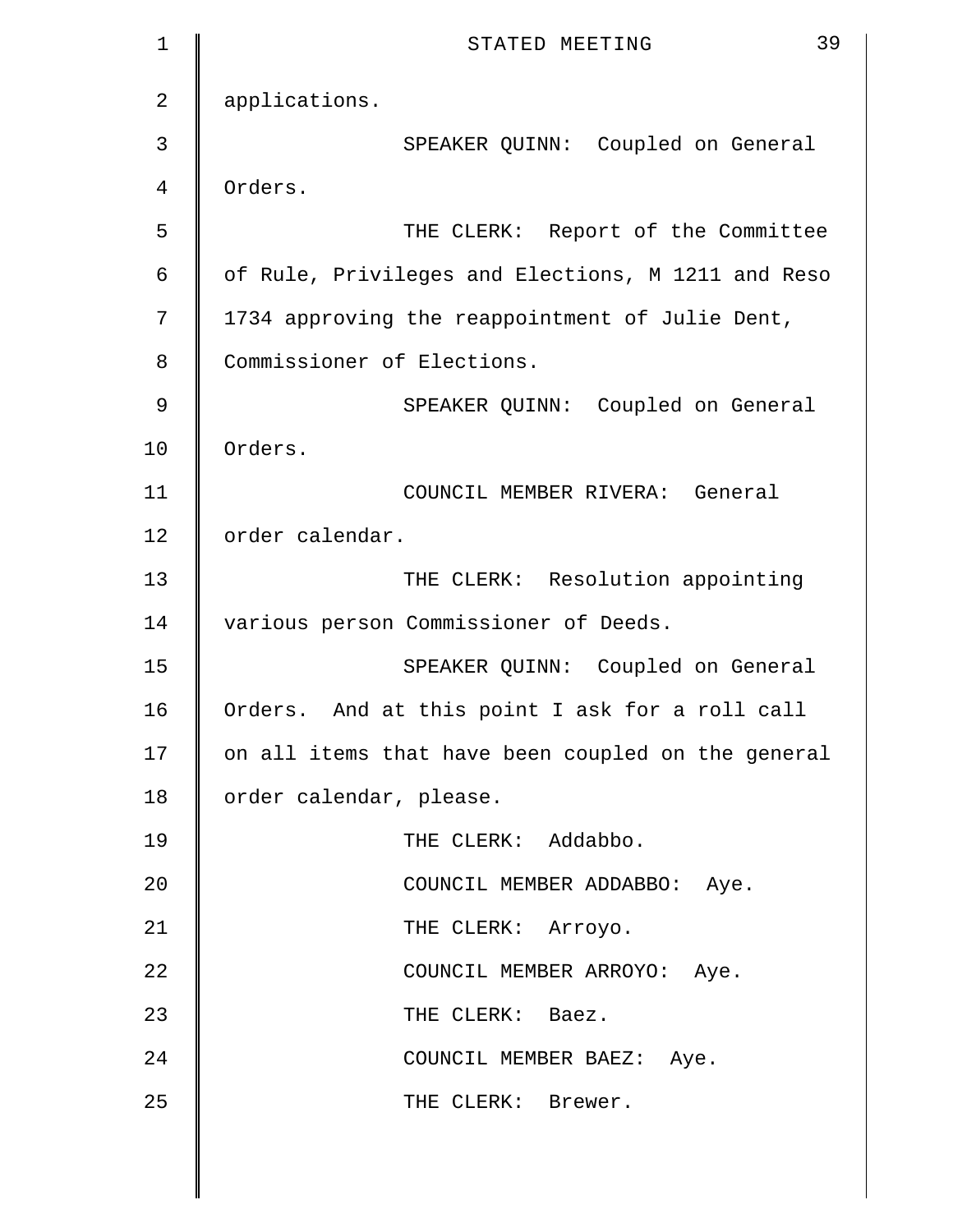| $\mathbf 1$    | 40<br>STATED MEETING                              |
|----------------|---------------------------------------------------|
| $\overline{2}$ | COUNCIL MEMBER BREWER: Aye.                       |
| 3              | THE CLERK: Comrie.                                |
| 4              | COUNCIL MEMBER COMRIE: Aye.                       |
| 5              | Permission to vote on Land Use call ups, present. |
| 6              | COUNCIL MEMBER RIVERA: So ordered.                |
| 7              | COUNCIL MEMBER COMRIE: Aye on all.                |
| 8              | THE CLERK: de Blasio.                             |
| $\mathcal{G}$  | COUNCIL MEMBER DE BLASIO: Aye on                  |
| 10             | all.                                              |
| 11             | THE CLERK: Dickens.                               |
| 12             | COUNCIL MEMBER DICKENS: Aye.                      |
| 13             | THE CLERK: Dilan.                                 |
| 14             | COUNCIL MEMBER DILAN: Aye on all.                 |
| 15             | THE CLERK: Eugene.                                |
| 16             | COUNCIL MEMBER EUGENE: Aye.                       |
| 17             | THE CLERK: Felder.                                |
| 18             | COUNCIL MEMBER FELDER: Yes.                       |
| 19             | THE CLERK: Fidler.                                |
| 20             | COUNCIL MEMBER FIDLER: Aye on all.                |
| 21             | THE CLERK: Foster.                                |
| 22             | COUNCIL MEMBER FOSTER: I'd like to                |
| 23             | be marked present. Aye on all Land Use call ups   |
| 24             | and Aye on all general orders calendars, please.  |
| 25             | COUNCIL MEMBER RIVERA: So ordered.                |
|                |                                                   |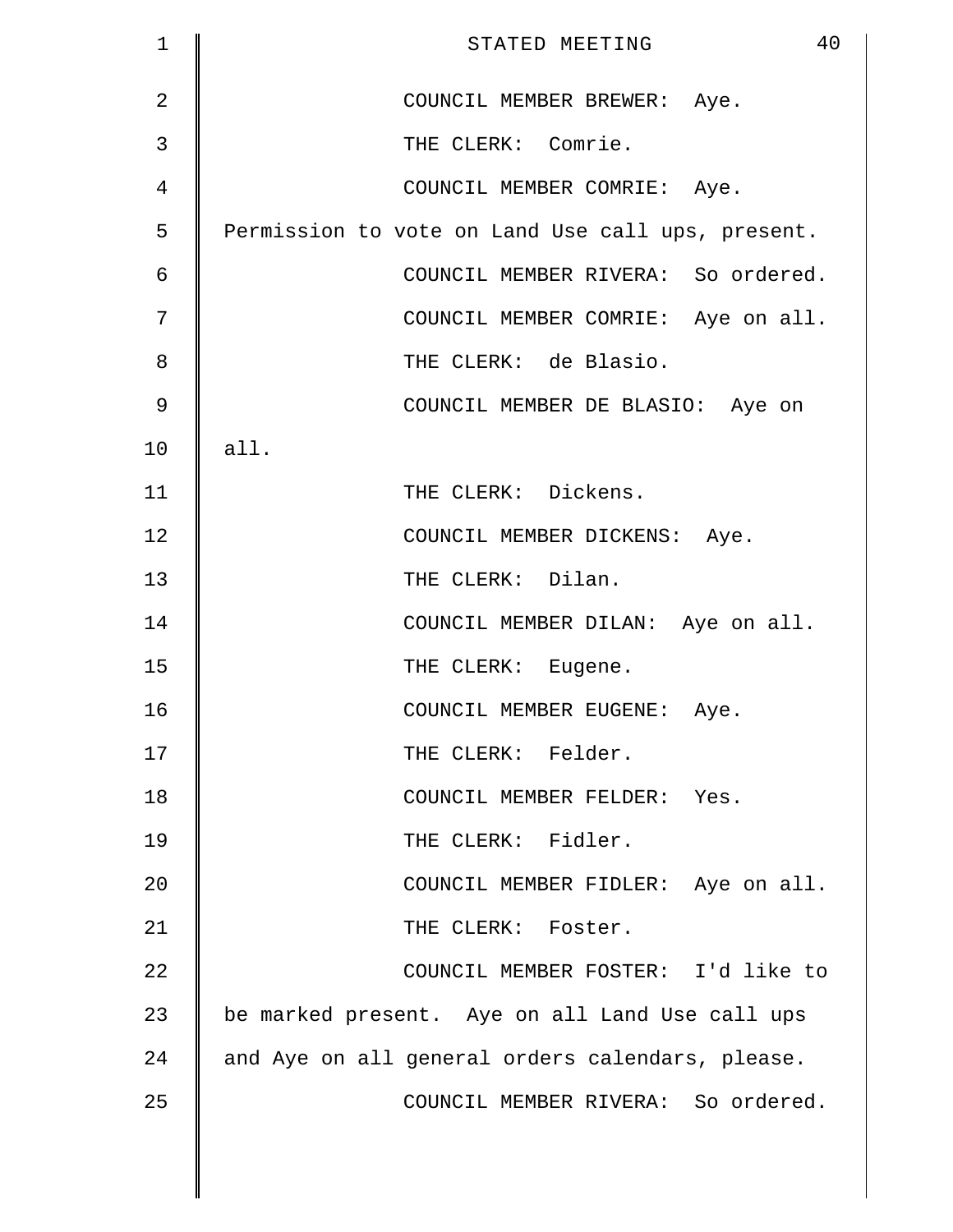| 1              | 41<br>STATED MEETING                               |
|----------------|----------------------------------------------------|
| $\overline{2}$ | THE CLERK: Garodnick.                              |
| 3              | COUNCIL MEMBER GARODNICK: Aye.                     |
| 4              | THE CLERK: Gentile.                                |
| 5              | COUNCIL MEMBER GENTILE: Aye.                       |
| $\epsilon$     | THE CLERK: Gonzalez.                               |
| 7              | COUNCIL MEMBER GONZALEZ: Aye.                      |
| 8              | THE CLERK: Ignizio.                                |
| 9              | COUNCIL MEMBER IGNIZIO: Yes.                       |
| 10             | THE CLERK: Jackson.                                |
| 11             | COUNCIL MEMBER JACKSON: Aye on                     |
| 12             | all.                                               |
| 13             | THE CLERK: James.                                  |
| 14             | COUNCIL MEMBER JAMES: Aye.                         |
| 15             | THE CLERK: Katz.                                   |
| 16             | COUNCIL MEMBER KATZ: Aye on all.                   |
| 17             | THE CLERK: Koppell.                                |
| 18             | COUNCIL MEMBER KOPPELL: Aye.                       |
| 19             | THE CLERK: Liu.                                    |
| 20             | COUNCIL MEMBER LIU: Yes on all                     |
| 21             | items on the general order calendar and I request  |
| 22             | unanimous consent to vote yes on all Land Use call |
| 23             | up items.                                          |
| 24             | COUNCIL MEMBER RIVERA: Approved.                   |
| 25             | COUNCIL MEMBER LIU: Thank you. I                   |
|                |                                                    |
|                |                                                    |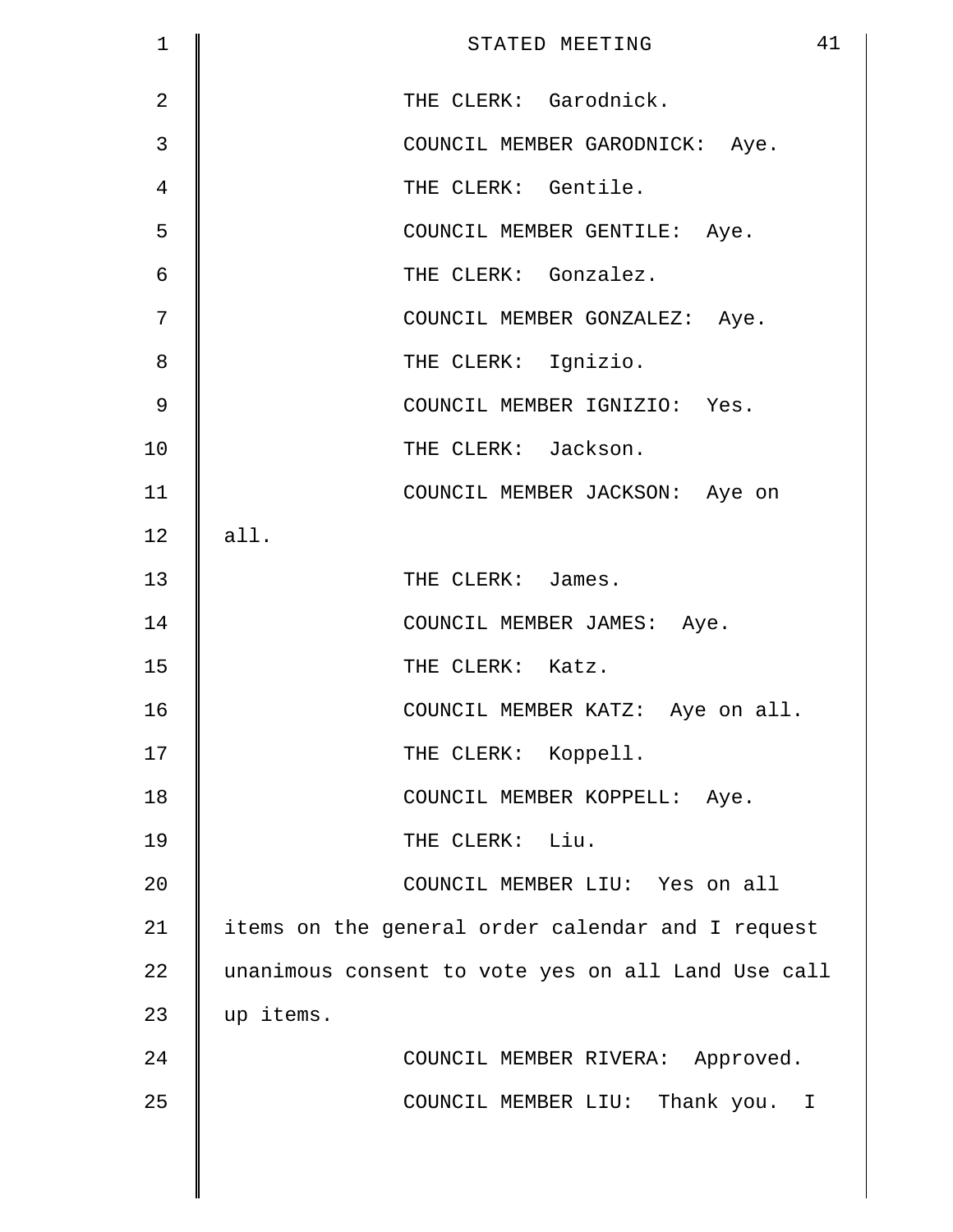| $\mathbf 1$ | 42<br>STATED MEETING                               |
|-------------|----------------------------------------------------|
| 2           | vote yes on all Land Use items.                    |
| 3           | THE CLERK: Mark-Viverito.                          |
| 4           | COUNCIL MEMBER MARK-VIVERITO: Aye                  |
| 5           | on all.                                            |
| 6           | THE CLERK: Martinez.                               |
| 7           | COUNCIL MEMBER MARTINEZ: Aye on                    |
| 8           | all.                                               |
| 9           | THE CLERK: McMahon.                                |
| 10          | COUNCIL MEMBER McMAHON: Aye on                     |
| 11          | all.                                               |
| 12          | THE CLERK: Mendez.                                 |
| 13          | COUNCIL MEMBER MENDEZ: Aye on all.                 |
| 14          | THE CLERK: Monserrate.                             |
| 15          | COUNCIL MEMBER MONSERRATE: Aye on                  |
| 16          | all.                                               |
| 17          | THE CLERK: Palma.                                  |
| 18          | COUNCIL MEMBER PALMA: Aye.                         |
| 19          | THE CLERK: Recchia.                                |
| 20          | COUNCIL MEMBER RECCHIA: Aye on                     |
| 21          | all.                                               |
| 22          | THE CLERK: Reyna.                                  |
| 23          | COUNCIL MEMBER REYNA: I vote Aye                   |
| 24          | on all and permission to vote on all Land Use call |
| 25          | ups.                                               |
|             |                                                    |
|             |                                                    |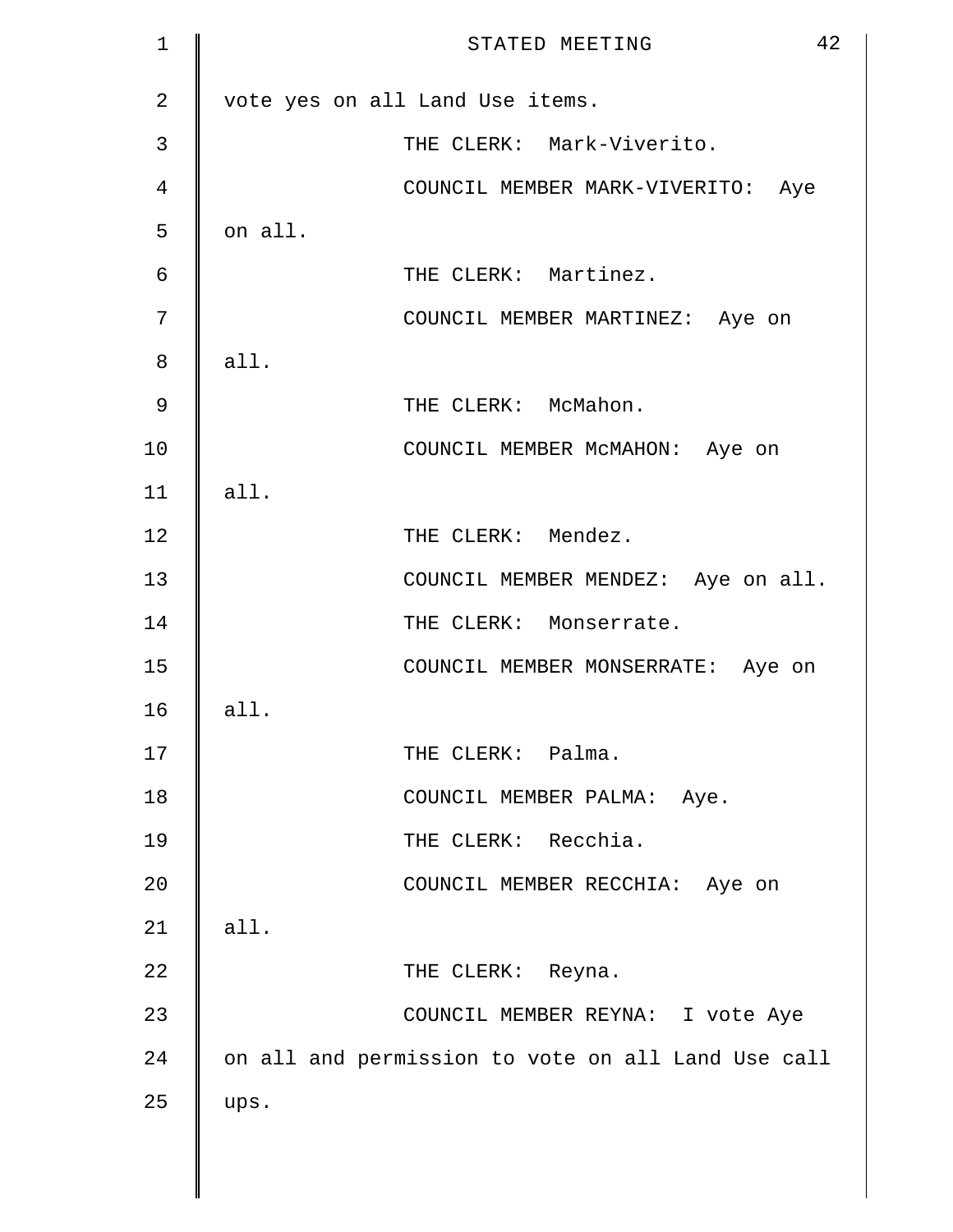| $\mathbf 1$    | 43<br>STATED MEETING                     |
|----------------|------------------------------------------|
| $\overline{2}$ | COUNCIL MEMBER RIVERA: So ordered.       |
| 3              | COUNCIL MEMBER REYNA: I vote Aye         |
| 4              | on all Land Use call ups. Thank you.     |
| 5              | THE CLERK: Seabrook.                     |
| $\epsilon$     | COUNCIL MEMBER SEABROOK: Aye on          |
| 7              | all.                                     |
| 8              | THE CLERK: Sears.                        |
| $\mathcal{G}$  | COUNCIL MEMBER SEARS: Aye.               |
| 10             | THE CLERK: Stewart.                      |
| 11             | COUNCIL MEMBER STEWART: Aye on           |
| 12             | all.                                     |
| 13             | THE CLERK: Vacca.                        |
| 14             | COUNCIL MEMBER VACCA: Aye on all.        |
| 15             | THE CLERK: Vallone.                      |
| 16             | COUNCIL MEMBER VALLONE: Aye on           |
| 17             | all.                                     |
| 18             | THE CLERK: Vann.                         |
| 19             | COUNCIL MEMBER VANN: Aye on all.         |
| 20             | THE CLERK: White.                        |
| 21             | COUNCIL MEMBER WHITE: Aye.               |
| 22             | THE CLERK: Yassky.                       |
| 23             | COUNCIL MEMBER YASSKY: I request         |
| 24             | permission to vote on Land Use call ups. |
| 25             | COUNCIL MEMBER RIVERA: So ordered.       |
|                |                                          |
|                |                                          |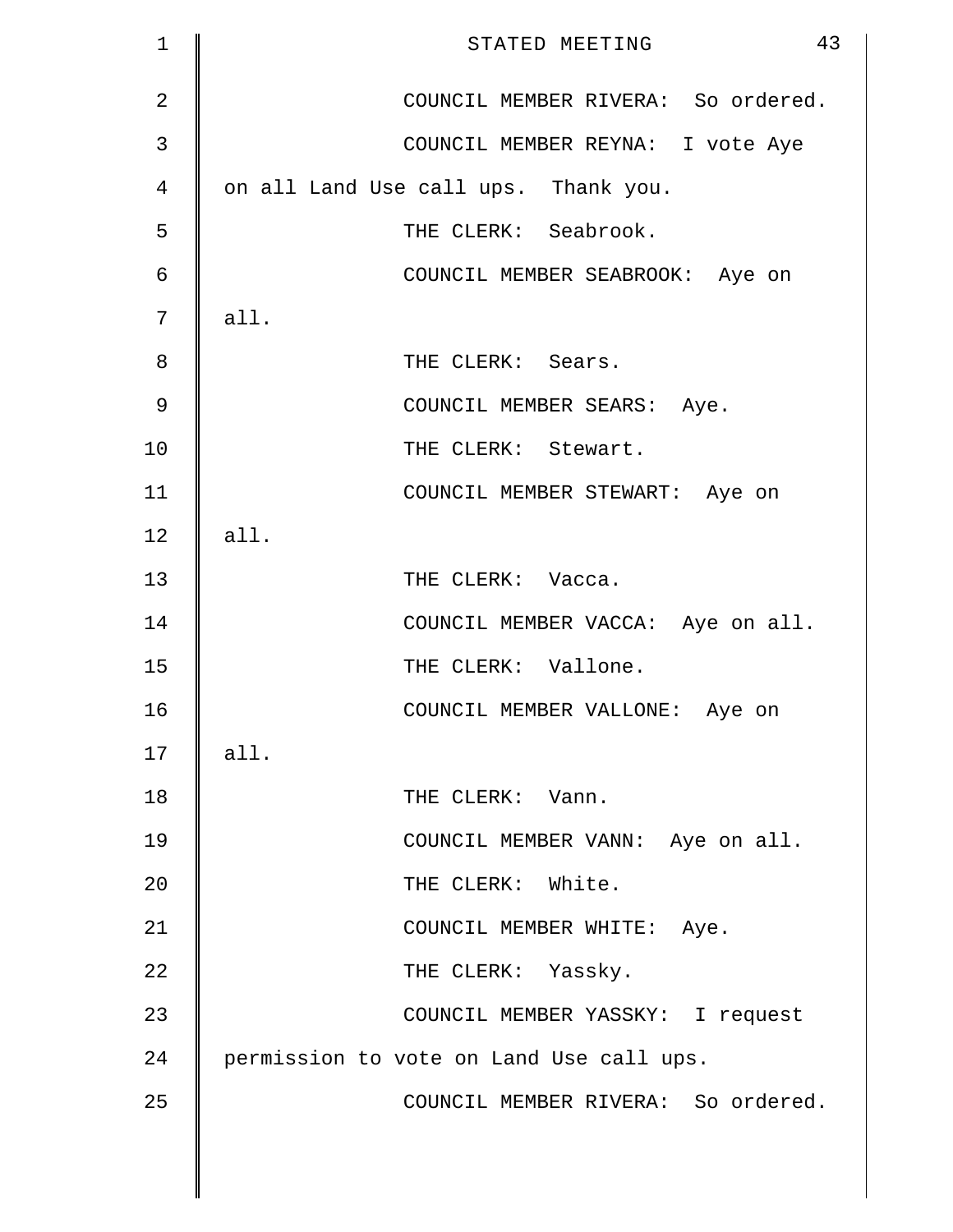| $\mathbf 1$   | 44<br>STATED MEETING                               |
|---------------|----------------------------------------------------|
| 2             | COUNCIL MEMBER YASSKY: I vote Aye                  |
| 3             | on all Land Use call ups and also Aye on all the   |
| 4             | coupled general orders.                            |
| 5             | THE CLERK: Oddo.                                   |
| 6             | COUNCIL MEMBER ODDO: Yes.                          |
| 7             | THE CLERK: Rivera.                                 |
| 8             | COUNCIL MEMBER RIVERA: I vote Aye.                 |
| $\mathcal{G}$ | [Pause]                                            |
| 10            | THE CLERK: Speaker Quinn.                          |
| 11            | [Pause]                                            |
| 12            | SPEAKER QUINN: Aye.                                |
| 13            | COUNCIL MEMBER RIVERA: All items                   |
| 14            | on today's general order calendar were adopted by  |
| 15            | a vote of 49 in the affirmative with zero in the   |
| 16            | negative and zero abstentions. And the revised     |
| 17            | Land Use call ups were adopted by a vote of 49 in  |
| 18            | the affirmative with zero abstentions.             |
| 19            | Introduction and reading of the bills.             |
| 20            | SPEAKER QUINN: All bills are                       |
| 21            | referred to Committees as indicated on the agenda. |
| 22            | I just want to remind folks that tonight is the    |
| 23            | Council's holiday party. I just want to remind     |
| 24            | folks also that unlike most years, this year it is |
| 25            | in the chambers. It's not in the surrogate's       |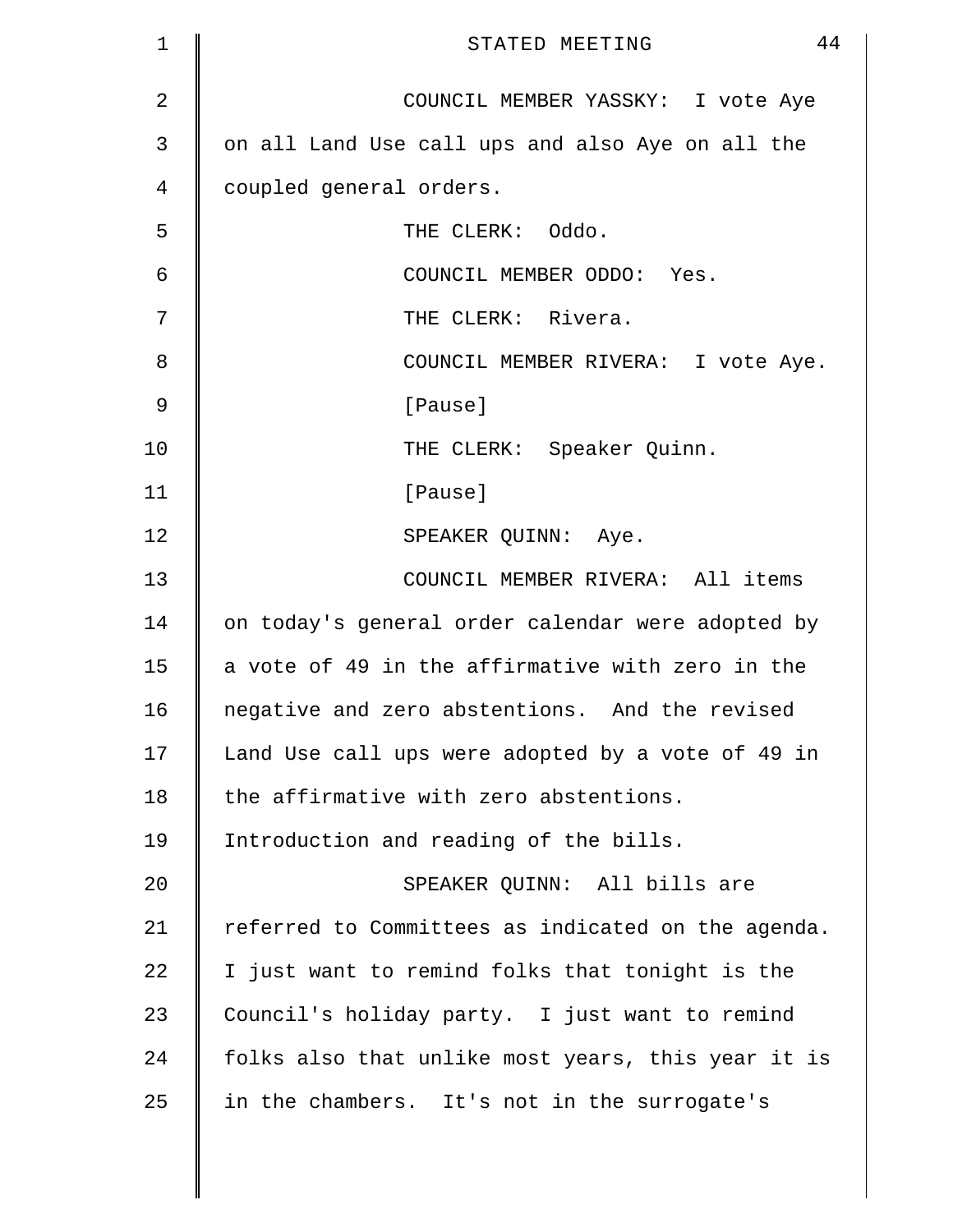| 1             | 45<br>STATED MEETING                               |
|---------------|----------------------------------------------------|
| 2             | courthouse in an effort to kind of cut back on     |
| 3             | costs given the tough times we're in. It is going  |
| 4             | to be in the chambers, not in the courthouse. And  |
| 5             | we're also urging folks to bring a present, if     |
| 6             | they can, for Toys for Tots. So again, it's        |
| 7             | tonight. What time does it start?                  |
| 8             | [Off Mic]                                          |
| $\mathcal{G}$ | SPEAKER QUINN: 5:30. Thank you.                    |
| 10            | COUNCIL MEMBER RIVERA: Okay.                       |
| 11            | Seeing no one for discussion of resolutions we'll  |
| 12            | move on to the resolution voice vote, which is--   |
| 13            | [Pause]                                            |
| 14            | COUNCIL MEMBER RIVERA: Actually we                 |
| 15            | do have discussion. Council Member Gale Brewer.    |
| 16            | Thank you.<br>COUNCIL MEMBER BREWER:               |
| 17            | I think we're talking about Reso 1078-A, which     |
| 18            | talks about Domestic Workers and urges the City    |
| 19            | Council to support state legislation. Some of you  |
| 20            | know that back in 2003 we passed a bill on         |
| 21            | consumers and domestic workers that just listed    |
| 22            | some of their rights when one is employed through  |
| 23            | an employment agency; but that doesn't help people |
| 24            | get rights. Domestic workers are between 100,000   |
| 25            | and 600,000 just in our area. They are the         |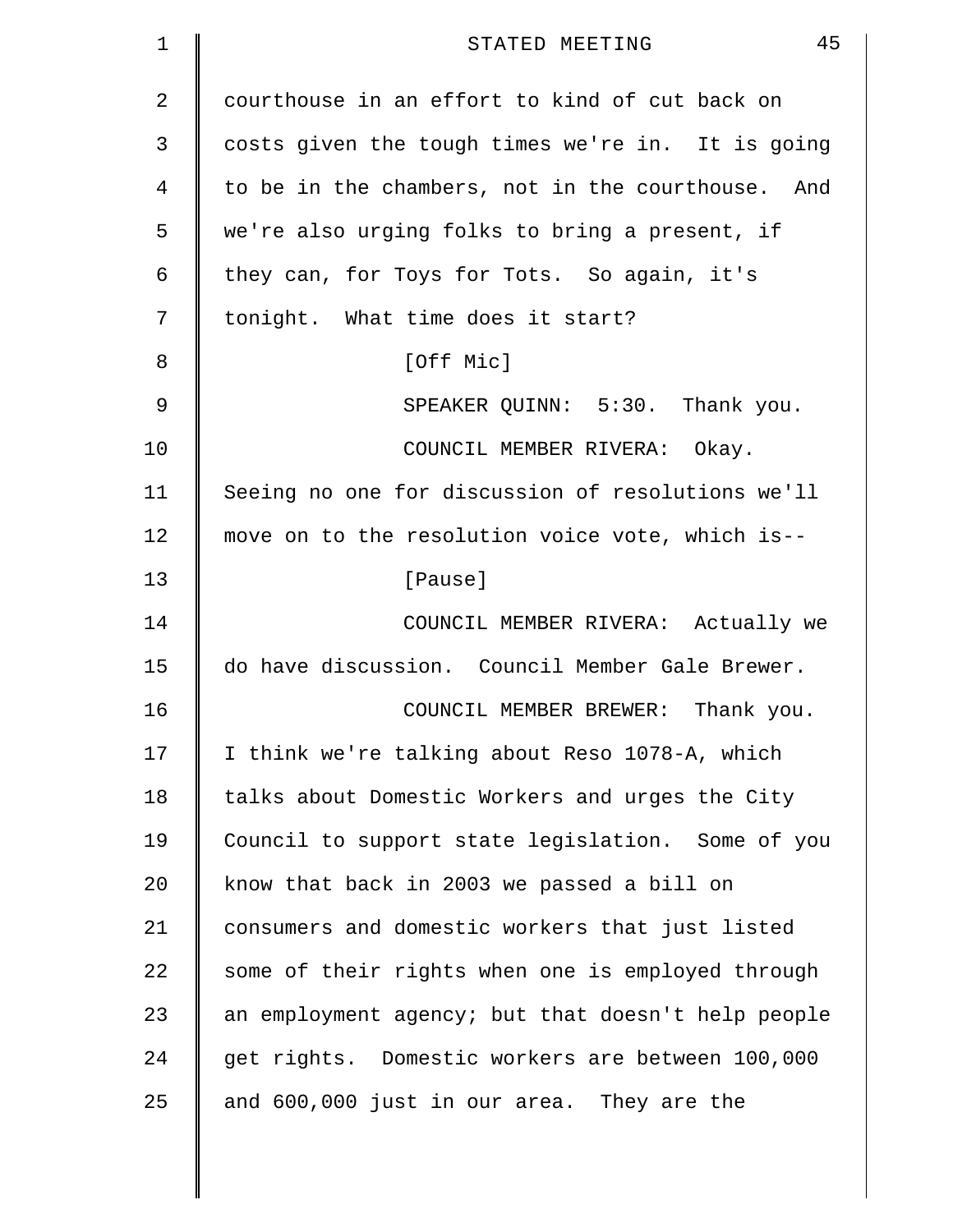| 1              | 46<br>STATED MEETING                               |
|----------------|----------------------------------------------------|
| $\overline{2}$ | backbone of our city and I would say our country.  |
| 3              | And because they have no rights through the        |
| 4              | National Labor Relations Board to organize and     |
| 5              | they need many more basic rights, just like        |
| 6              | everybody else in the workforce in this City and   |
| 7              | in this state. The good news is that Assembly      |
| 8              | Member Keith Wright, Susan John, Brian Kavanaugh   |
| 9              | and others are sponsoring legislation on the       |
| 10             | assembly level and it has had a hearing, which I   |
| 11             | testified at. And in the new change-orient         |
| 12             | Albany, I hope it will pass through the State      |
| 13             | senate. And I'm sure the Governor would sign it.   |
| 14             | So again we're in the forefront of supporting      |
| 15             | worker's rights for the great domestic workers,    |
| 16             | some of whom are in the gallery and I appreciate   |
| 17             | all the work that Domestic Workers United has done |
| 18             | for our City and our country. Thank you.           |
| 19             | COUNCIL MEMBER RIVERA: Anyone else                 |
| 20             | for discussion of resolutions? Council Member      |
| 21             | White?                                             |
| 22             | COUNCIL MEMBER WHITE: No.                          |
| 23             | COUNCIL MEMBER RIVERA: Okay.                       |
| 24             | $Seeing--$                                         |
| 25             | COUNCIL MEMBER BREWER:                             |
|                |                                                    |
|                |                                                    |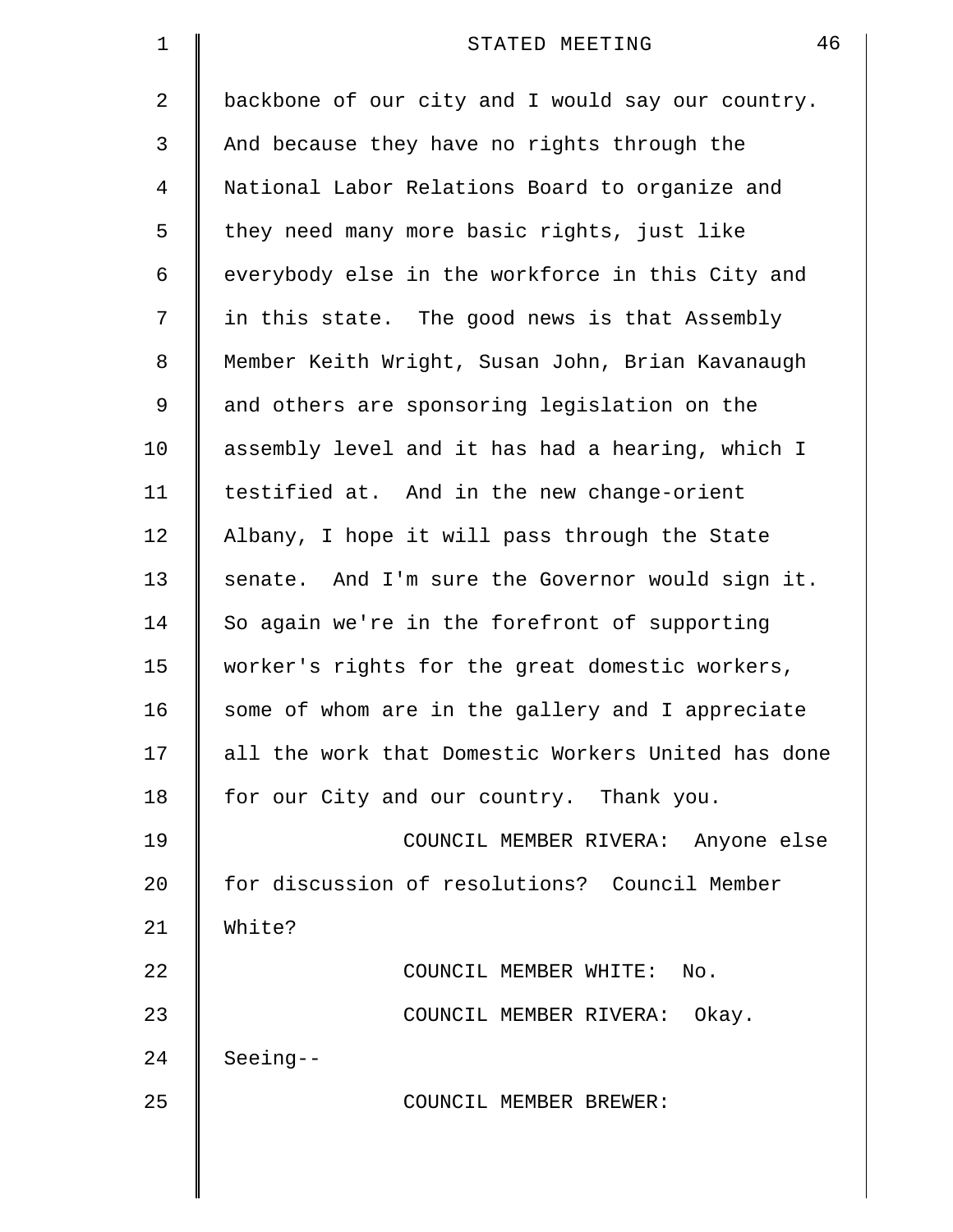| $\mathbf 1$ | 47<br>STATED MEETING                               |
|-------------|----------------------------------------------------|
| 2           | [Interposing] Also, I want to thank this great     |
| 3           | Council Member Joe Addabbo too because we're going |
| 4           | to miss him. And this was one of his last, if not  |
| 5           | his last hearing, and we're very honored that he   |
| 6           | weighted our issue. Thank you very much Council    |
| 7           | Member Addabbo.                                    |
| 8           | [applause]                                         |
| 9           | COUNCIL MEMBER RIVERA: Thank you                   |
| 10          | very much. Now the resolution 1078-A goes as       |
| 11          | follows, an amended resolution supporting the New  |
| 12          | York State Legislature's consideration of          |
| 13          | Legislative Proposals intended to provide better   |
| 14          | workplace protection for domestic workers and      |
| 15          | urging the vigorous enforcement of all current     |
| 16          | laws and regulations that provide such protection  |
| 17          | to such workers. It's amended and adopted by the   |
| 18          | Committee on Civil Service and Labor. We will now  |
| 19          | take a voice vote. All in favor say Yea.           |
| 20          | VOICES: Yea.                                       |
| 21          | COUNCIL MEMBER RIVERA: All opposed                 |
| 22          | say Nay.                                           |
| 23          | MALE VOICE: Nay.                                   |
| 24          | COUNCIL MEMBER RIVERA: Okay, the                   |
| 25          | Yeas have it. General Discussion, we now have      |
|             |                                                    |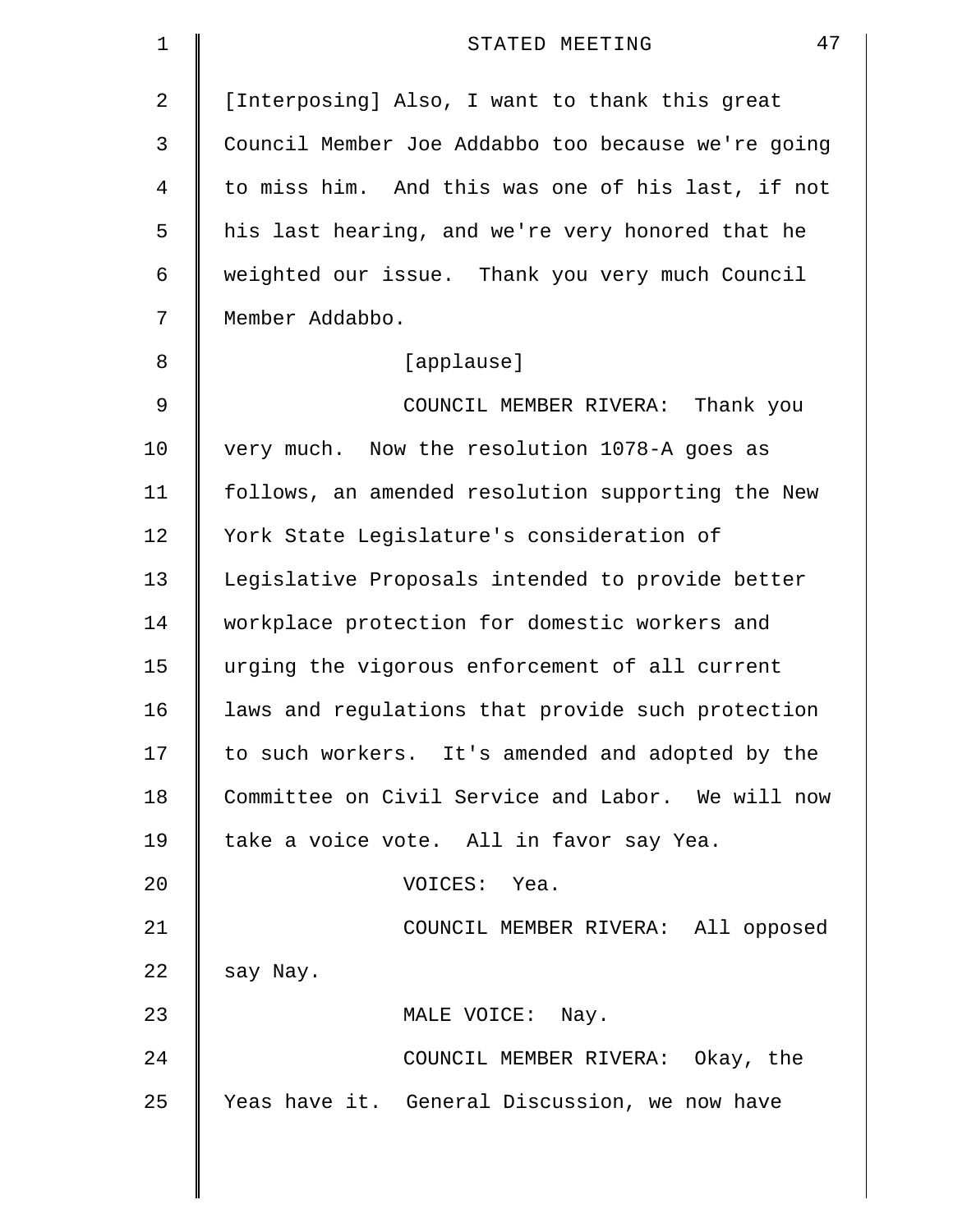| $\mathbf 1$ | 48<br>STATED MEETING                              |
|-------------|---------------------------------------------------|
| 2           | Council Member Inez Dickens.                      |
| 3           | COUNCIL MEMBER DICKENS: Recently                  |
| 4           | we lost one of the most quintessential            |
| 5           | internationally renown--                          |
| 6           | SPEAKER QUINN: [Interposing] Can                  |
| 7           | we get a little quiet for the Council Member with |
| 8           | laryngitis, please?                               |
| $\mathsf 9$ | COUNCIL MEMBER DICKENS: -- civil                  |
| 10          | and human rights activist and uncompromising      |
| 11          | gifted voices in the fight for freedom for all    |
| 12          | people of the 20th century. The African Diaspora  |
| 13          | is in great mourning for we have lost two of our  |
| 14          | most brilliant stars, powerful voices that never  |
| 15          | failed to speak out against injustice and who     |
| 16          | helped pave the path of freedom. Their lifelong   |
| 17          | quest for dignity and equality opened doors, and  |
| 18          | one of those doors helped an African American to  |
| 19          | be elected president in our lifetime. I'm going   |
| 20          | to ask my colleague, Council Member Comrie to     |
| 21          | complete.                                         |
| 22          | COUNCIL MEMBER COMRIE: I'm honored                |
| 23          | to finish. Maria Makeba was a spirited, gifted    |
| 24          | singer, who never faltered in the face of         |
| 25          | controversy. When she was banned from South       |
|             |                                                   |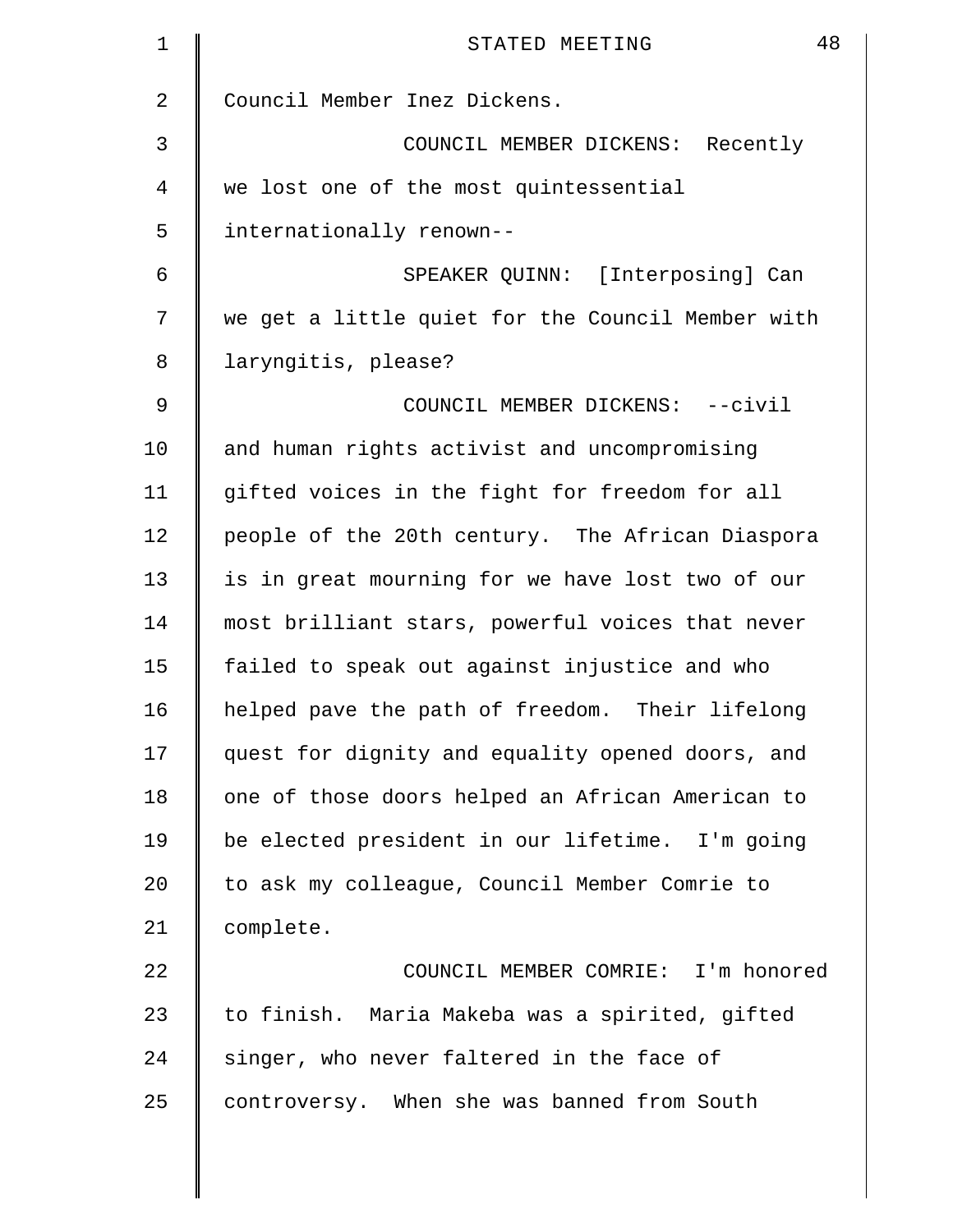| $\mathbf 1$    | 49<br>STATED MEETING                               |
|----------------|----------------------------------------------------|
| $\overline{2}$ | Africa she sang songs of freedom not only against  |
| 3              | Apartheid in South Africa, but against racism      |
| 4              | throughout the world. She was adored by fans all   |
| 5              | over the world and her song, Pata Pata, was a      |
| 6              | timeless international favorite of every           |
| 7              | generation. Odetta worked in a button factory and  |
| 8              | as a maid, but she was a trained opera singer.     |
| 9              | Soon she found another calling. Once she heard     |
| 10             | American folk musing, her powerful contralto voice |
| 11             | embraced it and folk music became synonymous with  |
| 12             | Odetta. She was proclaimed by many as the          |
| 13             | greatest American folk singer. As an African       |
| 14             | American, she never left the frontlines of the     |
| 15             | Civil Rights Movement. She was the keeper of our   |
| 16             | oral history and told it proudly and regally in    |
| 17             | song. Her voice soared against injustice and was   |
| 18             | a perfectly pitched in tune instrument for         |
| 19             | freedom. Odetta was looking forward to singing at  |
| 20             | President-Elect Obama's inauguration, but she will |
| 21             | truly be missed--both women will truly be missed   |
| 22             | and we want to honor them with a moment of silence |
| 23             | at this particular time.                           |
| 24             | [Pause]                                            |
| 25             | SPEAKER QUINN: If folks could                      |
|                |                                                    |
|                |                                                    |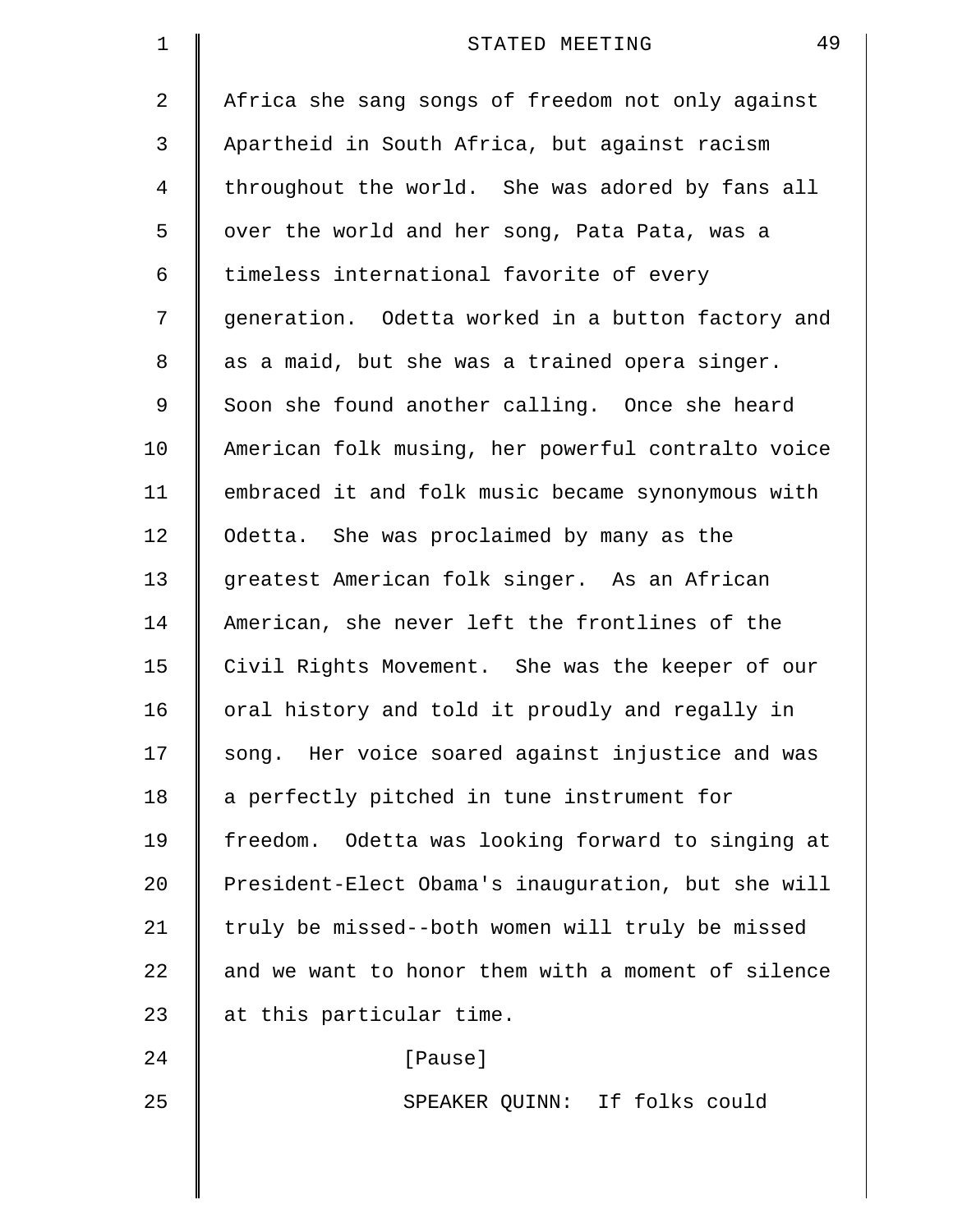| $\mathbf 1$    | 50<br>STATED MEETING                              |
|----------------|---------------------------------------------------|
| $\overline{2}$ | please stand for a moment of silence.             |
| 3              | [Pause]                                           |
| 4              | SPEAKER QUINN: Thank you.                         |
| 5              | COUNCIL MEMBER DICKENS:<br>Thank you,             |
| 6              | Council Member.                                   |
| 7              | COUNCIL MEMBER RIVERA: Thank you                  |
| 8              | very much. Council Member White.                  |
| 9              | COUNCIL MEMBER WHITE: Thank you                   |
| 10             | very much. I would like to bring to the attention |
| 11             | of my colleagues that today I'm introducing       |
| 12             | legislation Intro 889 in response to the          |
| 13             | foreclosure crisis that is occurring within the   |
| 14             | City of New York and the effect that it's having  |
| 15             | on the residential neighborhoods throughout the   |
| 16             | five boroughs as it pertains to the property      |
| 17             | value, crime, safety and other secondary efforts  |
| 18             | associated with foreclosure. After looking at the |
| 19             | alarming statistics from the organizations like   |
| 20             | NEDAP, Neighborhood Economic Development Advocacy |
| 21             | Project, the Center for Responsible Lending Real  |
| 22             | Estate website, like Reality Track, which tracks  |
| 23             | foreclosures and data from New York State Banking |
| 24             | Department as well as the row upon row of homes   |
| 25             | that are going through the foreclosure process    |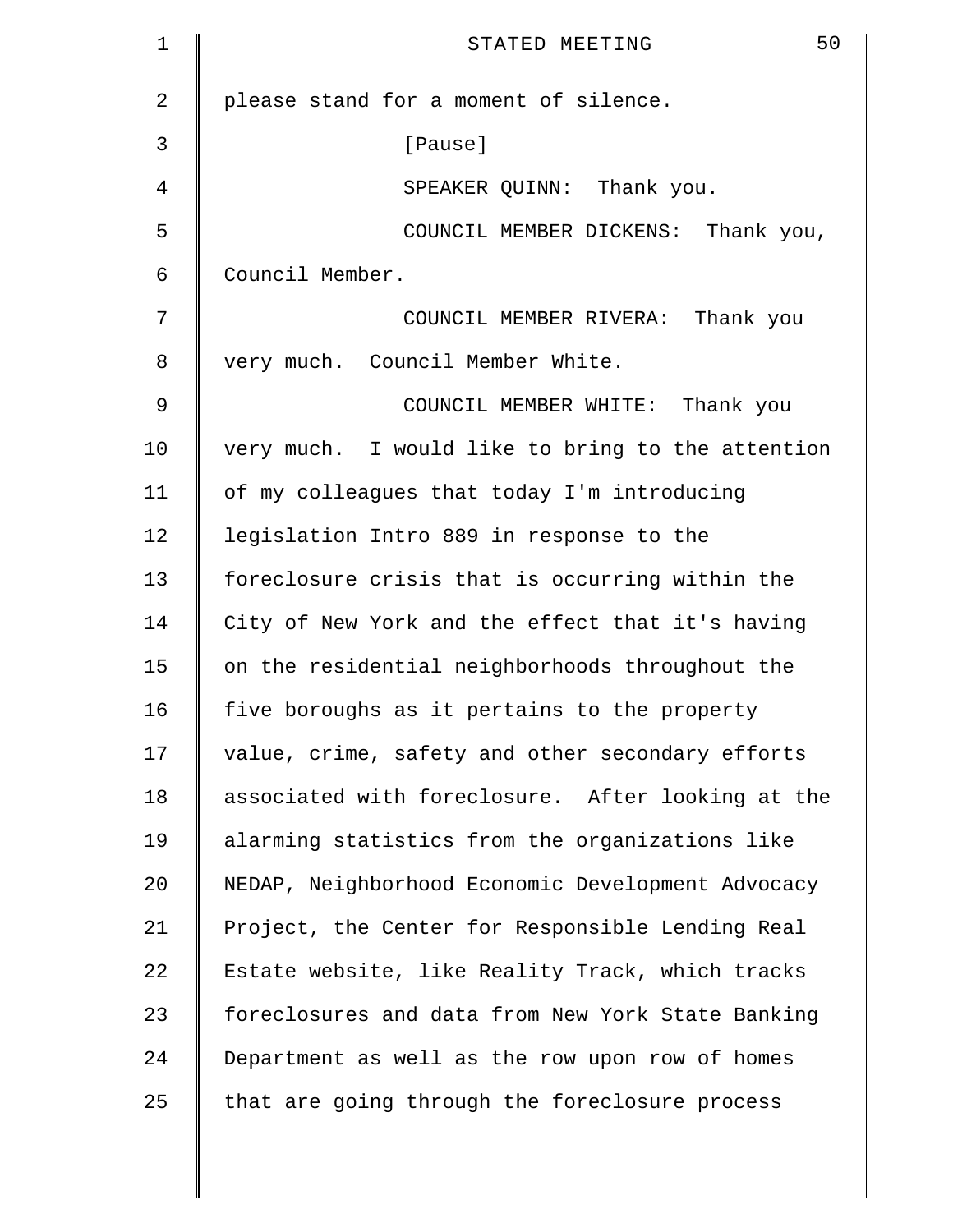| $\mathbf 1$    | 51<br>STATED MEETING                               |
|----------------|----------------------------------------------------|
| 2              | throughout the outer boroughs and specifically     |
| 3              | southeast Queens, the time has come to address the |
| $\overline{4}$ | impact of this crisis in our neighborhoods.<br>The |
| 5              | legislation will allow the lenders of other        |
| 6              | municipalities from around the country, like       |
| 7              | Boston and Chula Vista, which have passed similar  |
| 8              | legislations dealing with issues of vacant, or     |
| 9              | foreclosure's property. Specifically, this bill    |
| 10             | would require the lender or the equity commencing  |
| 11             | a foreclosure against the--to register within the  |
| 12             | City of New York within ten days and provide       |
| 13             | relevant information for enforcement purposes as   |
| 14             | well as maintain and upkeep the property           |
| 15             | throughout the foreclosure process according to    |
| 16             | City law. Failure to register with the City would  |
| 17             | potentially entail a fine of up to \$1,000 a day.  |
| 18             | The registration data collected by the City would  |
| 19             | then be placed on the appropriate agency website.  |
| 20             | Collectively this bill will allow the City to keep |
| 21             | better tabs on the foreclosure crisis as it        |
| 22             | affects neighborhoods throughout the City,         |
| 23             | mitigate the secondary efforts associated with     |
| 24             | foreclosures like crime safety and decreased       |
| 25             | property value. Even though Queens and Brooklyn    |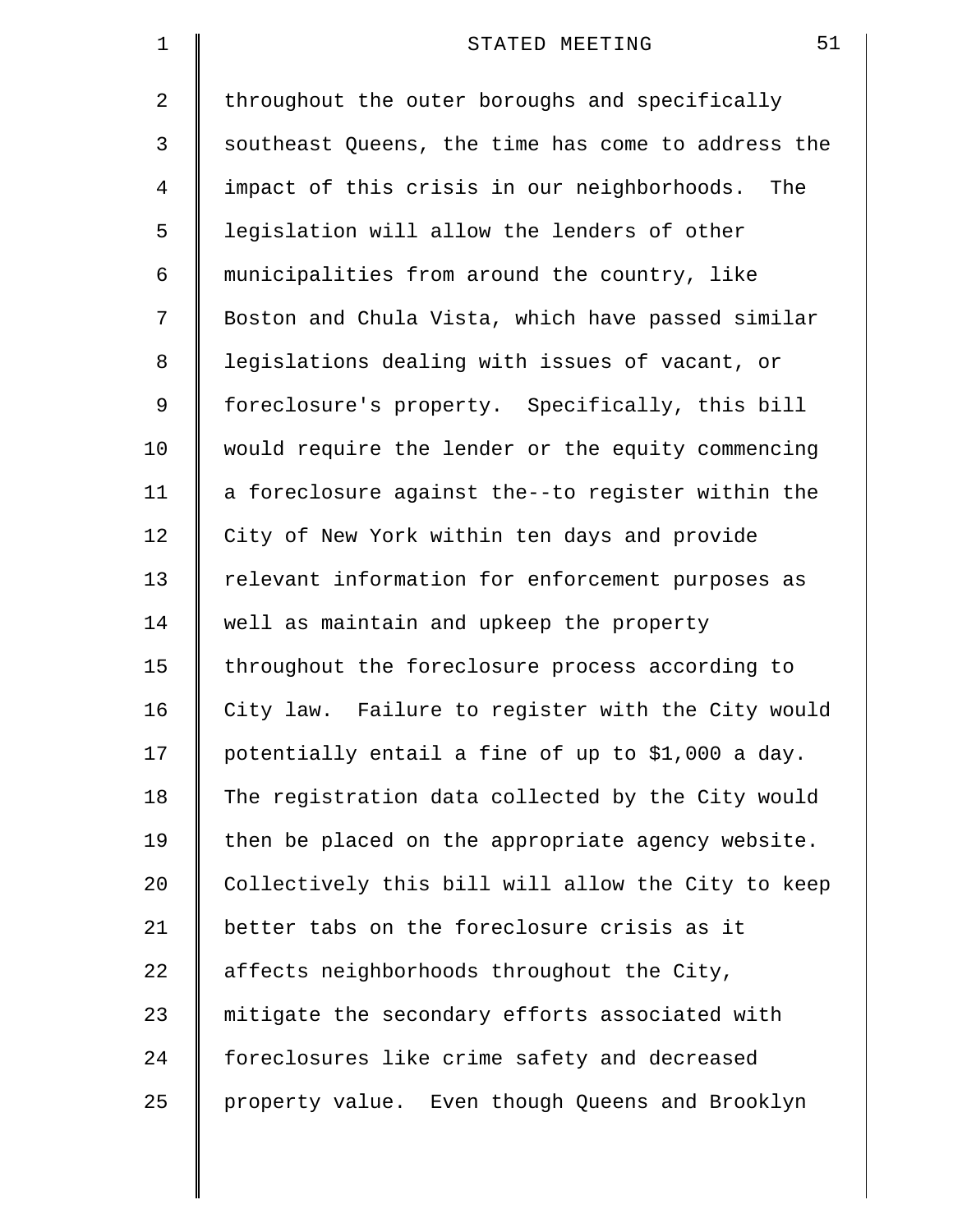| $\mathbf 1$    | 52<br>STATED MEETING                               |
|----------------|----------------------------------------------------|
| 2              | top the list of the most foreclosure filings among |
| 3              | all the counties in the New York State, the other  |
| $\overline{4}$ | three boroughs are in the top 20 most affected as  |
| 5              | well. And given the citywide nature of this        |
| 6              | issue, we must address this issue as a Council.    |
| 7              | Although we lack the legislative jurisdiction to   |
| 8              | pass a moratorium on foreclosures or financial     |
| 9              | resources, we save every homeowner--we can prevent |
| 10             | the precipitous affect of foreclosures upon our    |
| 11             | communities in terms of declining property values, |
| 12             | crime, the safety to our children and the way we   |
| 13             | would urge our colleagues to sign on to this bill. |
| 14             | COUNCIL MEMBER RIVERA: Thank you                   |
| 15             | very much. Council Member Vacca?                   |
| 16             | COUNCIL MEMBER VACCA: Yes.<br>Mr.                  |
| 17             | Majority Leader, I'd like to bring to the          |
| 18             | Council's attention Intro number 886, which would  |
| 19             | require traffic agents to photograph all           |
| 20             | ticketable offenses in the City of New York with a |
| 21             | notice of violation that they file. I'm            |
| 22             | introducing this bill and urge my colleagues to    |
| 23             | sign on. This bill would require that because we   |
| 24             | have over \$660 million a year being raised in     |
| 25             | traffic tickets, and many times residents say that |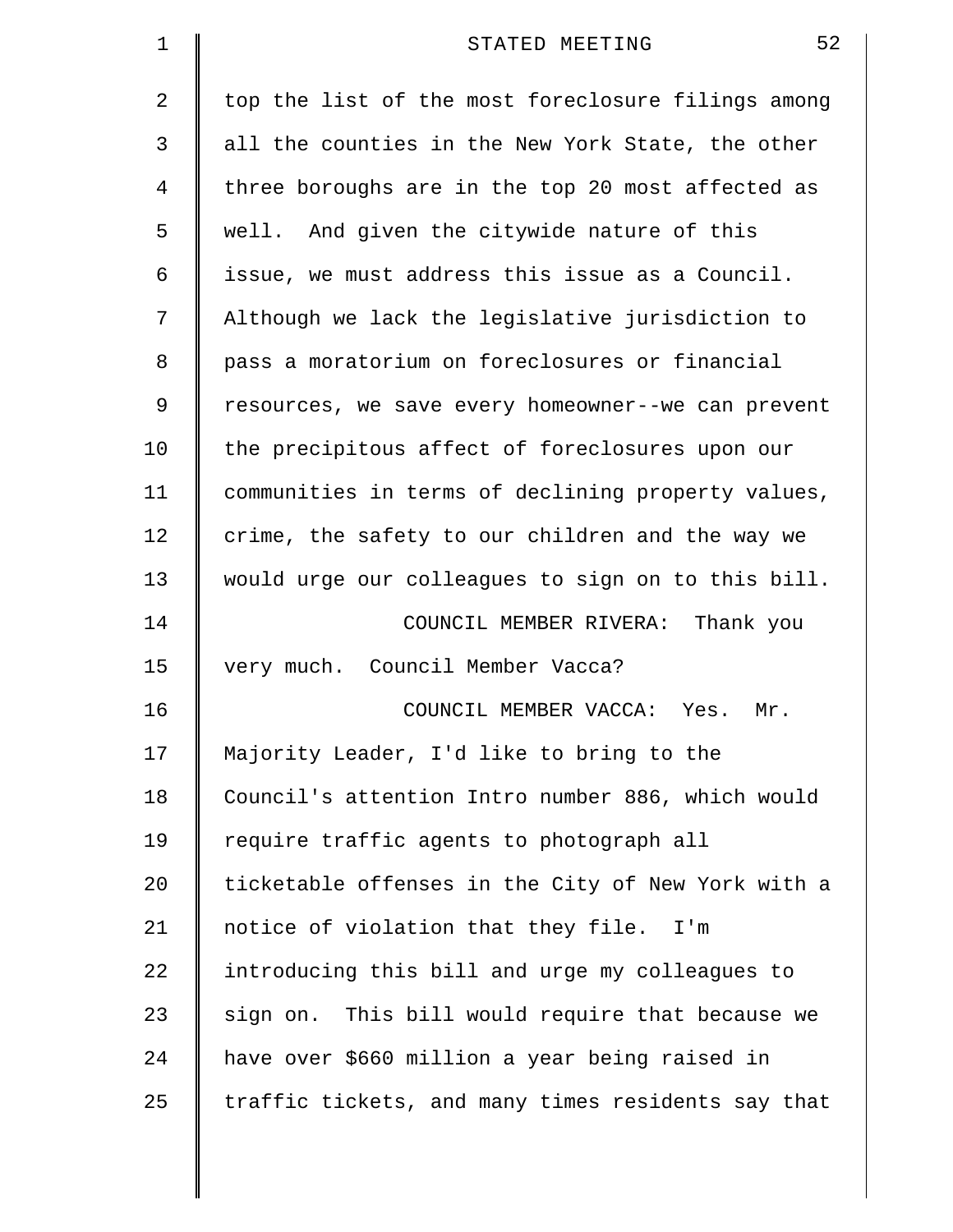| 1  | 53<br>STATED MEETING                               |
|----|----------------------------------------------------|
| 2  | those tickets are not justified. When they fight   |
| 3  | those tickets they must take a day off from work.  |
| 4  | These tickets are not \$30, \$40 and \$50 anymore. |
| 5  | They are expensive tickets. I think it's only      |
| 6  | fair that we require that the agents take pictures |
| 7  | of every offense for the record so that when a     |
| 8  | judge decides the case the issue is before them    |
| 9  | clearly. This will benefit from the City, because  |
| 10 | they will be safeguarded against frivolous         |
| 11 | defenses and it will safeguard residents who       |
| 12 | maintain that they were ticketed unjustifiably. I  |
| 13 | also want to speak to the issue of concern in my   |
| 14 | district, which I feel concerns the entire borough |
| 15 | of the Bronx and the City of New York, and that is |
| 16 | namely a budget cut that would take away or remove |
| 17 | the ladder company from City Island, Bronx, New    |
| 18 | York. That ladder company would be removed         |
| 19 | starting at 6:00 in the evening until 9:00 next    |
| 20 | morning. And any of you who know City Island in    |
| 21 | the Bronx knows that for a ladder company to get   |
| 22 | to City Island, they must traverse two bridges,    |
| 23 | the City Island Bridge and the Pelham Parkway      |
| 24 | Bridge, which is a drawbridge. The nearest ladder  |
| 25 | company--if we remove the one on City Island, is   |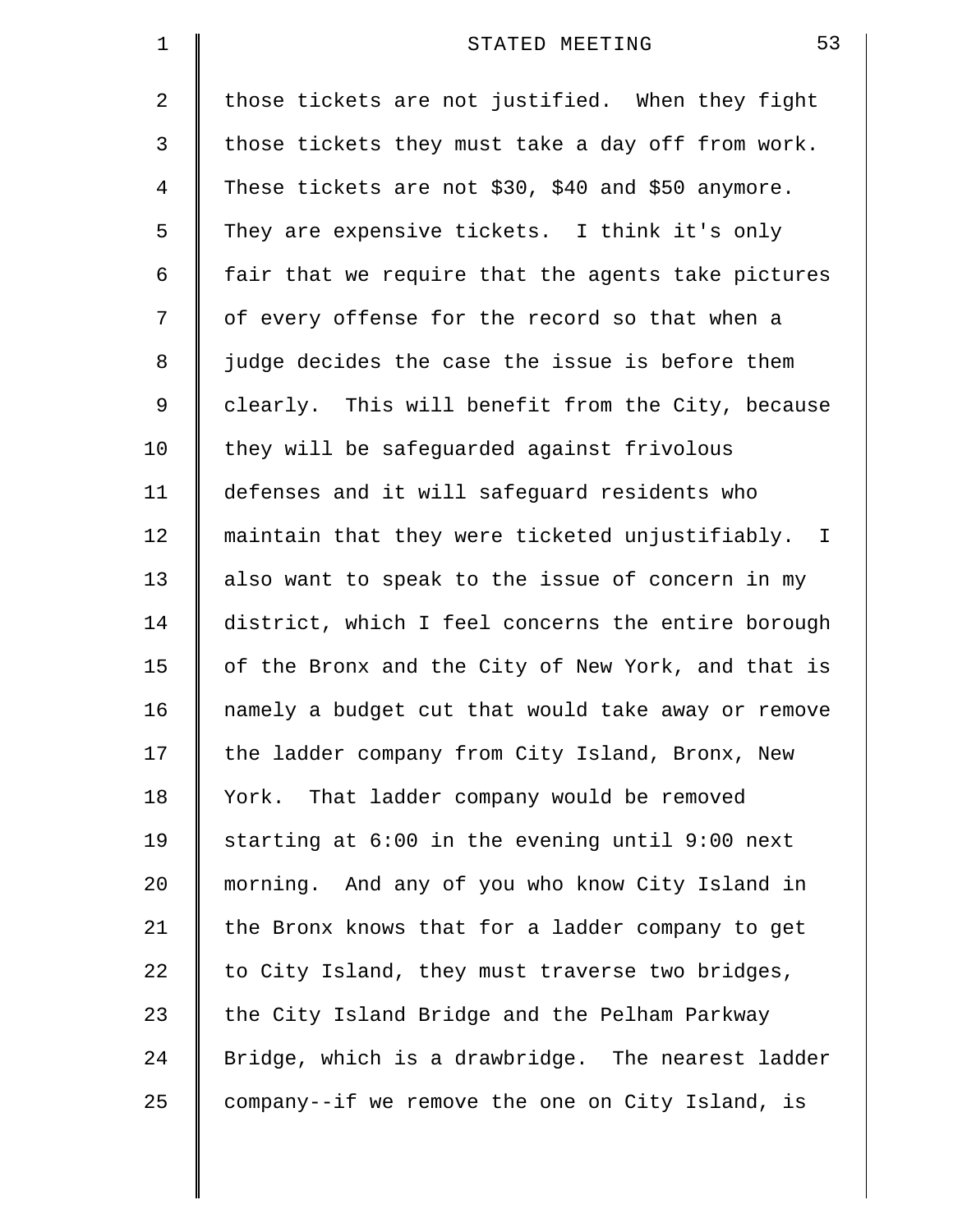| 1  | 54<br>STATED MEETING                               |
|----|----------------------------------------------------|
| 2  | ten minutes away. With traffic generated by City   |
| 3  | Island and Orchard Beach, the increase in both     |
| 4  | communities that occurs over the summer months, we |
| 5  | are talking of life and limb for the residents of  |
| 6  | City Island and residents from off the island who  |
| 7  | utilize the many restaurants we have. I ask the    |
| 8  | Mayor to intervene in this matter for public       |
| 9  | safety and to leave the company on the island so   |
| 10 | that they have access at all times as required by  |
| 11 | the uniqueness of the situation we confront.       |
| 12 | Thank you.                                         |
| 13 | COUNCIL MEMBER RIVERA: Thank you.                  |
| 14 | Council Member James? Okay. Council Member         |
| 15 | Seabrook.                                          |
| 16 | COUNCIL MEMBER SEABROOK:<br>Thank you              |
| 17 | very much, Mr. Majority Leader. I rise here on     |
| 18 | behalf of--and congratulate the council members    |
| 19 | for talking about two great women who inspired our |
| 20 | movement. And certainly a part of our movement     |
| 21 | has always been in our song. And as Dr. Martin     |
| 22 | Luther King, Jr. said that Odetta was his favorite |
| 23 | person and his favorite singer and she inspired    |
| 24 | him in the Civil Rights Movement in our song that  |
| 25 | carried us on; because all movements have a song,  |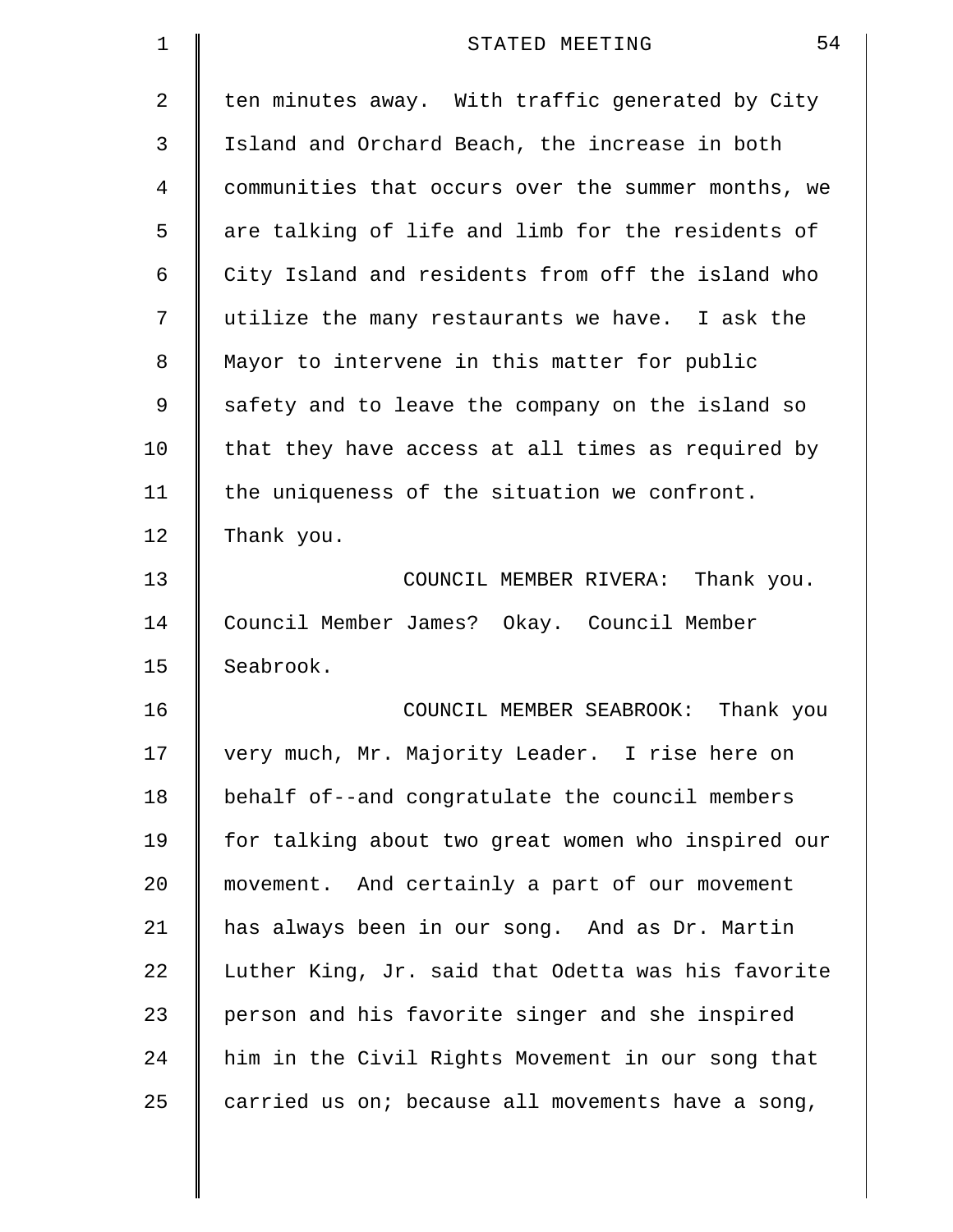| $\mathbf 1$    | 55<br>STATED MEETING                               |
|----------------|----------------------------------------------------|
| 2              | and Odetta was a part of inspiring that movement   |
| 3              | for human rights and social justice. And so she    |
| $\overline{4}$ | inspired many others as she moved on a sung so     |
| 5              | gracefully, such as Bob Dylan, Joan Baez and many, |
| 6              | many others. And so she has lived a long life;     |
| 7              | born in Mississippi and raised in LA, but she      |
| 8              | certainly understood what took place in            |
| 9              | Mississippi, and she sung in those songs. And      |
| 10             | Maria Makeba certainly is one who inspired us to   |
| 11             | talk about South Africa and kept South Africa      |
| 12             | alive and in the forefront, and what that movement |
| 13             | meant. And when we didn't know Nelson Mandela, we  |
| 14             | knew Maria Makeba, who talked to us about Nelson   |
| 15             | Mandela and again inspired us that a lady who      |
| 16             | never--said I'd never quit. And she was there      |
| 17             | when she was barred from her own place that she    |
| 18             | was born and raised. And thank god she had the     |
| 19             | opportunity to go back to a free South Africa,     |
| 20             | that she was able to be there. And I was there     |
| 21             | with her former husband--well two of them, Hugh    |
| 22             | Masekela, who she was married to, and that Hugh    |
| 23             | was barred from there as well. And we were there   |
| 24             | together when he was actually allowed because he   |
| 25             | was refused to be considered an honorary white man |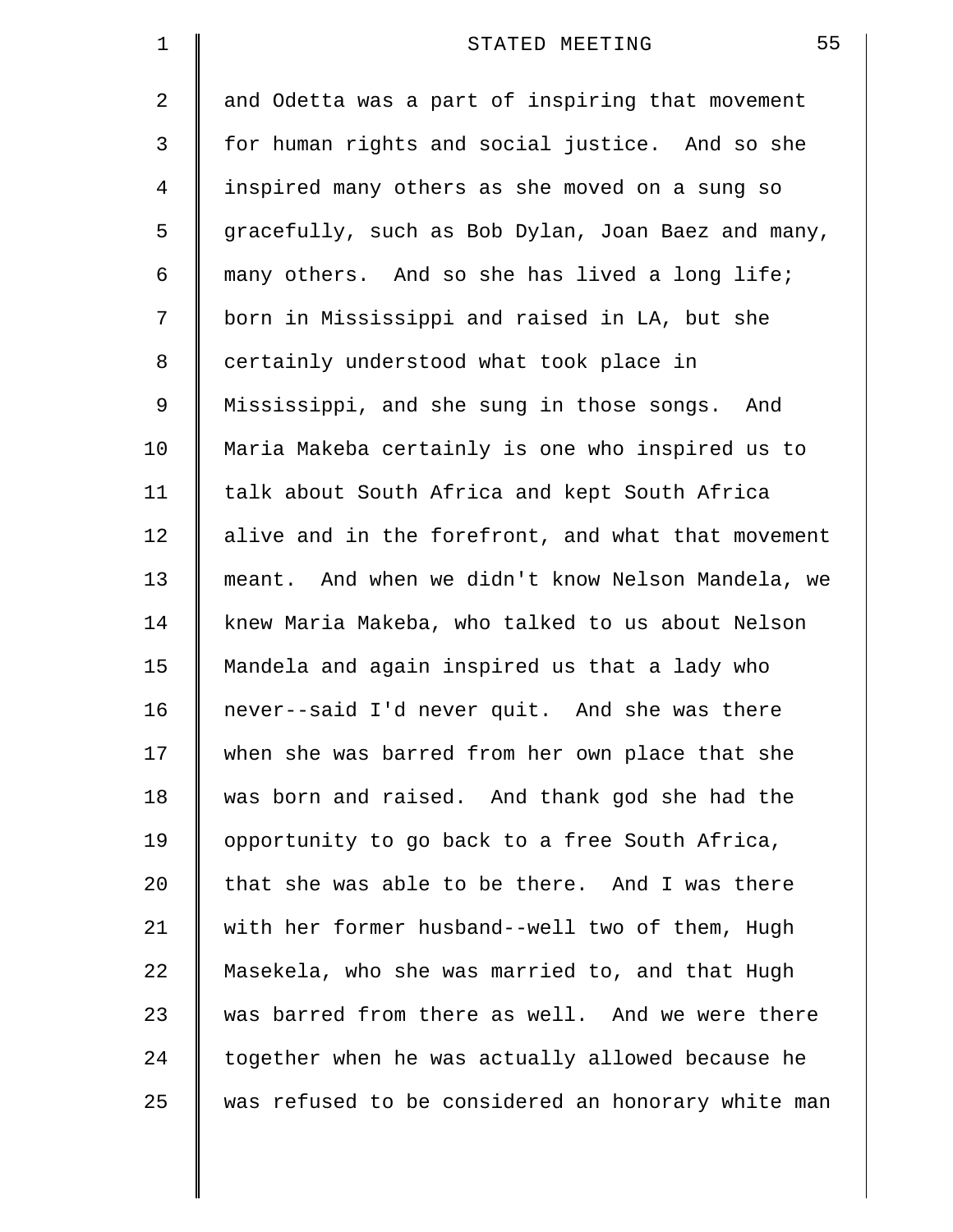| 1  | 56<br>STATED MEETING                               |
|----|----------------------------------------------------|
| 2  | coming back into his country. And so she was       |
| 3  | later married to Stokely Carmichael, who was a     |
| 4  | dear friend as well. So these are two ladies who   |
| 5  | have inspired us so much in what song meant to our |
| 6  | movement, and that one day we will be able to name |
| 7  | something after them in this City, because they    |
| 8  | performed in this City so gracefully and so well.  |
| 9  | Thank you.                                         |
| 10 | COUNCIL MEMBER RIVERA: Thank you                   |
| 11 | very much. Council Member James?                   |
| 12 | COUNCIL MEMBER JAMES: Publicly                     |
| 13 | funded childcare in New York City is a historic    |
| 14 | critical pillar of support for working families.   |
| 15 | It cannot be eroded or replaced and cannot be      |
| 16 | destroyed and we should end the practice of        |
| 17 | privatizing public works in the City of New York.  |
| 18 | So I join my friends in the Labor Movement and     |
| 19 | urge that we not close any daycares in the City of |
| 20 | New York. The financial crisis was caused by the   |
| 21 | Private sector and should not be borne by the      |
| 22 | Public sector in the City of New York. Let me      |
| 23 | also go on to say that whenever there is a hate    |
| 24 | crime in the City of New York we should all come   |
| 25 | together. We cannot tolerate hate; but there is    |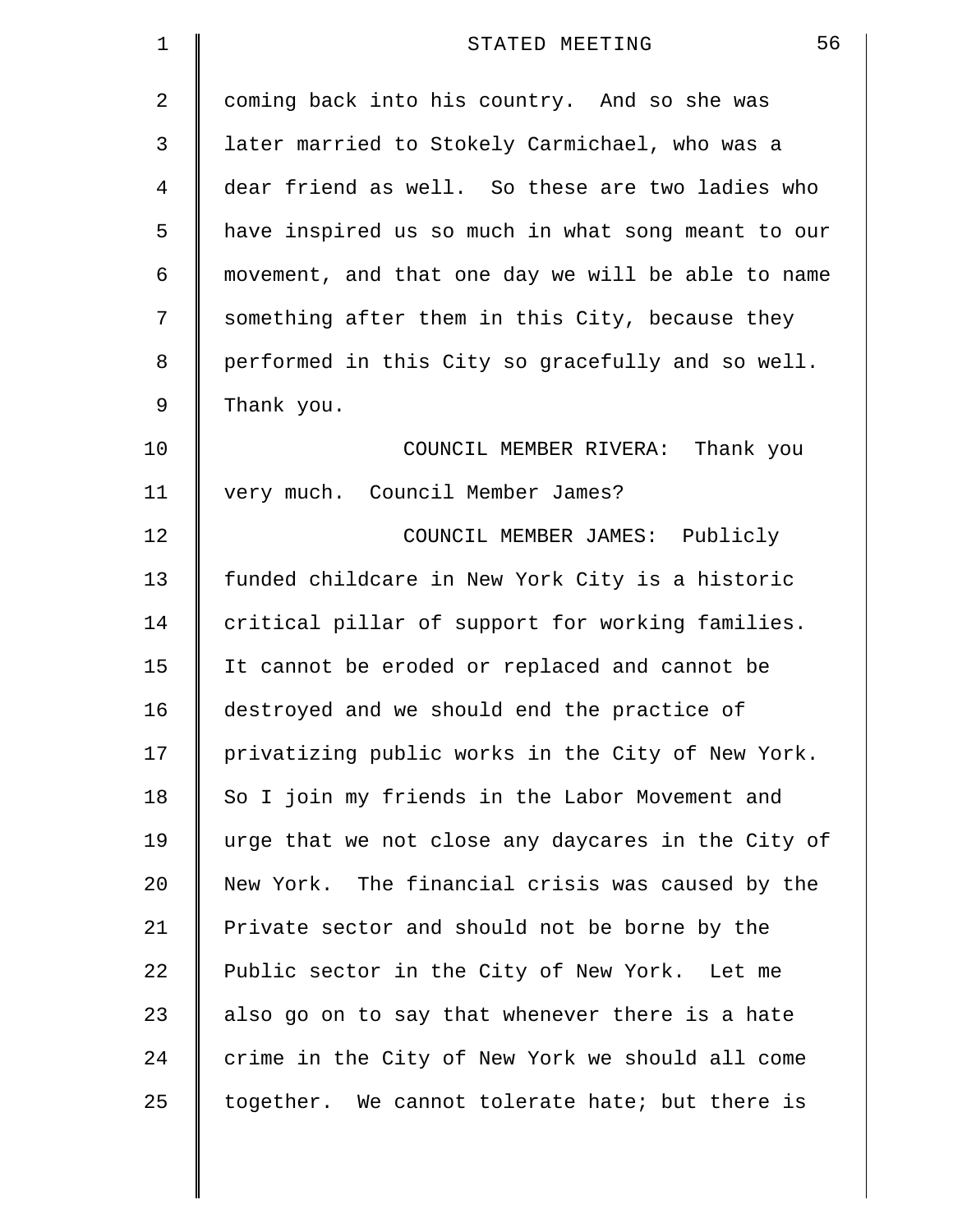| $\mathbf 1$    | 57<br>STATED MEETING                               |
|----------------|----------------------------------------------------|
| 2              | something that we tolerate in the City of New      |
| 3              | York, something that is hiding in plain sight.     |
| $\overline{4}$ | Despite articles that talk about the diversity of  |
| 5              | our City, New York City remains one of the most    |
| 6              | residentially segregated cities in one of the most |
| 7              | residentially segregated metropolitan areas in the |
| 8              | entire country. And residential segregation has    |
| 9              | more of an impact on differences in earnings and   |
| 10             | high school graduation rates and employment and    |
| 11             | health status than any other factor. The City      |
| 12             | should be acknowledging the existence of           |
| 13             | residential segregation and reporting regularly on |
| 14             | its scope. An attempt to combat residential        |
| 15             | segregation should be embedded in the evaluation   |
| 16             | of City programs, policy, law and regulations and  |
| 17             | it is not. The failure to enforce and demand       |
| 18             | inclusionary zoning in our rezonings in the City   |
| 19             | of New York has been ignored, and it is            |
| 20             | particularly noteworthy in parts of Brooklyn where |
| 21             | there are basically two Brooklyns. The report      |
| 22             | that came out today on City services does not even |
| 23             | mention the phrase segregation or housing          |
| 24             | discrimination, despite the overwhelming evidence  |
| 25             | that people still in the City of New York still,   |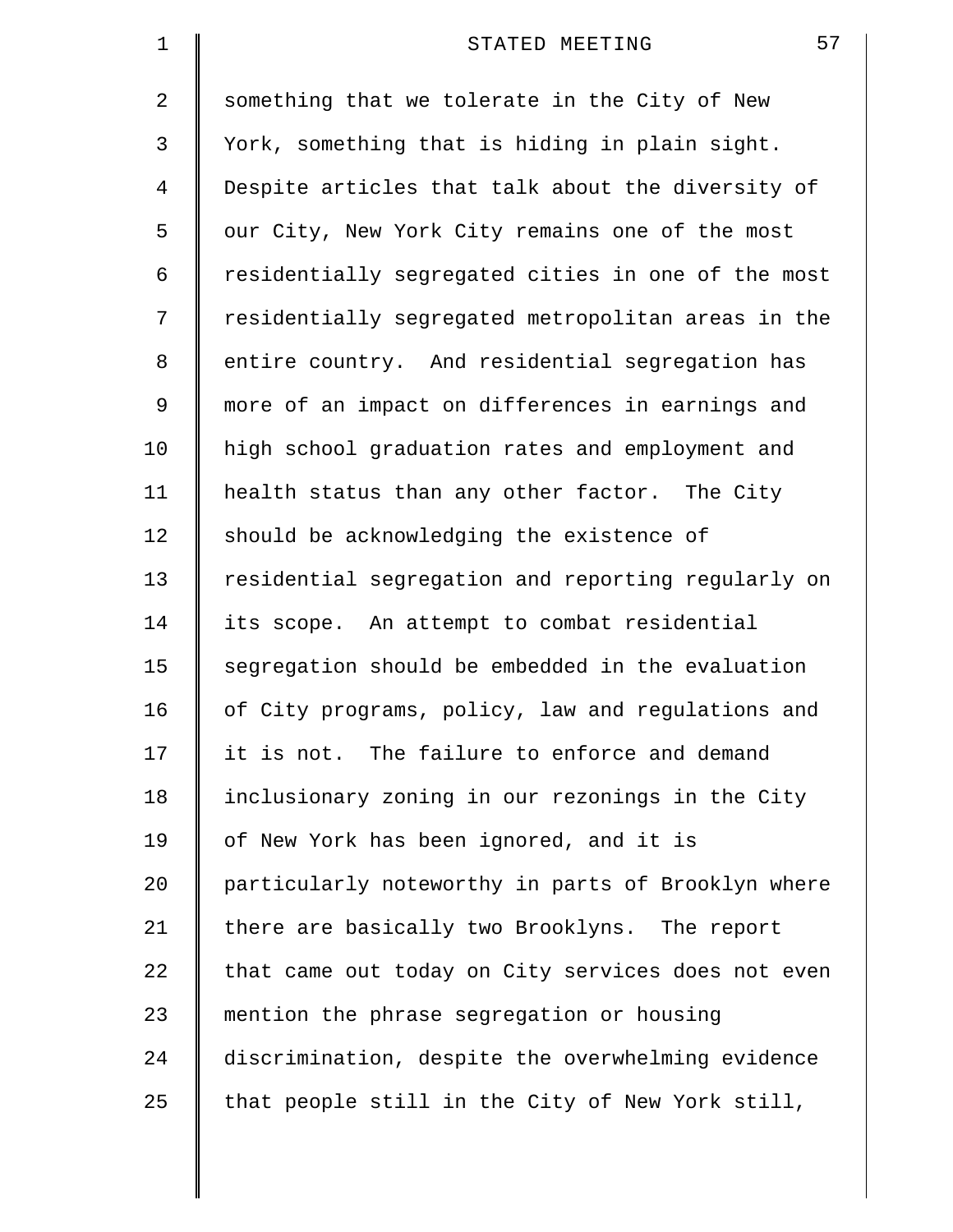| 1  | 58<br>STATED MEETING                               |
|----|----------------------------------------------------|
| 2  | unfortunately, are victims of discrimination. I    |
| 3  | urge all of you to sign on to Intro 685, which     |
| 4  | would amend the City Human Rights Law to           |
| 5  | officially reflect the City's moral and legal      |
| 6  | obligation to affirmatively further fair housing.  |
| 7  | And I would hope that the next administration, the |
| 8  | Obama Administration, will pay some attention to   |
| 9  | fair housing laws in this country and in this      |
| 10 | city. Thank you.                                   |
| 11 | COUNCIL MEMBER RIVERA: Thank you                   |
| 12 | very much. Council Member Felder?                  |
| 13 | COUNCIL MEMBER FELDER: Thank you                   |
| 14 | very much. I just wanted to acknowledge that we    |
| 15 | have in our presence two interns that have been    |
| 16 | working in our office for a while. Ellen Martino,  |
| 17 | if you can stand up I'd like to embarrass you, who |
| 18 | is standing right here, who has been an intern     |
| 19 | with us for quite a while, whose last day is       |
| 20 | Thursday. We appreciated all the work. And I       |
| 21 | have another minute and 30 seconds to embarrass    |
| 22 | you. Can you stand up again? Who really has done   |
| 23 | phenomenal work and always been a pleasure to work |
| 24 | with. We really appreciate all that you've done    |
| 25 | and look forward to your coming back to visit us   |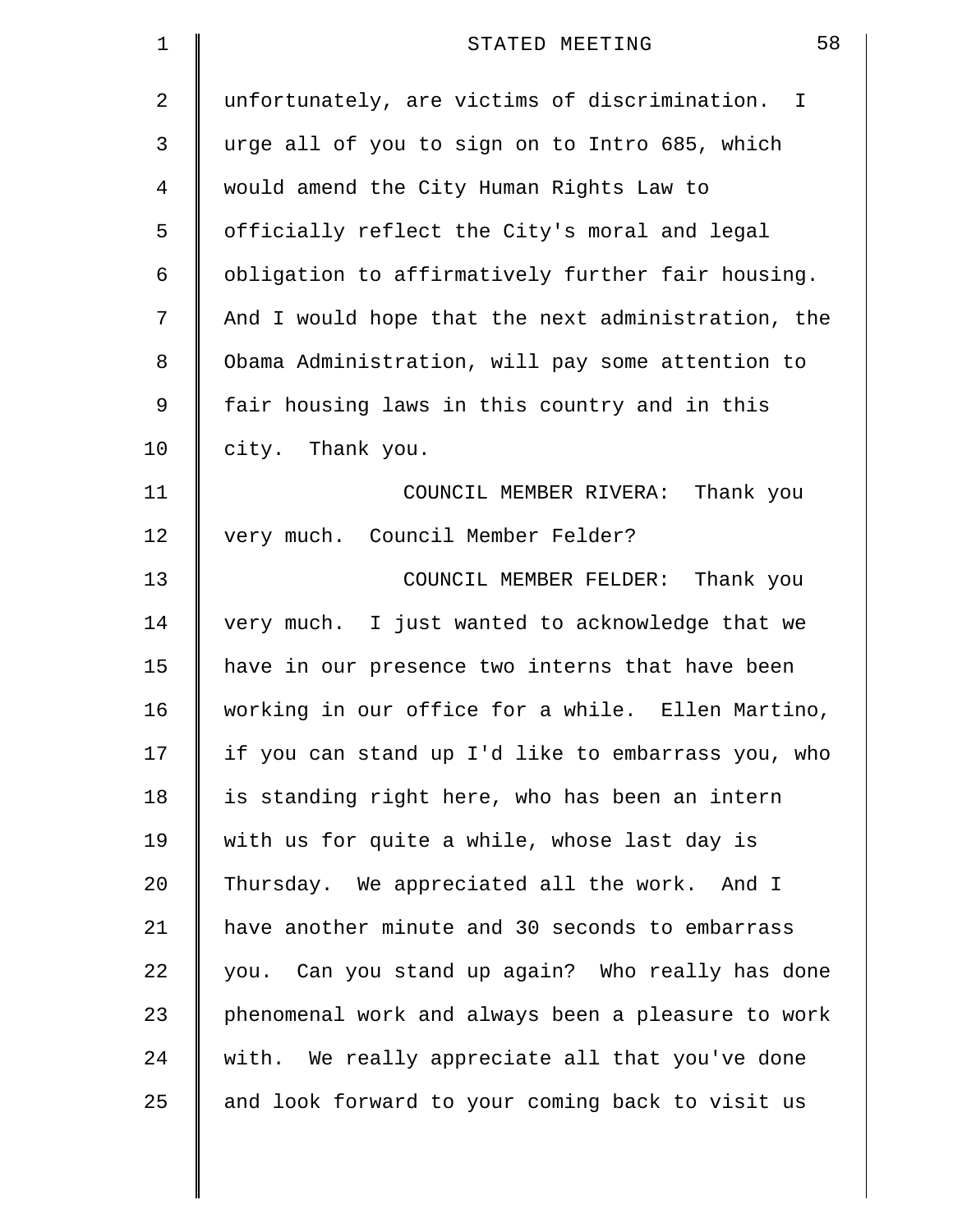| 1  | 59<br>STATED MEETING                               |
|----|----------------------------------------------------|
| 2  | with goodies. Also--that's it. Also, we have       |
| 3  | Jason Yee [phonetic], and now it's your turn to be |
| 4  | embarrassed, who is an intern our office who will  |
| 5  | remain in our office, so I will say nothing nice   |
| 6  | about him until he leaves.                         |
| 7  | COUNCIL MEMBER RIVERA: Thank you                   |
| 8  | very much. Council Member Vann?                    |
| 9  | COUNCIL MEMBER VANN: Thank you Mr.                 |
| 10 | Majority Leader. I'd like to commend Council       |
| 11 | Member Inez Dickens for bringing to our attention  |
| 12 | and bringing respect from this Council to two      |
| 13 | really outstanding human beings. We tend to honor  |
| 14 | a lot of people in this chamber, most of whom are  |
| 15 | worth of the recommendation, the recognition we    |
| 16 | give them, but there are on the planet some very,  |
| 17 | very special people who's intangible impact will   |
| 18 | probably never be known and fully understood. And  |
| 19 | Inez has raised two such individuals, two very     |
| 20 | powerful, revolutionary spirits, one happened to   |
| 21 | have been an African Princess, another an African  |
| 22 | American Princess if you will. One could say that  |
| 23 | Odetta was to African Americans in the United      |
| 24 | States as Maria Makeba was to South Africa. And I  |
| 25 | think that would be a good comparison. They both   |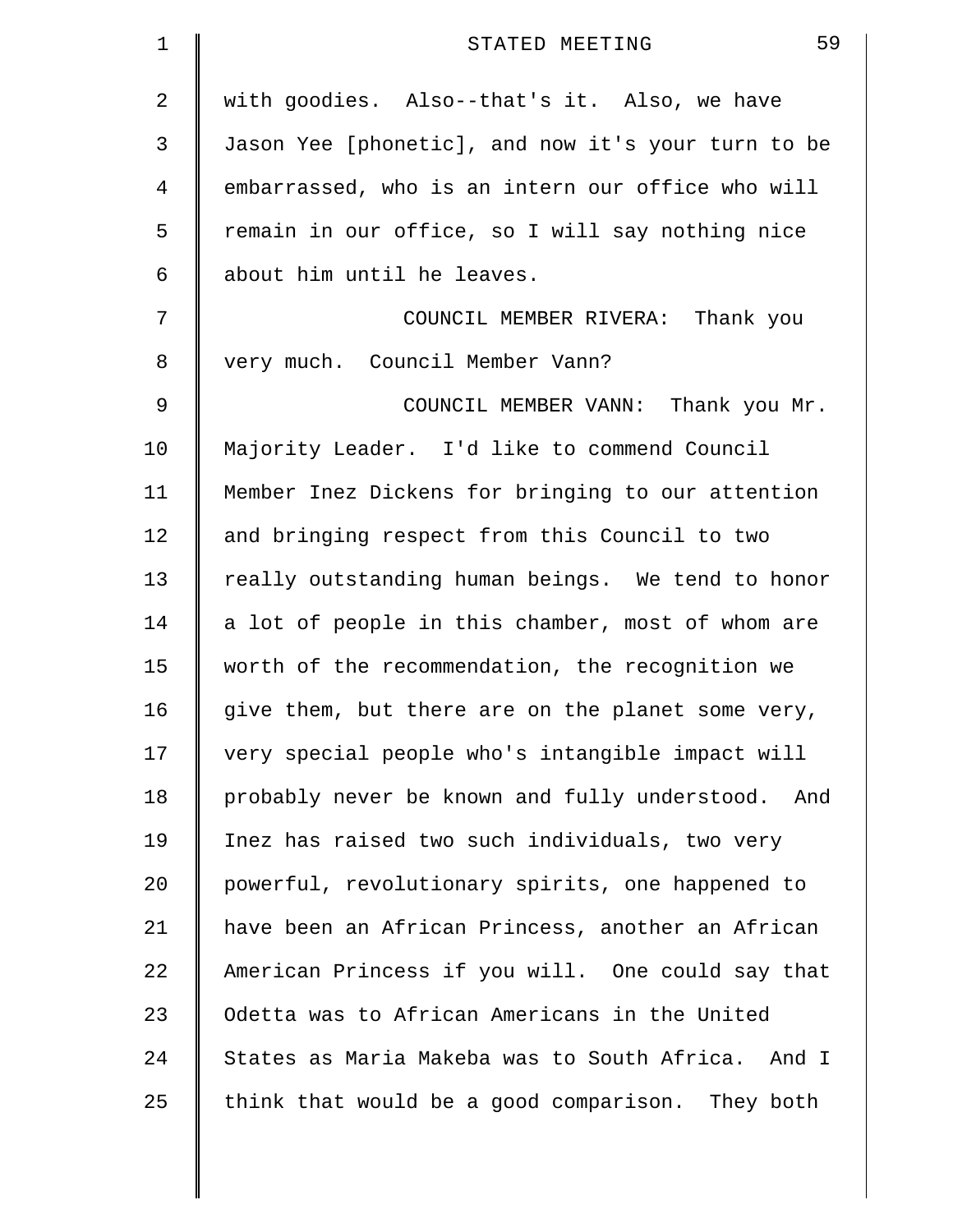| $\mathbf 1$    | 60<br>STATED MEETING                               |
|----------------|----------------------------------------------------|
| 2              | were talent. Their talent was awesome, but they    |
| 3              | didn't use their talent for money or for           |
| $\overline{4}$ | popularity. They used their talent to struggle     |
| 5              | against injustice and they inspired entire nations |
| 6              | and people around the world. And it's--I can't     |
| 7              | imagine being abandoned, banned from your own      |
| 8              | native land for 20, 30 years, not to be able to go |
| 9              | home. You are always supposed to be able to go     |
| 10             | home. And she could not go home, but she           |
| 11             | continued her struggled. And for her to be able    |
| 12             | to come back home to die, after having Nelson      |
| 13             | Mandela is president, is just beyond belief and    |
| 14             | joy. So I commend you, Inez, for this, but I       |
| 15             | commend this Chamber for recognizing in these two  |
| 16             | women we have two extraordinary women. They made   |
| 17             | tremendous impact on justice in this country and   |
| 18             | in South Africa. It will never be fully            |
| 19             | understood, never be fully recognized, but we      |
| 20             | recognize that today. Thank you for the            |
| 21             | opportunity.                                       |
| 22             | COUNCIL MEMBER RIVERA: Thank you                   |
| 23             | very much. Council Member Gentile.                 |
| 24             | COUNCIL MEMBER GENTILE: Thank you.                 |
| 25             | I ask my colleagues here and everyone in the       |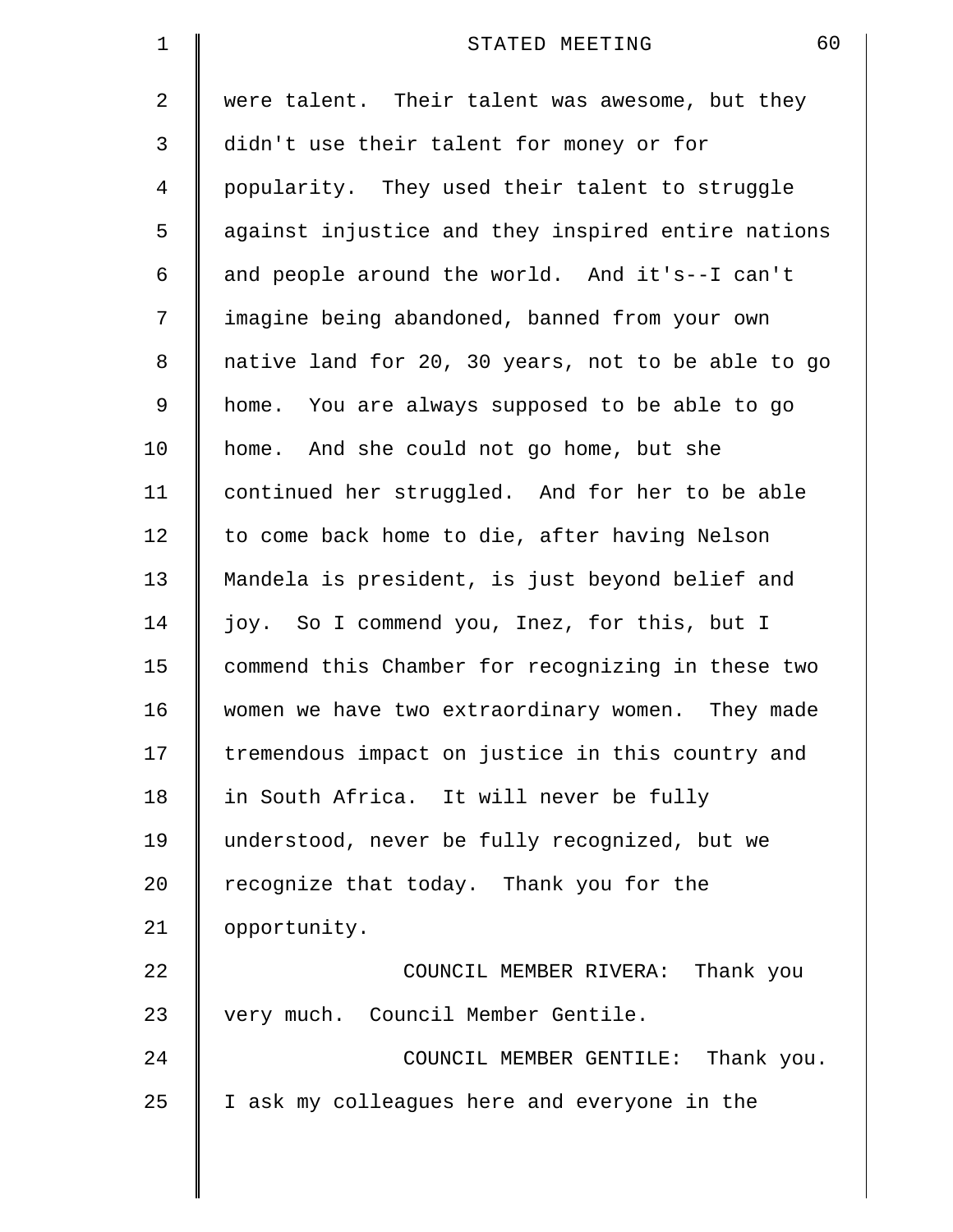| $\mathbf 1$    | 61<br>STATED MEETING                               |
|----------------|----------------------------------------------------|
| $\overline{a}$ | Chamber to keep in your thoughts and prayers the   |
| 3              | young Bay Ridge woman, Laura Garza, who has been   |
| 4              | missing since she left a nightclub in Chelsea some |
| 5              | days ago. Obviously there's a concern in the       |
| 6              | community and throughout this City. We certainly   |
| 7              | fear the worst but hope for the best, and we       |
| 8              | really want her to be home in Bay Ridge. So we     |
| 9              | ask everyone to keep her in their prayers. Thank   |
| 10             | you so much.                                       |
| 11             | COUNCIL MEMBER RIVERA: Thank you.                  |
| 12             | Council Member Garodnick.                          |
| 13             | COUNCIL MEMBER GARODNICK: Thank                    |
| 14             | you, Mr. Majority Leader. I just want to draw my   |
| 15             | colleagues' attention to two pieces of legislation |
| 16             | that I'm introducing today, Intro 880, which is    |
| 17             | legislation that will help to protect passengers   |
| 18             | of for-hire vehicles. Currently the Taxi and       |
| 19             | Limousine Commission requires that all Yellow Cabs |
| 20             | have a Taxi Rider Bill of Rights in the backseat   |
| 21             | of their cabs as everybody knows. Among other      |
| 22             | things it informs passengers of their rights to be |
| 23             | driven to a destination of their choice by the     |
| 24             | most direct route possible, a safe, courteous and  |
| 25             | geographically sound trip, as well as a right to   |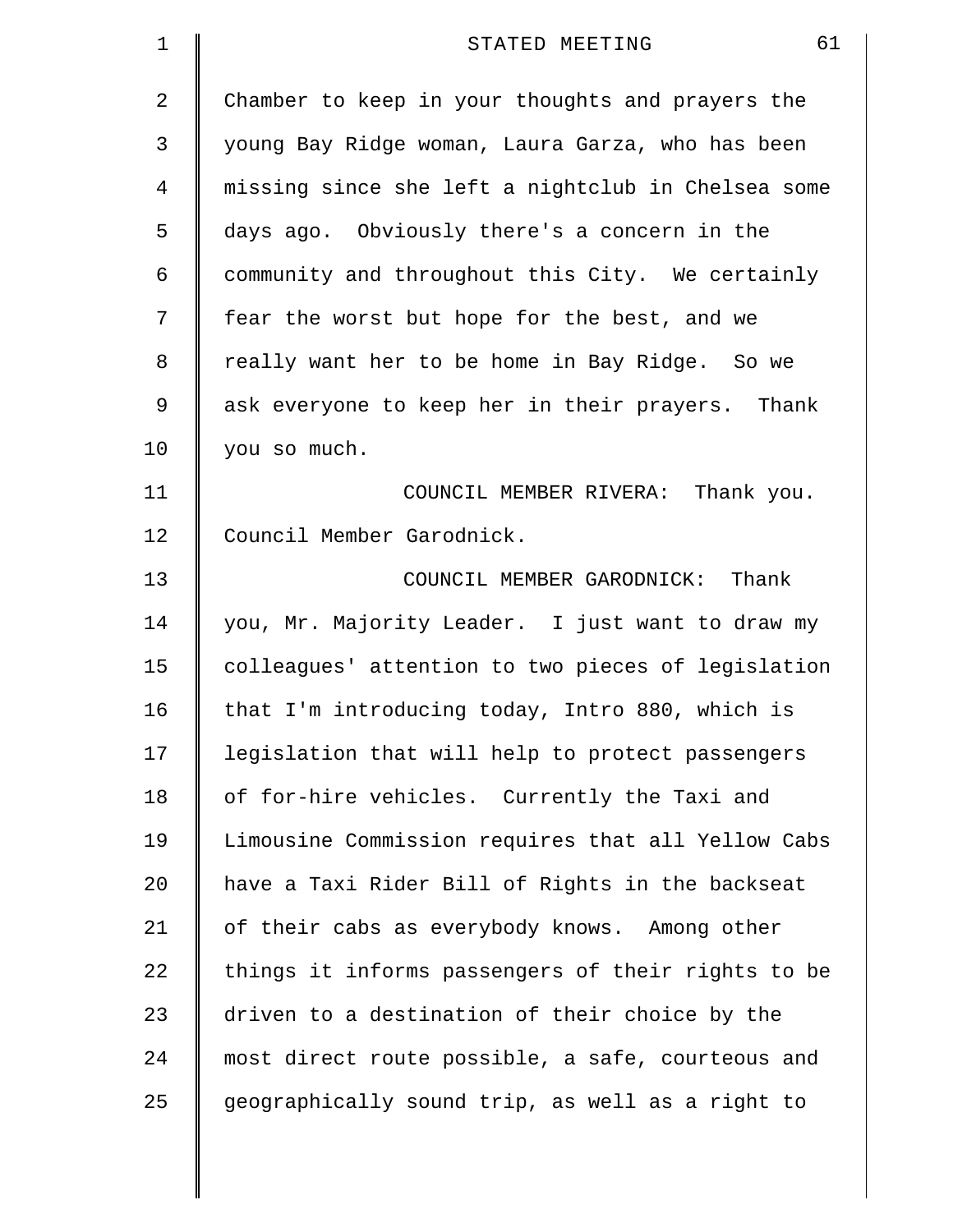| $\mathbf 1$    | 62<br>STATED MEETING                                 |
|----------------|------------------------------------------------------|
| $\overline{2}$ | decline a tip for poor service. There is no such     |
| 3              | parallel for for-hire vehicles. Those vehicles       |
| 4              | are under the jurisdiction of the Taxi and           |
| 5              | Limousine Commission and they too should be          |
| 6              | required to post a Taxi Rider Bill of Rights.<br>The |
| 7              | passengers of those vehicles are entitled to the     |
| 8              | same level of courtesy and the same level of         |
| 9              | comfort and also the ability to report complaints.   |
| 10             | So that is Intro 880. I also draw your attention     |
| 11             | to Intro 881, which deals with the problem of        |
| 12             | idling. Idling of vehicles in New York City          |
| 13             | creates a problem in a City that has a very, very    |
| 14             | high asthma rate and a law of permissibility of      |
| 15             | three minutes for idling, which is extremely         |
| $16\,$         | difficult to enforce. Only a handful of tickets      |
| 17             | are written each year. And this law would make it    |
| 18             | a little easier by making sure that the technology   |
| 19             | is available for traffic enforcement agents to       |
| 20             | issue idling tickets using handheld computers.       |
| 21             | This is one which we need to move to help for        |
| 22             | environmental purposes. I also point out to          |
| 23             | Council Member Vacca that this is not one that I     |
| 24             | suspect would be subject to a photograph because     |
| 25             | you really can't take a picture of it in any         |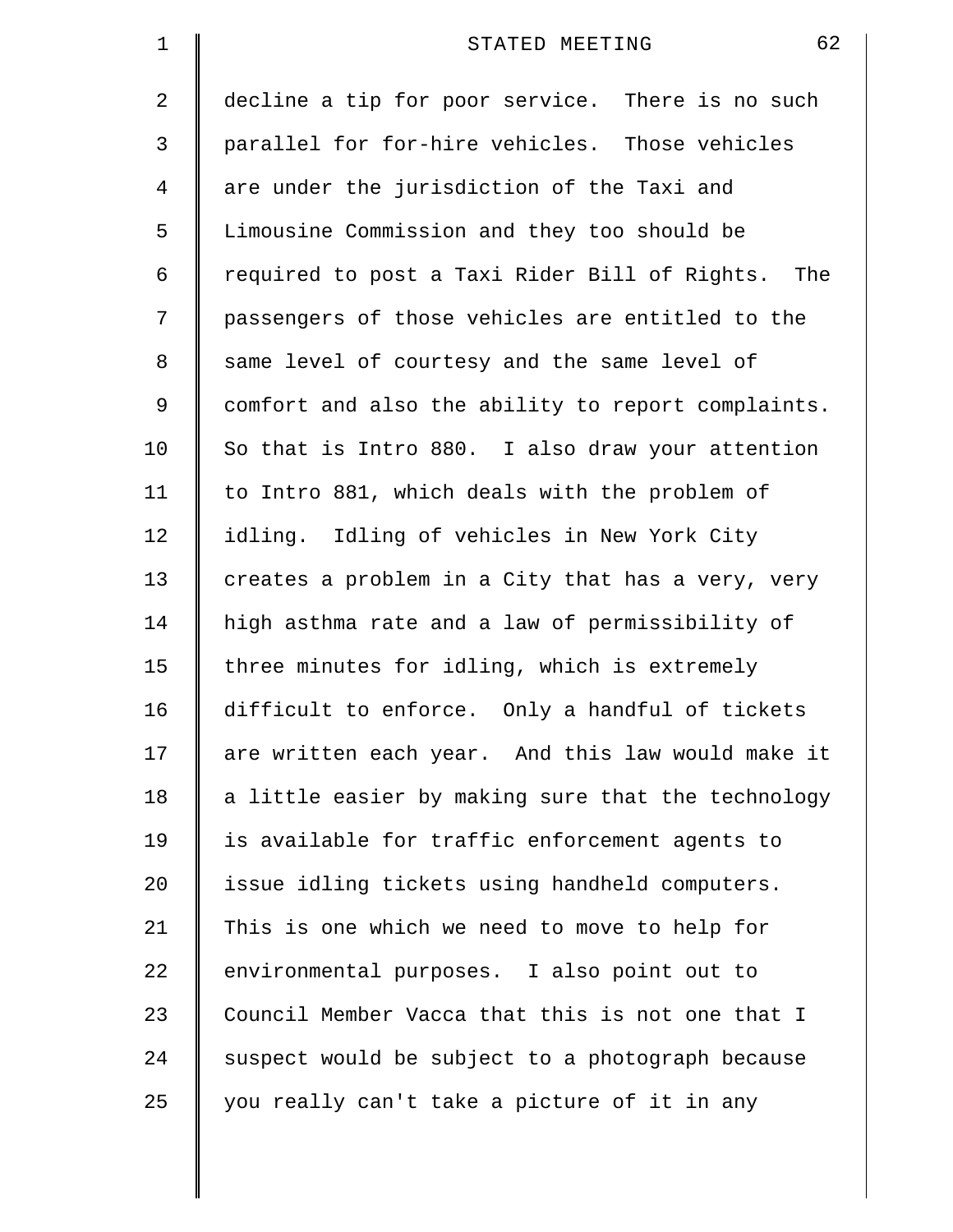| $\mathbf{1}$   | 63<br>STATED MEETING                             |
|----------------|--------------------------------------------------|
| $\mathbf{2}$   | event. And I hope to have his support as well as |
| $\mathsf{3}$   | all of my colleagues. Thank you.                 |
| $\overline{4}$ | COUNCIL MEMBER RIVERA: Thank you.                |
| 5              | Seeing no others, I'm going to call this meeting |
| $\sqrt{6}$     | to adjourn.                                      |
| $7\phantom{.}$ |                                                  |
|                |                                                  |
|                |                                                  |
|                |                                                  |
|                |                                                  |
|                |                                                  |
|                |                                                  |
|                |                                                  |
|                |                                                  |
|                |                                                  |
|                |                                                  |
|                |                                                  |
|                |                                                  |
|                |                                                  |
|                |                                                  |
|                |                                                  |
|                |                                                  |
|                |                                                  |
|                |                                                  |
|                |                                                  |
|                |                                                  |